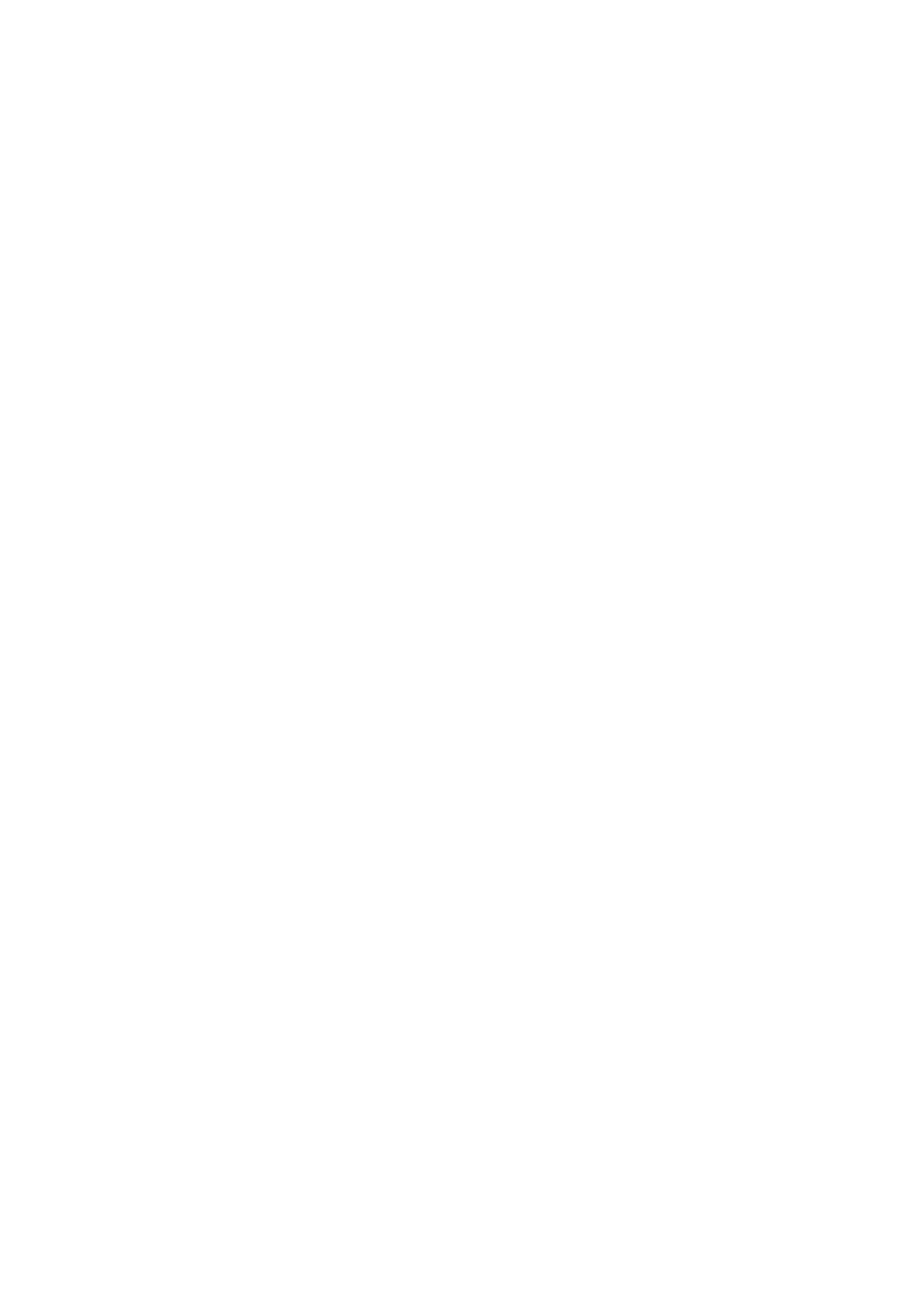

Ellan Vannin

# **LEGISLATION ACT 2015**

# **Index**

| <b>Section</b>                    |                                                                  | Page |  |
|-----------------------------------|------------------------------------------------------------------|------|--|
| <b>PART 1 - INTRODUCTORY</b>      |                                                                  |      |  |
| 1                                 |                                                                  |      |  |
| 2                                 |                                                                  |      |  |
| 3                                 |                                                                  |      |  |
| 4                                 |                                                                  |      |  |
| 4A                                |                                                                  |      |  |
| 5                                 |                                                                  |      |  |
| 6                                 |                                                                  |      |  |
| 7                                 |                                                                  |      |  |
|                                   | <b>PART 2-ACTS</b>                                               | 9    |  |
|                                   | DIVISION 1 - ANNOUNCEMENT AND PROMULGATION                       | 9    |  |
| 8                                 |                                                                  |      |  |
| 9                                 |                                                                  |      |  |
| 10                                |                                                                  |      |  |
| 11                                |                                                                  |      |  |
| 12                                |                                                                  |      |  |
| 13                                |                                                                  |      |  |
| 14                                |                                                                  |      |  |
| 15                                |                                                                  |      |  |
| 16                                |                                                                  |      |  |
|                                   | DIVISION 2 - COMMENCEMENT                                        | 11   |  |
| 17                                |                                                                  |      |  |
| 18                                | Automatic commencement of citation and commencement provisions11 |      |  |
| 19                                |                                                                  |      |  |
| 20                                |                                                                  |      |  |
| 21                                |                                                                  |      |  |
| <b>DIVISION 3 - MISCELLANEOUS</b> |                                                                  |      |  |
| 22                                |                                                                  |      |  |
| 23                                |                                                                  |      |  |
|                                   |                                                                  |      |  |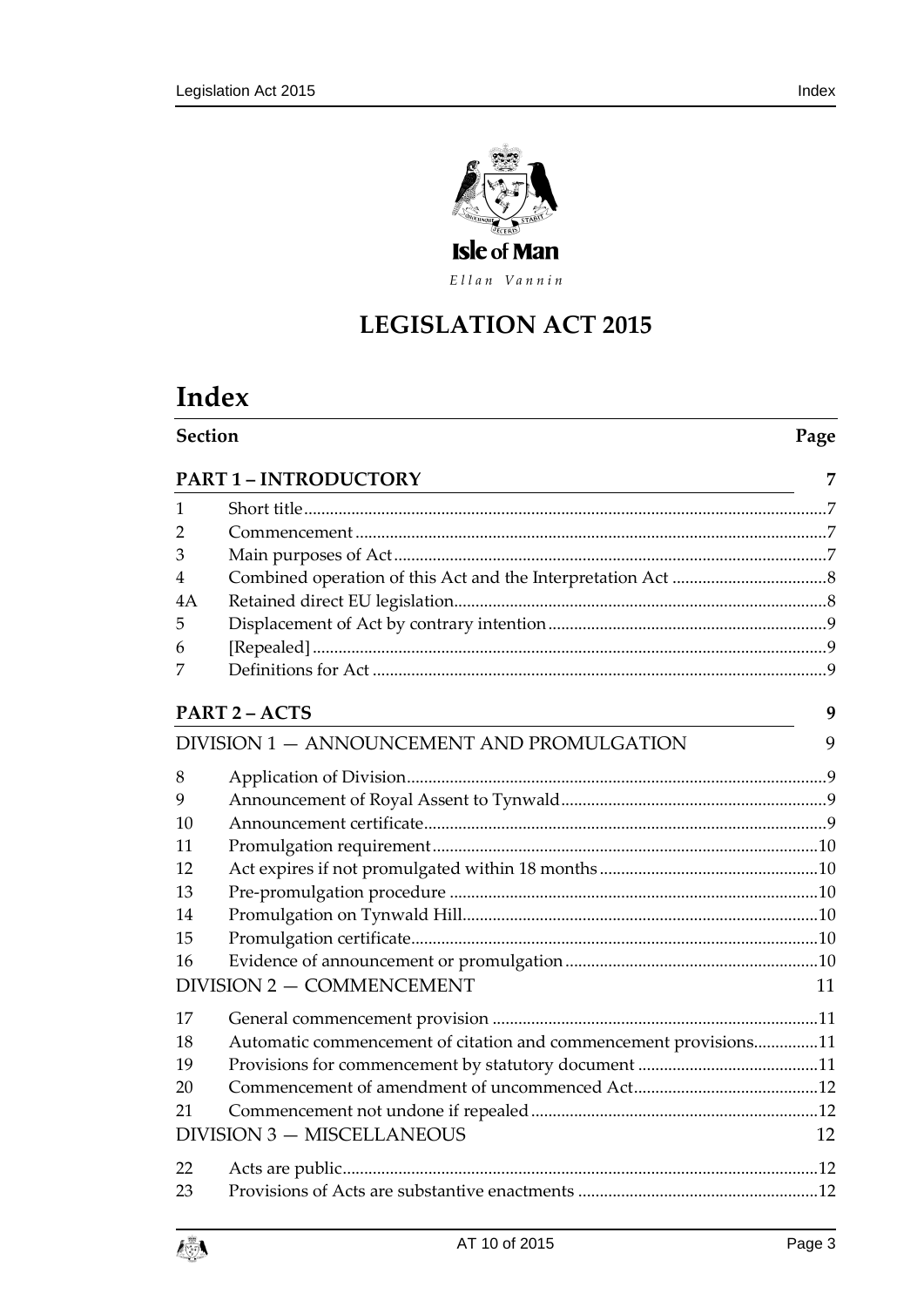|                                                                                 | DIVISION 4 - MEASURES                                            | 12 |
|---------------------------------------------------------------------------------|------------------------------------------------------------------|----|
| 23A                                                                             |                                                                  |    |
|                                                                                 | <b>PART 3 - STATUTORY DOCUMENTS</b>                              | 13 |
| <u> 1980 - Johann Barbara, martin d</u><br>DIVISION 1 - MAKING AND COMMENCEMENT |                                                                  |    |
| 24                                                                              |                                                                  |    |
| 25                                                                              |                                                                  |    |
| 26                                                                              |                                                                  |    |
| 27                                                                              |                                                                  |    |
| 28                                                                              | Commencement of amendment of uncommenced statutory document 14   |    |
|                                                                                 | DIVISION 2 - TYNWALD PROCEDURES                                  | 14 |
| 29                                                                              | Meaning of "Tynwald procedure" followed by certain words  14     |    |
| 30                                                                              |                                                                  |    |
| 31                                                                              |                                                                  |    |
| 32<br>33                                                                        |                                                                  |    |
| 34                                                                              |                                                                  |    |
| 35                                                                              |                                                                  |    |
| 36                                                                              |                                                                  |    |
|                                                                                 | <b>DIVISION 3 - MISCELLANEOUS</b>                                | 17 |
| 37                                                                              | Correction of statutory document after laying before Tynwald  17 |    |
| 38                                                                              |                                                                  |    |
|                                                                                 | <b>PART 4 - ALL MANX LEGISLATION</b>                             | 18 |
|                                                                                 | DIVISION 1 - NUMBERING, CITATION AND DISTRIBUTION                | 18 |
| 39                                                                              |                                                                  |    |
| 39A                                                                             |                                                                  |    |
| 40                                                                              |                                                                  |    |
| 41                                                                              |                                                                  |    |
| 42                                                                              |                                                                  |    |
| 43                                                                              | Electronic gazettal and arrangements for publication and sale 21 |    |
| 44                                                                              |                                                                  |    |
|                                                                                 | DIVISION 2 - AMENDMENTS: GENERAL                                 | 23 |
| 45                                                                              |                                                                  |    |
| 46                                                                              |                                                                  |    |
| 47                                                                              |                                                                  |    |
| 48                                                                              |                                                                  |    |
| 49                                                                              | DIVISION 3 - REPEALS AND AMENDMENTS                              | 25 |
|                                                                                 |                                                                  |    |
|                                                                                 | SUBDIVISION 1 - GENERAL                                          | 25 |
| 50                                                                              |                                                                  |    |
| 51                                                                              |                                                                  |    |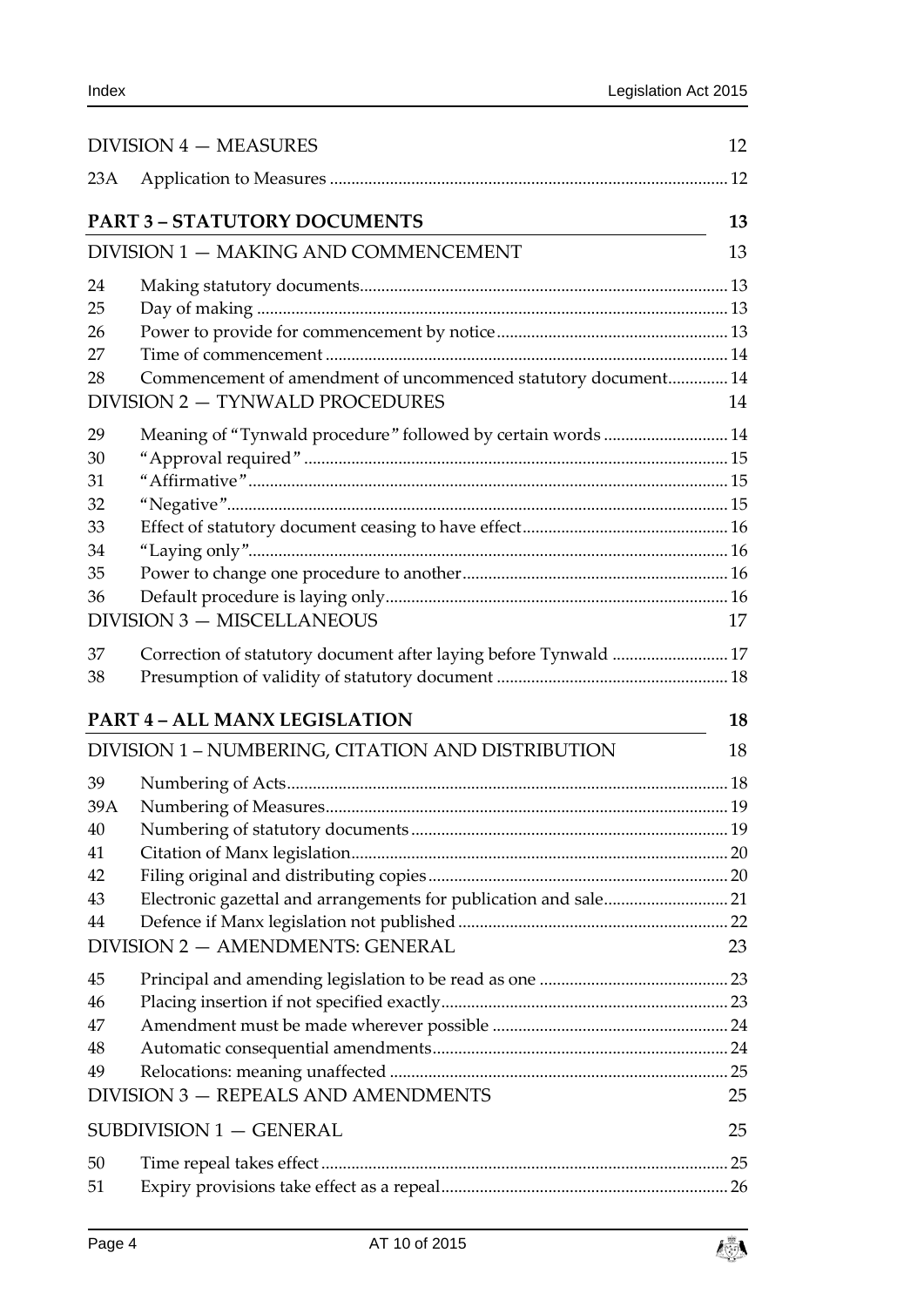| SUBDIVISION 2 - AUTOMATIC REPEAL OF SPENT AMENDMENTS<br>26 |                                                                                                                                                                                                    |    |  |
|------------------------------------------------------------|----------------------------------------------------------------------------------------------------------------------------------------------------------------------------------------------------|----|--|
| 52<br>53<br>54<br>55                                       | SUBDIVISION 3 - OPERATION OF REPEALS AND AMENDMENTS                                                                                                                                                | 28 |  |
| 56<br>57<br>58<br>59                                       | Saving of operation of amended and repealed Manx legislation 29<br>Savings, transitional or validating provision continues in effect30<br>DIVISION 4 - DEFAULT SAVINGS AND TRANSITIONAL PROVISIONS | 30 |  |
| 60<br>61<br>62<br>63<br>64<br>65<br>66<br>67<br>68         | Transition of specific references for things happening after repeal 32<br><b>DIVISION 5 - MISCELLANEOUS</b>                                                                                        | 33 |  |
| 69                                                         |                                                                                                                                                                                                    |    |  |
|                                                            | <b>PART 5 - REPRINTS</b>                                                                                                                                                                           | 33 |  |
|                                                            | $DIVISION 1 - GENERAL$                                                                                                                                                                             | 33 |  |
| 70<br>71<br>72<br>73                                       | Status of official reprint and certain printouts of official reprints34<br>DIVISION 2 - WHAT REPRINTS MUST AND MAY INCLUDE                                                                         | 35 |  |
|                                                            | SUBDIVISION 1 - AMENDMENTS                                                                                                                                                                         | 35 |  |
| 74                                                         | SUBDIVISION 2 - REPRINT CHANGES                                                                                                                                                                    | 35 |  |
| 75<br>76<br>77                                             | <b>SUBDIVISION 3 - REPRINT NOTES</b>                                                                                                                                                               | 36 |  |
| 78<br>79<br>80                                             |                                                                                                                                                                                                    |    |  |

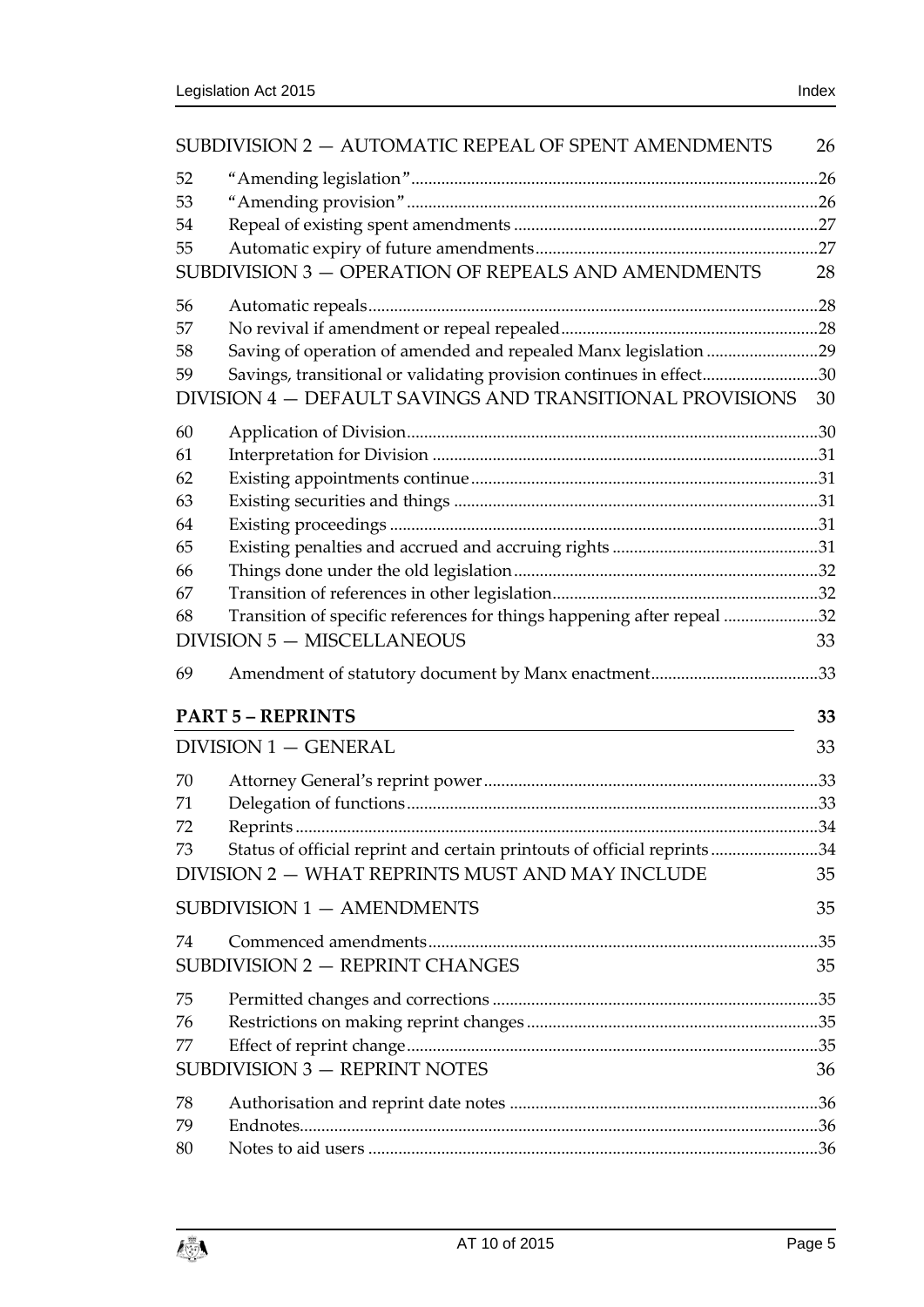| <b>PART 6 - CONSOLIDATIONS OF ACTS</b>                                                                                                                                                                                                                                                                               |          |  |  |
|----------------------------------------------------------------------------------------------------------------------------------------------------------------------------------------------------------------------------------------------------------------------------------------------------------------------|----------|--|--|
| DIVISION 1 - LEGISLATION CONSOLIDATION BOARD                                                                                                                                                                                                                                                                         |          |  |  |
| 81<br>82<br>83<br>DIVISION 2 - DRAFTING POWERS                                                                                                                                                                                                                                                                       | 38       |  |  |
| 84<br>85<br>DIVISION 3 - ENACTMENT PROCEDURES                                                                                                                                                                                                                                                                        | 39       |  |  |
| 86<br>87<br>88                                                                                                                                                                                                                                                                                                       |          |  |  |
| <b>PART 7 - OTHER PROVISIONS</b>                                                                                                                                                                                                                                                                                     | 40       |  |  |
| DIVISION 1 - GENERAL                                                                                                                                                                                                                                                                                                 | 40       |  |  |
| 89<br>90<br>DIVISION 2 - SAVINGS, TRANSITIONALS AND MISCELLANEOUS                                                                                                                                                                                                                                                    | 41       |  |  |
| Existing Manx legislation: publication by a government authority 41<br>91<br>92<br>Default savings and transitional provisions apply for re-enactments 42<br>93<br>Declaratory provision for previous amendments and repeals 42<br>94<br>Declaration about effect of Transfer of Functions (Health and Safety)<br>95 |          |  |  |
| <b>PART 8 - REPEALS AND AMENDMENTS</b>                                                                                                                                                                                                                                                                               | 43       |  |  |
| 96<br>97<br>98<br>99                                                                                                                                                                                                                                                                                                 |          |  |  |
| <b>SCHEDULE 1</b>                                                                                                                                                                                                                                                                                                    | 45       |  |  |
| REPRINT CHANGES PERMITTED<br><b>SCHEDULE 2</b>                                                                                                                                                                                                                                                                       | 45<br>49 |  |  |
| 49<br><b>DEFINITIONS</b>                                                                                                                                                                                                                                                                                             |          |  |  |
| <b>ENDNOTES</b><br>51                                                                                                                                                                                                                                                                                                |          |  |  |
| TABLE OF ENDNOTE REFERENCES<br>51                                                                                                                                                                                                                                                                                    |          |  |  |

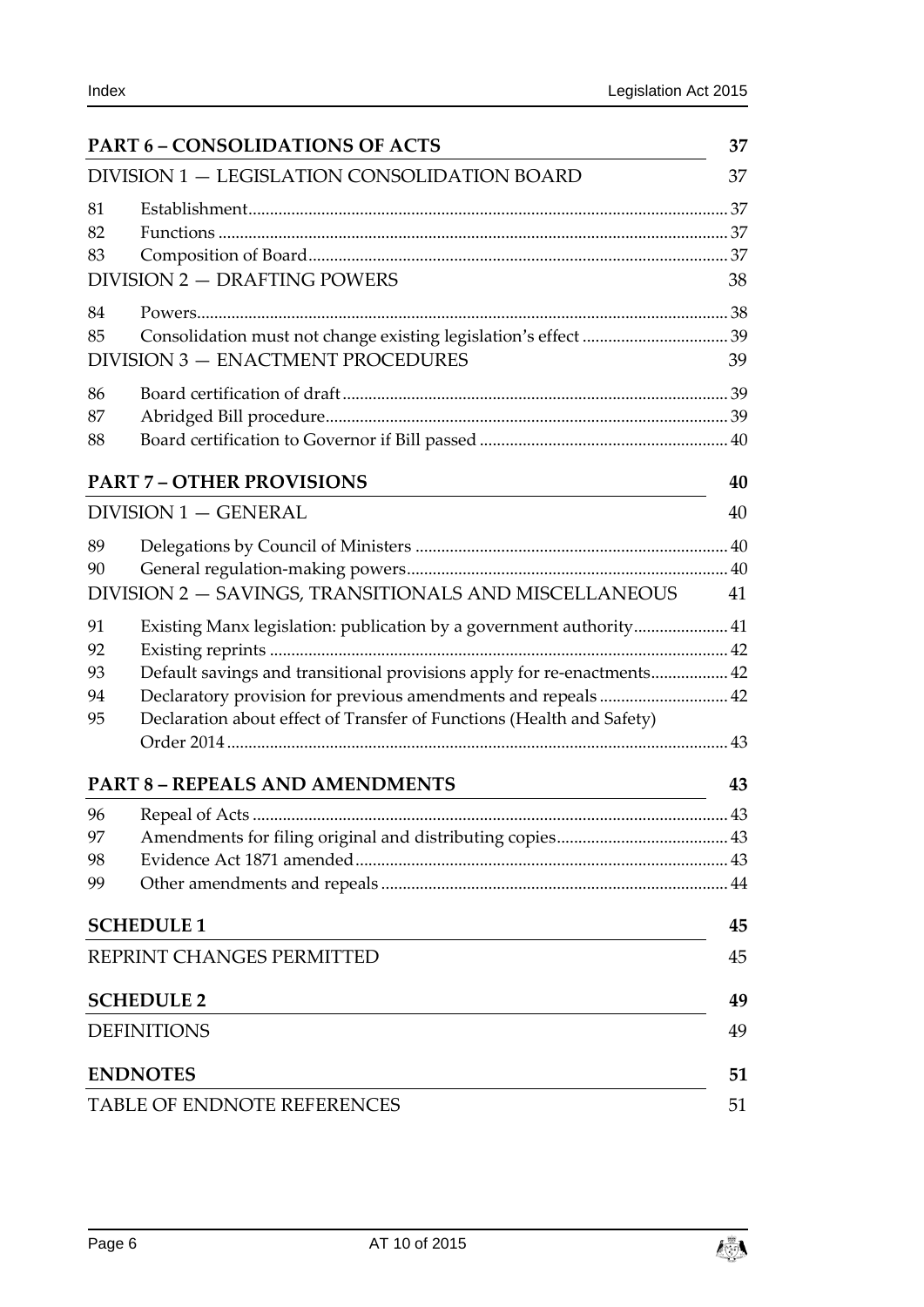

Ellan Vannin

# **LEGISLATION ACT 2015**

| Signed in Tynwald:     | 21 July 2015 |
|------------------------|--------------|
| Received Royal Assent: | 21 July 2015 |
| Announced to Tynwald:  | 21 July 2015 |

**AN ACT** about general provisions for Manx legislation and non-legislative public documents; to consolidate and re-enact the Filing of Statutory Documents Act 1937, the Evidence Act 1965, the Pre-Revestment Written Laws (Ascertainment) Act 1978, the Promulgation Act 1988, the Evidence Act 1976, the Short Titles Act 1977 and the Reprints Act 1981; to repeal the Children and Young Persons Act 1969 and the Improvement of Livestock (Amendment) Act 1994; to make consequential and minor amendments to other Acts; and for connected purposes.

<span id="page-6-0"></span>**BE IT ENACTED** by the Queen's Most Excellent Majesty, by and with the advice and consent of the Council and Keys in Tynwald assembled, and by the authority of the same, as follows:—

\_\_\_\_\_\_\_\_\_\_\_\_\_\_\_\_\_\_\_\_\_\_\_\_\_\_\_\_\_\_\_\_\_\_\_\_\_\_\_\_\_\_\_\_\_\_\_\_\_\_\_\_\_\_\_\_\_\_\_\_\_\_\_\_\_\_\_\_\_\_\_\_\_\_\_\_

# **PART 1 – INTRODUCTORY**

## <span id="page-6-1"></span>**1 Short title**

The short title of this Act is the Legislation Act 2015.

## <span id="page-6-2"></span>**2 Commencement**

- (1) This section and sections 1, [80,](#page-35-3) [92](#page-41-0) and [99\(8\)](#page-43-1) commence on the announcement day for this Act.
- (2) Otherwise this Act commences on the day appointed by order of the Council of Ministers. **1**

## <span id="page-6-4"></span><span id="page-6-3"></span>**3 Main purposes of Act**

- (1) The main purposes of this Act are
	- (a) to bring together into one Act general provisions about Manx legislation and non-legislative public documents, apart from those matters provided for under the *Interpretation Act 2015* (the **"Interpretation Act"**);

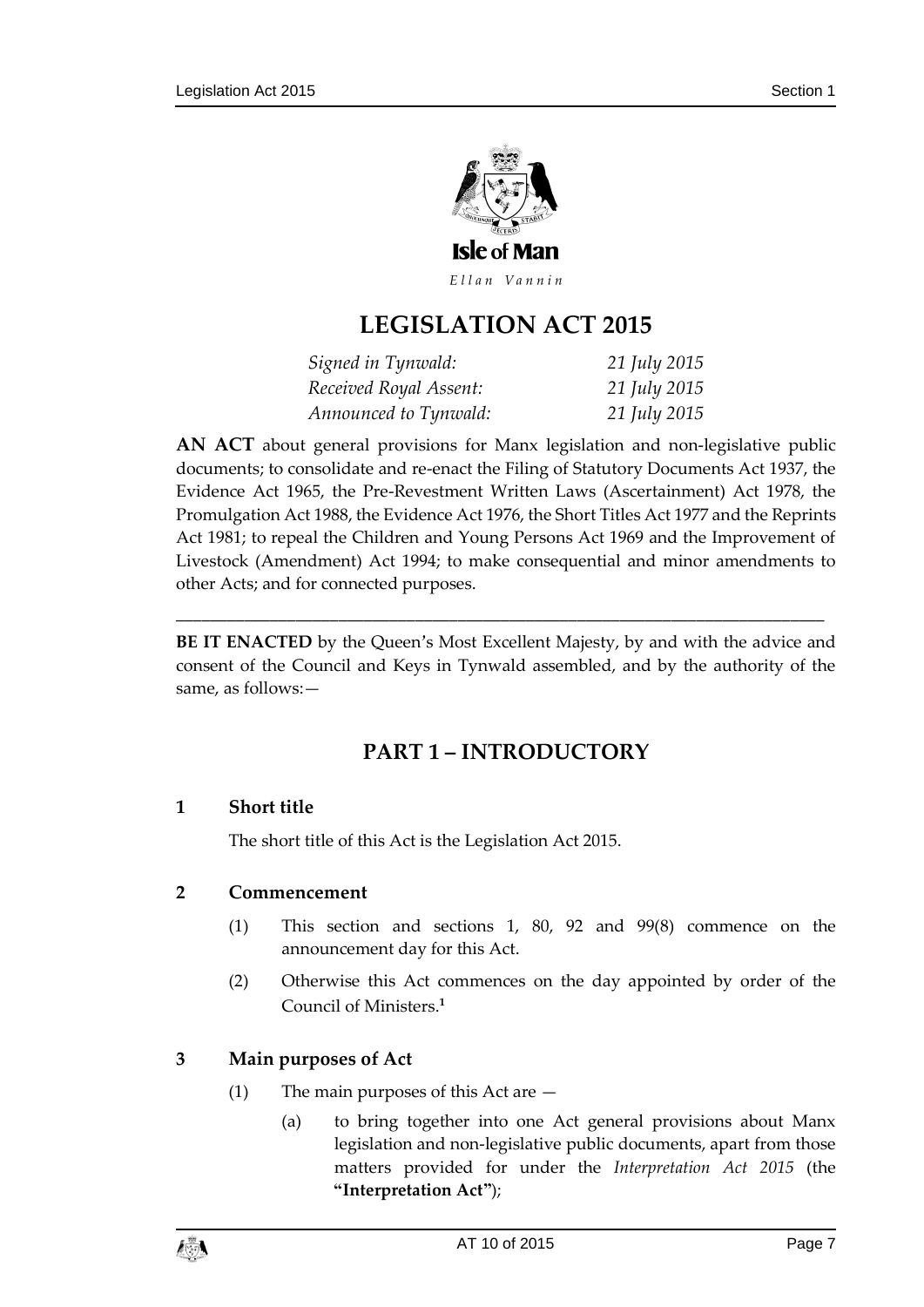- (b) to facilitate improvement in the presentation of Manx legislation;
- (c) to rationalise procedures for the making of statutory documents;
- (d) to facilitate the updating and ready availability of Manx legislation; and
- (e) generally to ensure Manx legislation is of the highest standard.

*Notes:*

*1. The words "Act", "Manx legislation", "non-legislative public document" and "statutory document" are defined in Part 1 of the Interpretation Act.*

*2. The Interpretation Act's main purposes include providing for what is the text of Manx legislation and stating the basic rules for statutory interpretation (see section 3 of that Act).*

*3. Definitions appear in quotation marks. Those in plain text are only for the particular section in which they appear. Those for more than one section are emboldened. Schedule 2 lists all emboldened definitions for this Act. Those defined in the body of this Act are signposted in Schedule 2.*

(2) The updating and availability of Manx legislation is facilitated mainly by provisions about access to, and the reprinting of, Manx legislation and for consolidating Acts.

## <span id="page-7-0"></span>**4 Combined operation of this Act and the Interpretation Act**

- (1) This Act and the Interpretation Act are to be read together.
- (2) Subject to section 4A of this Act and section 5A of the *Interpretation Act 2015*, both Acts apply to all Manx legislation (including this Act) and nonlegislative public documents.**<sup>2</sup>**
- (3) Subject to section 4A of this Act and section 5A of the *Interpretation Act 2015*, Manx legislation and non-legislative public documents are taken to be made on the basis that they are to operate in conjunction with both Acts.**<sup>3</sup>**
- (4) However, subsection (3) is subject to sections 6 (displacement of Act by contrary intention) and 7 (applied Parliamentary enactments: Parliamentary Interpretation Acts apply) of the Interpretation Act.
- (5) Despite subsections (2) and (3), this Act does not apply to Measures, or the making of Measures, under the *Church Legislation Procedure Act 1993*.

## <span id="page-7-1"></span>**4A Retained direct EU legislation**

- (1) The provisions of this Act apply, so far as applicable and unless the contrary intention appears, to any retained direct EU legislation, which is not subordinate legislation.
- (2) The provisions of this Act apply to retained direct EU legislation which is subordinate legislation in the same way as it applies to subordinate legislation which is not retained direct EU legislation.

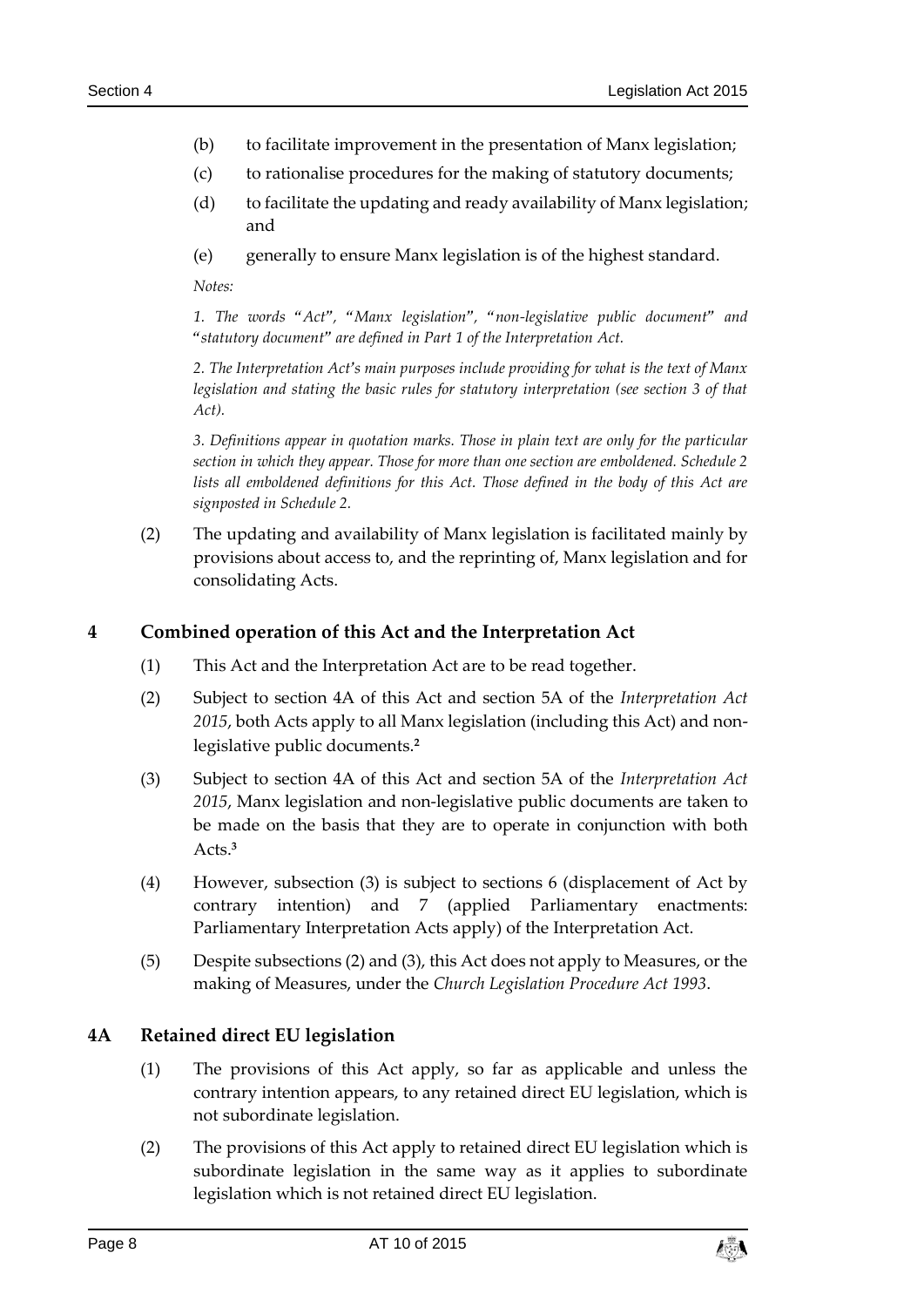(3) This section is subject to the *European Union and Trade Act 2019*. **4**

#### <span id="page-8-0"></span>**5 Displacement of Act by contrary intention**

- (1) The application of this Act may be displaced, wholly or partly, by a contrary intention appearing in Manx legislation or a non-legislative public document to which this Act applies (the "**instrument**").
- <span id="page-8-8"></span>(2) However, a provision of this Act is not to be displaced by a provision of the instrument to the extent the provisions can operate concurrently.
- (3) Subsectio[n \(2\)](#page-8-8) applies even if the provisions deal with the same or a similar subject matter.
- (4) This section is subject to sections [18\(2\)](#page-10-4) (automatic commencement of citation and commencement provisions) and [24\(2\)](#page-12-5) (making public documents).

## <span id="page-8-1"></span>**6 [Repealed]**<sup>5</sup>

## <span id="page-8-3"></span><span id="page-8-2"></span>**7 Definitions for Act**

Schedule 2 contains definitions for this Act.

# **PART 2 – ACTS**

## DIVISION 1 — ANNOUNCEMENT AND PROMULGATION

## <span id="page-8-5"></span><span id="page-8-4"></span>**8 Application of Division**

This Division applies to each Act from when it receives Royal Assent.

## <span id="page-8-9"></span><span id="page-8-6"></span>**9 Announcement of Royal Assent to Tynwald**

- (1) The President of Tynwald must announce Royal Assent to Tynwald.
- (2) The day the announcement is made is the Act's **"announcement day"**.

## <span id="page-8-7"></span>**10 Announcement certificate**

- (1) The President of Tynwald and the Speaker must sign a certificate (the "announcement certificate") endorsed on or annexed to the Act stating its announcement day. **6**
- (2) The announcement certificate is conclusive evidence of the announcement and the announcement day.**<sup>7</sup>**
- (3) A certificate purporting to be the announcement certificate is presumed to be one unless the contrary is proved.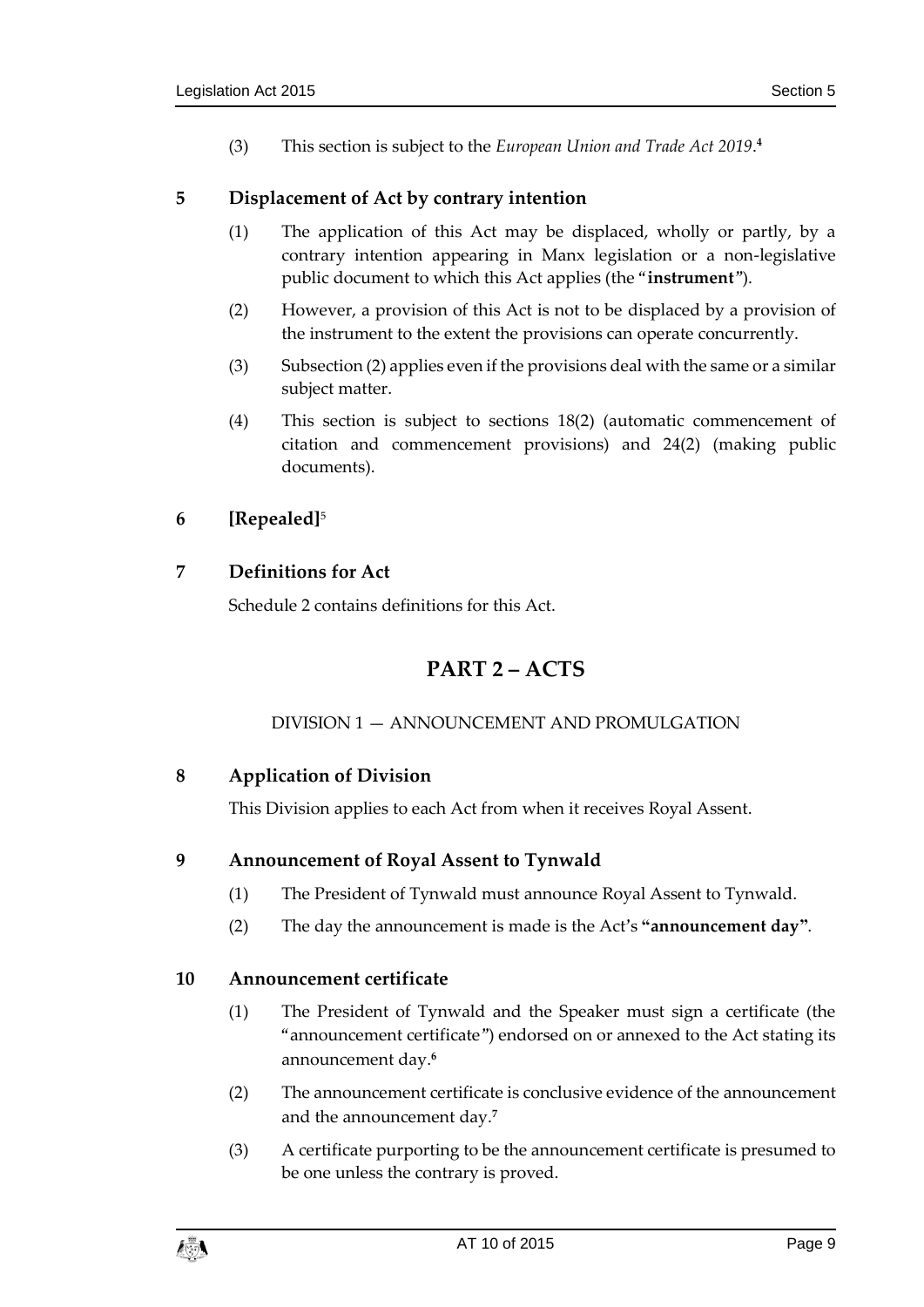## <span id="page-9-0"></span>**11 Promulgation requirement**

After its announcement day, the Act must be promulgated under this Division (**"promulgation"**).

## <span id="page-9-6"></span><span id="page-9-1"></span>**12 Act expires if not promulgated within 18 months**

- (1) If the promulgation of the Act has not taken place within 18 months after the announcement day, the Act ceases to have effect.
- (2) However, subsection [\(1\)](#page-9-6) does not affect the validity of anything done under the Act.
- (3) If an Act ceases to have effect under subsection (1), any Manx legislation it amended or repealed is, from the cessation, revived in the form in which it was in operation immediately before the amendment or repeal commenced.
- (4) Subsection (3) applies despite section [57](#page-27-2) (no revival if amendment or repeal repealed).

#### <span id="page-9-2"></span>**13 Pre-promulgation procedure**

The Attorney General must prepare a memorandum in Manx and English containing the Act's short title and a concise statement of the effect of the Act.

## <span id="page-9-3"></span>**14 Promulgation on Tynwald Hill**

- (1) The promulgation of the Act takes place by the reading of the memorandum on Tynwald Hill by or under the authority of the Deemsters.
- (2) The reading has the same effect as if the entire Act had been read on Tynwald Hill.

#### <span id="page-9-7"></span><span id="page-9-4"></span>**15 Promulgation certificate**

- (1) The President of Tynwald and the Speaker must sign a certificate of promulgation (the "**promulgation certificate**") in attestation of the promulgation of the Act on a stated day (the Act's **"promulgation day"**).
- (2) The promulgation certificate is conclusive evidence of the Act's promulgation.
- (3) A certificate purporting to be the promulgation certificate is presumed to be a promulgation certificate unless the contrary is proved.

#### <span id="page-9-5"></span>**16 Evidence of announcement or promulgation**

In a reprint of the Act, a statement about its announcement day or promulgation day is admissible as evidence of that day.

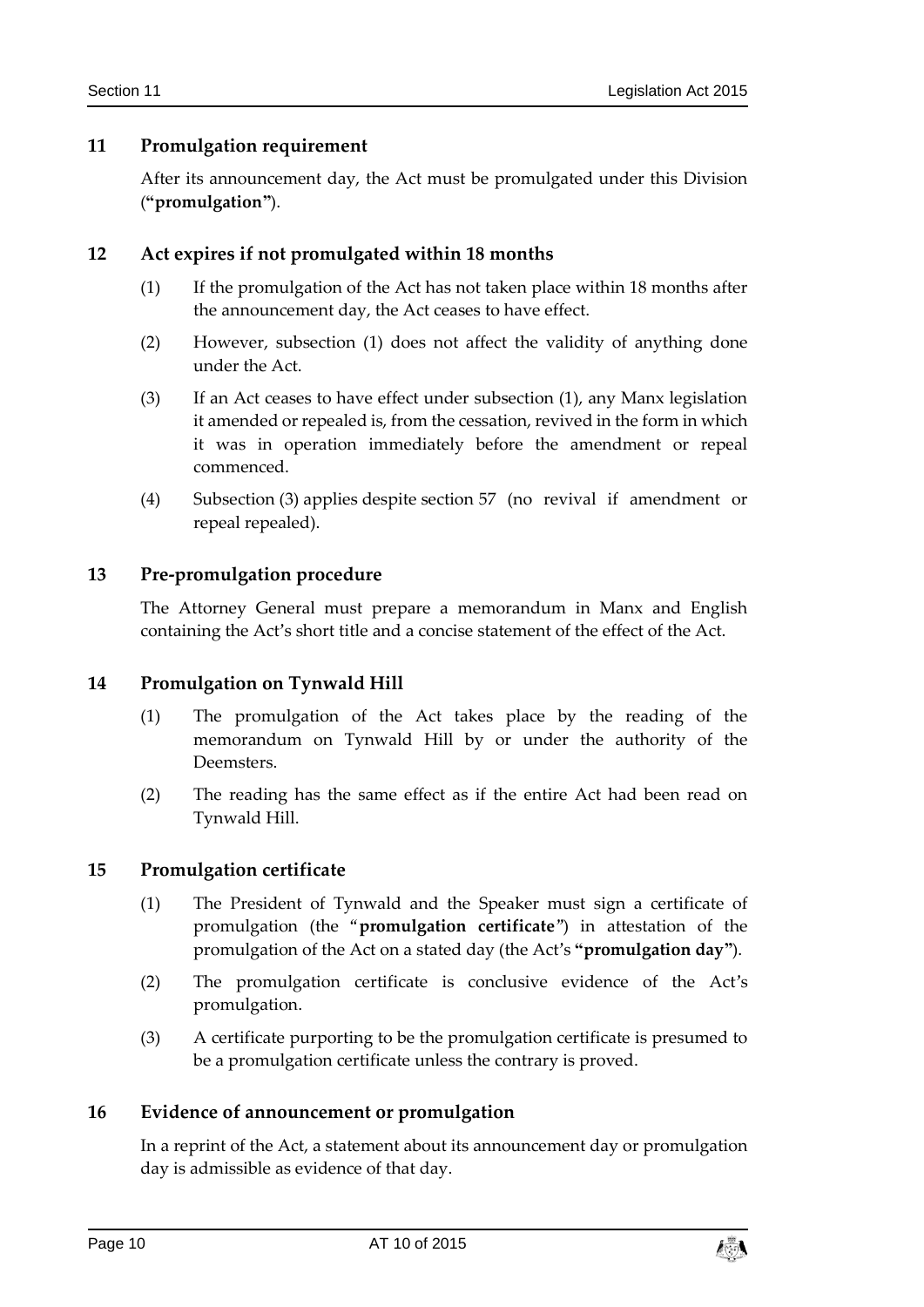#### DIVISION 2 — COMMENCEMENT

#### <span id="page-10-5"></span><span id="page-10-1"></span><span id="page-10-0"></span>**17 General commencement provision**

- (1) An Act is "**enacted**" or "**passed**" and commences when it is announced to Tynwald on its announcement day.
- (2) If an Act or a provision of an Act commences on a particular day (including its announcement day), it commences at the start of that day.
- (3) This section is subject to the other provisions of this Division.

#### <span id="page-10-2"></span>**18 Automatic commencement of citation and commencement provisions**

- (1) The provisions of an Act providing for its citation and commencement provisions automatically commence on the Act's announcement day.
- <span id="page-10-4"></span>(2) For section [5,](#page-8-0) this section —
	- (a) is not displaced merely because the Act provides that the Act (without mentioning any particular provisions) is to commence on a day to be fixed under a statutory document; but
	- (b) is displaced if the Act expressly states a statutory document is to fix a day for the Act's citation and commencement provisions to commence.

## <span id="page-10-3"></span>**19 Provisions for commencement by statutory document**

- (1) This section applies if a Manx enactment is expressed to commence on a day to be fixed under a statutory document.
- (2) The statutory document may fix a single day for the commencement or different days, times or purposes for different provisions of the Manx enactment to commence.
- (3) Amendments made under the Manx enactment may be given separate commencements, whether or not a provision in which they are contained is self-contained.

*Examples:*

*1. A provision of the Manx enactment inserts 2 sections. They may be given separate commencements.*

*2. A provision of the Manx enactment inserts a section divided into subsections. The subsections may be given separate commencements.*

- (4) If the day or time fixed for the commencement happens before the day on which the statutory document is published in the electronic gazette under section  $43(1)(b)$  (the "notification day") –
	- (a) the statutory document is valid; but
	- (b) the Manx enactment does not commence until the notification day.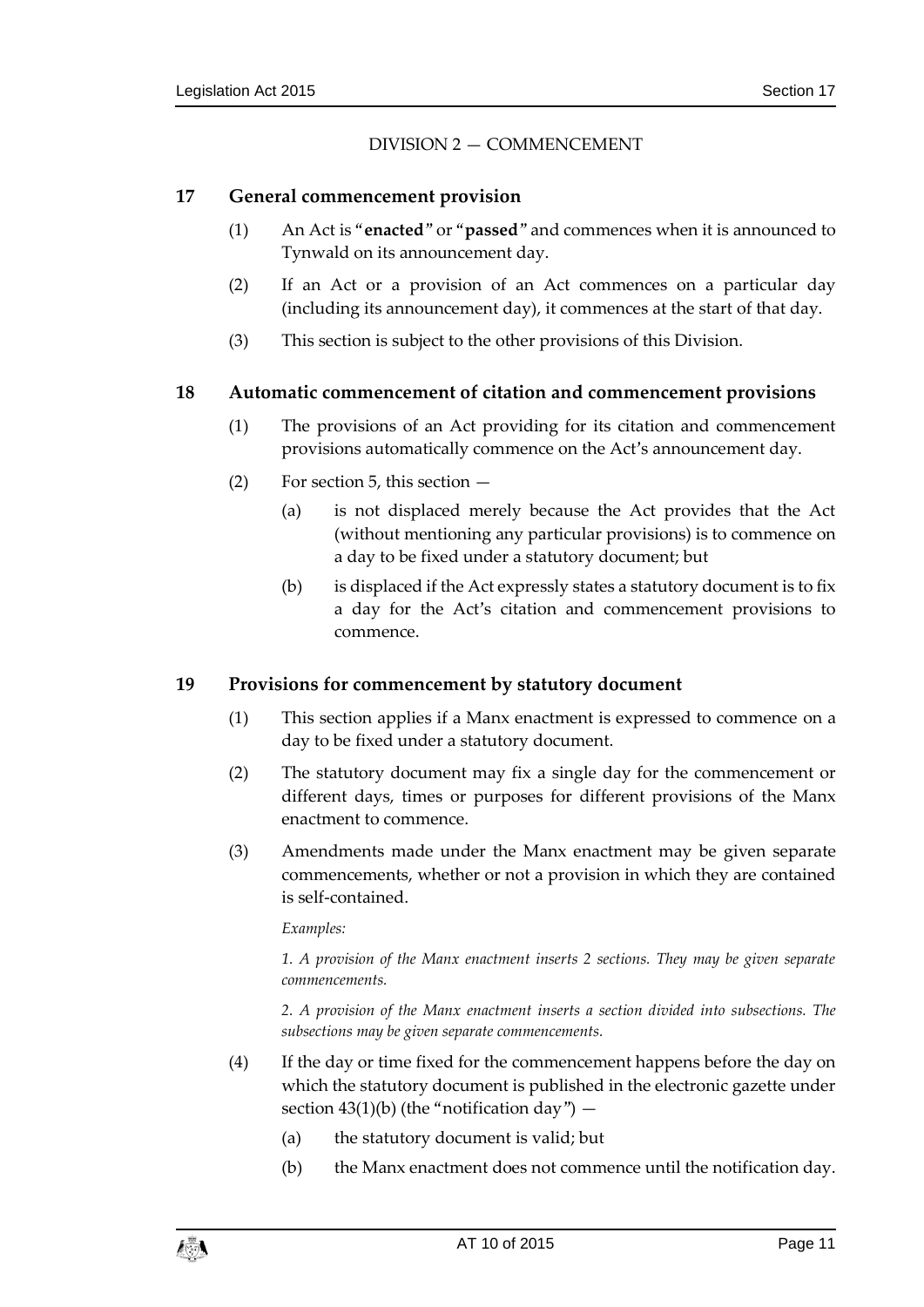#### <span id="page-11-0"></span>**20 Commencement of amendment of uncommenced Act**

- (1) This section applies if an Act (the "amending Act") amends an Act that has not commenced.
- (2) The amendment of the uncommenced Act does not of itself commence that Act.
- (3) The amendment made under the amending Act commences when the provision amended commences.

## <span id="page-11-7"></span><span id="page-11-1"></span>**21 Commencement not undone if repealed**

- $(1)$  If  $-$ 
	- (a) a provision of an Act providing for the Act's commencement is repealed after the Act commences; and
	- (b) other provisions of the Act are still in operation,

the repeal of the provision does not affect the Act's continuing operation.

- (2) Subsection [\(1\)](#page-11-7) does not limit another provision of this Part and is in addition to any provision of the Act under which the repeal is made.
- (3) If a statutory document providing for an Act's commencement is repealed after the Act commences, the repeal does not affect the Act's continuing operation.

#### DIVISION 3 — MISCELLANEOUS

#### <span id="page-11-3"></span><span id="page-11-2"></span>**22 Acts are public**

An Act is, and must be judicially noticed as, a public Act.

## <span id="page-11-4"></span>**23 Provisions of Acts are substantive enactments**

<span id="page-11-5"></span>Each provision of an Act has effect as a substantive enactment without introductory words.

#### DIVISION 4 — MEASURES **8**

## <span id="page-11-6"></span>**23A Application to Measures**

Divisions 1 to 3, except —

- (a) sections 11 to 15 (promulgation), and
- (b) section 16, so far as it applies to promulgation,

apply to a Measure as they apply to an Act.**9**

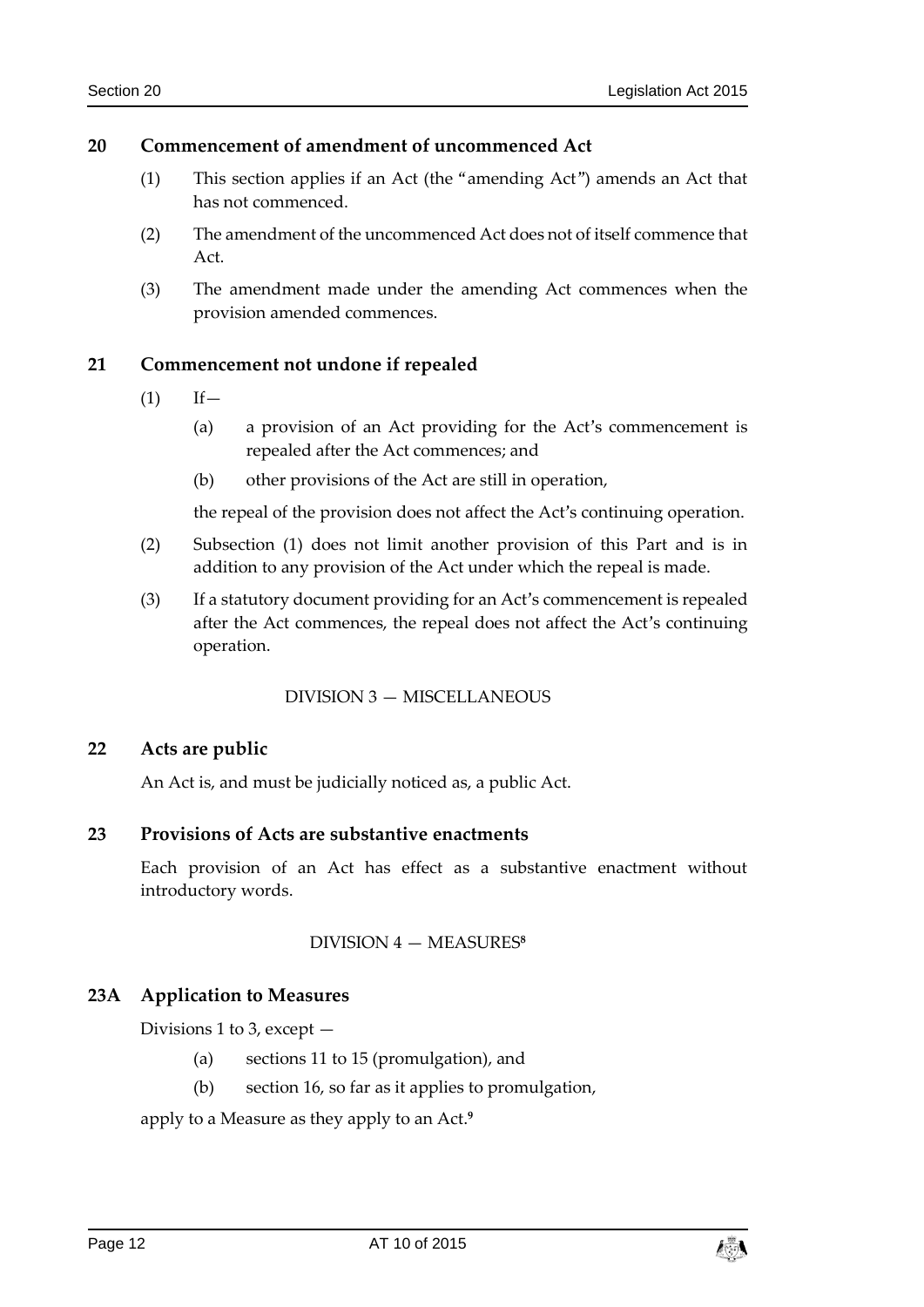# **PART 3 – STATUTORY DOCUMENTS**<sup>10</sup>

DIVISION 1 — MAKING AND COMMENCEMENT

## <span id="page-12-2"></span><span id="page-12-1"></span><span id="page-12-0"></span>**24 Making statutory documents**<sup>11</sup>

- (1) A statutory document must be made by being executed
	- (a) for a Department, under paragraph 4 of Schedule 1 to the *Government Departments Act 1987*;
	- (b) for a Statutory Board, under paragraph 9 of Schedule 2 to the *Statutory Boards Act 1987*; or
	- (c) in any other case—
		- (i) by the person in whom is vested the power to make it ("the responsible person"); or
		- (ii) by a person authorised for that purpose by the responsible person. **12 13**
- <span id="page-12-5"></span>(2) For section [5](#page-8-0) (displacement by contrary intention), subsection (1) applies to a statutory document unless its authorising legislation expressly states the subsection does not apply to statutory documents made under it.**<sup>14</sup>**

## <span id="page-12-3"></span>**25 Day of making**

A statutory document is made on the following day —

- (a) generally, the day it states it was made; or
- (b) if it is made jointly by 2 or more authorities and it states any of them made it on a different day, the last day on which it is stated to have been made by any of the authorities.**<sup>15</sup>**

## <span id="page-12-6"></span><span id="page-12-4"></span>**26 Power to provide for commencement by notice**

- (1) Subject to the requirements of any Tynwald procedure, a statutory document may provide that any or all of its provisions (other than its citation and commencement provisions) are to commence on a day to be published (a "commencement notification") in —
	- (a) the electronic gazette; or
	- (b) another way the responsible authority for the statutory document reasonably considers is sufficient to bring its purport to the notice of the public or those likely to be affected by it.**<sup>16</sup> <sup>17</sup>**
- (2) If provision is made under subsection [\(1\),](#page-12-6) the statutory document's citation and commencement provisions commence when the statutory document is made.**18**

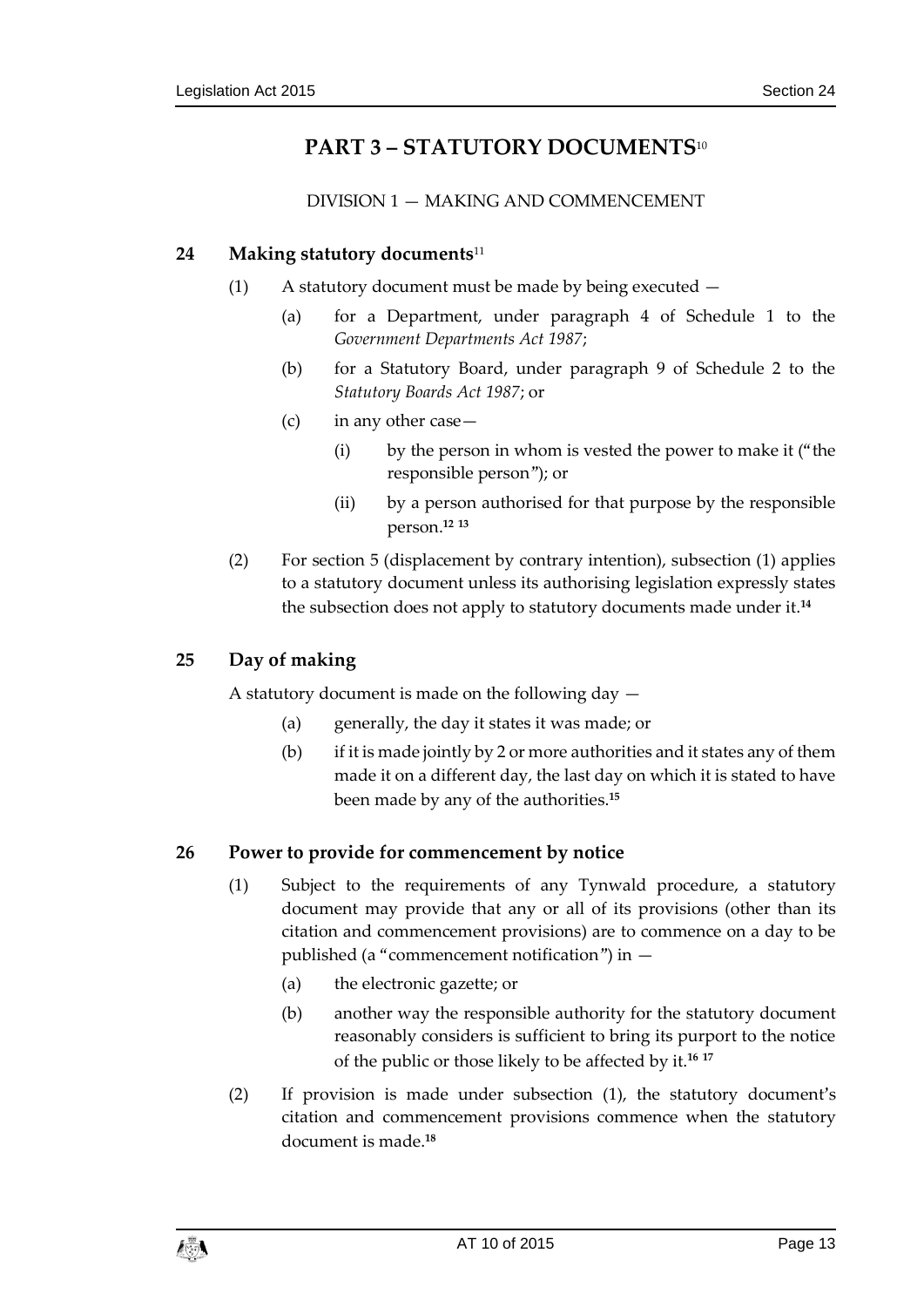#### <span id="page-13-0"></span>**27 Time of commencement**

If a statutory document commences on a particular day, it commences —

- (a) if it provides for a particular time on that day for it to commence, at that time; or
- (b) otherwise, at the start of that day.**<sup>19</sup>**

#### <span id="page-13-1"></span>**28 Commencement of amendment of uncommenced statutory document**<sup>20</sup>

- (1) This section applies if a statutory document (the "amending document") amends a statutory document that has not commenced.**<sup>21</sup>**
- (2) The amendment of the uncommenced document does not of itself commence the document.
- <span id="page-13-2"></span>(3) The amendment made under the amending document commences when the provision amended commences.

DIVISION 2 — TYNWALD PROCEDURES**<sup>22</sup>**

#### <span id="page-13-3"></span>**29 Meaning of "Tynwald procedure" followed by certain words**

- (1) This section defines the words "**Tynwald procedure**" if they
	- $(a)$  are  $-$ 
		- (i) included in the text of a provision that empowers the making of a statutory document; or
		- (ii) expressed in a way to indicate they apply to such a provision; and
	- (b) are followed by one of the following words or phrases
		- (i) "**approval required**";
		- (ii) "**affirmative**";
		- (iii) "**negative**";
		- (iv) "**laying only**".
- (2) The words mean that one of the procedures set out in sections [30,](#page-14-0) [31,](#page-14-1) [32](#page-14-2) and [34](#page-15-1) apply to any statutory document made under that provision.

*Examples::*

*1. The following words appear at the end of a section creating a regulation-making power:*

*"Tynwald procedure – approval required.".*

*The words mean that that the procedure set out in section [30](#page-14-0) apply to any regulations made under that provision.*

*2. The following words appear at the end of a subsection divided into paragraphs (a) and (b) (but not at the end of the section in question) and each of paragraphs (a) and (b) contain a different order-making power:*

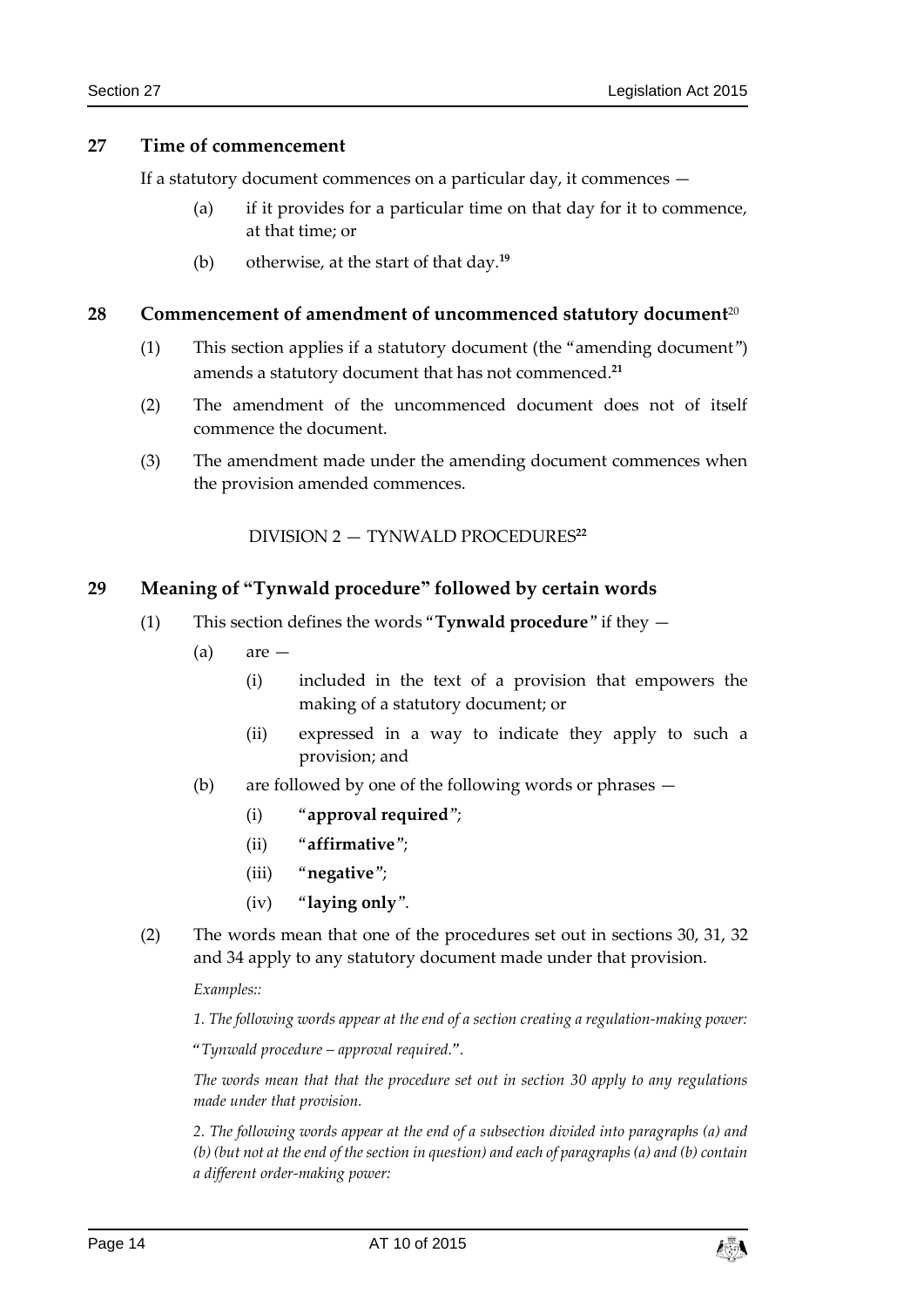*"Tynwald procedure —*

- *(a) for paragraph (a) - negative*
- *(b) for paragraph (b) – laying only.".*

*The words mean that the procedure set out in section [32](#page-14-2) applies to any orders made under paragraph (a) and the procedure set out in section [34](#page-15-1) applies to any orders made under paragraph (b).*

## <span id="page-14-0"></span>**30 "Approval required"**

- (1) This section applies to a statutory document only if its authorising legislation —
	- (a) includes or applies the phrase "**Tynwald procedure – approval required**" in the manner described in section [29;](#page-13-3) or
	- (b) provides that this section applies to the document.
- (2) The document cannot come into operation until it is approved by Tynwald.

## <span id="page-14-1"></span>**31 "Affirmative"**

- (1) This section applies to a statutory document only if its authorising legislation —
	- (a) includes or applies the phrase "**Tynwald procedure – affirmative**" in the manner described in section [29;](#page-13-3) or
	- (b) provides that this section applies to the document.
- (2) The responsible authority for the document must cause the document to be laid before Tynwald for approval as soon as practicable after it is made.
- (3) If Tynwald at the sitting at which it was laid or the next subsequent sitting fails to approve the document it ceases to have effect.

## <span id="page-14-3"></span><span id="page-14-2"></span>**32 "Negative"**

- (1) This section applies to a statutory document only if its authorising legislation —
	- (a) includes or applies the phrase "**Tynwald procedure – negative**" in the manner described in section [29;](#page-13-3) or
	- (b) provides that this section applies to the document.
- (2) The responsible authority for the document must cause the document to be laid before Tynwald as soon as practicable after it is made.
- (3) If Tynwald at the sitting at which it was laid or the next subsequent sitting resolves that the document is to be annulled it ceases to have effect.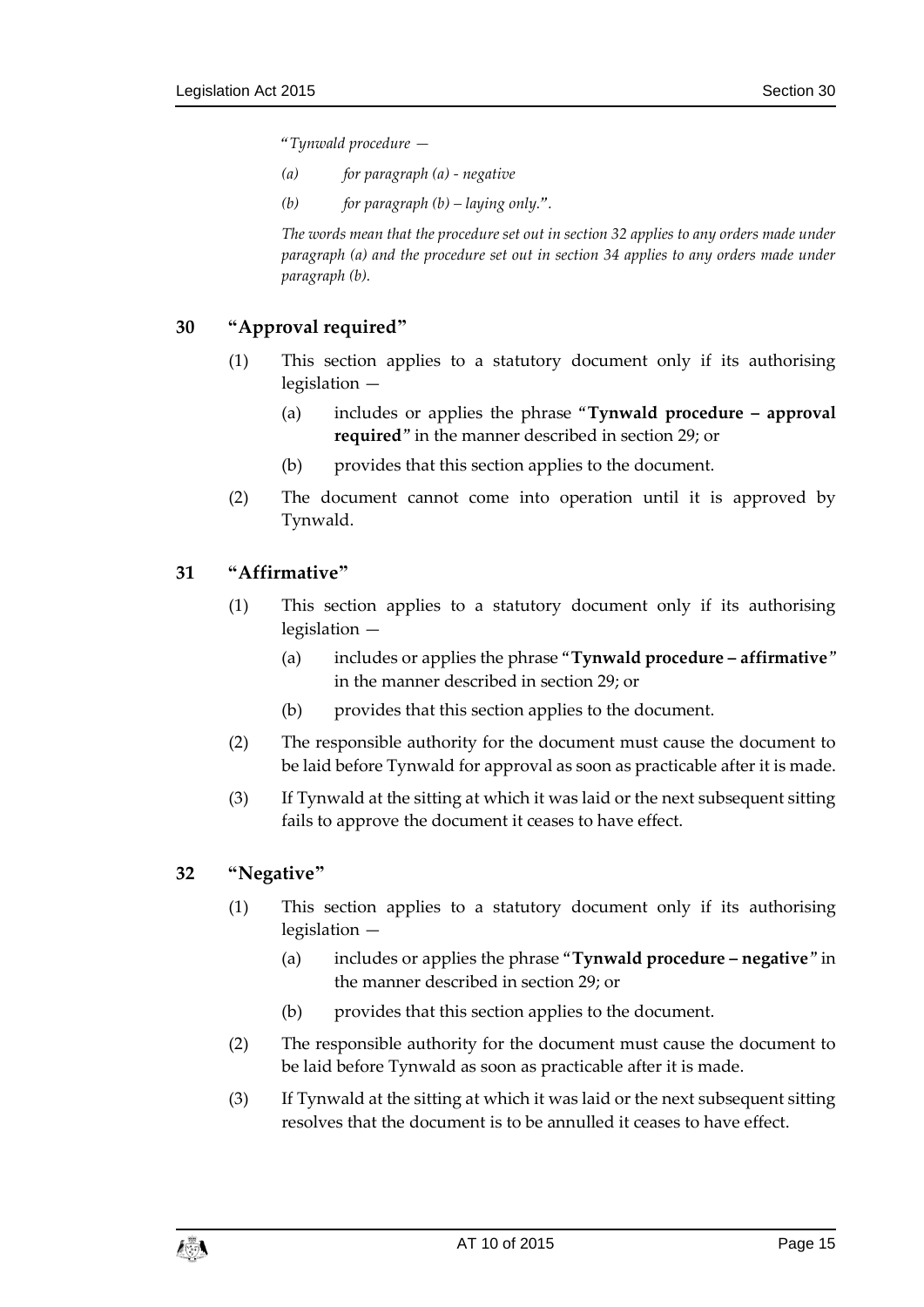## <span id="page-15-0"></span>**33 Effect of statutory document ceasing to have effect**

- (1) For sections [31](#page-14-1) and [32](#page-14-2) if the statutory document ceases to have effect as a result of Tynwald's failing to approve it or resolving to annul it as the case may be —
	- (a) the document is taken to have been revoked at the end of the last day on which it could have been approved or at the time the resolution to annul it is passed, as the case may be;
	- (b) as if there had been a further exercise of the same powers revoking it; and
	- (c) any Manx legislation amended or repealed by the document is revived on the passing of the resolution.
- (2) Other than as provided in subsection  $(1)$ , the revocation  $-$ 
	- (a) does not affect the operation of section [58](#page-28-0) (saving of operation of amended and repealed Manx legislation) on the document;
	- (b) does not prevent the exercise of the same power under which the document was made for another statutory document for the same or substantially the same matter.

## <span id="page-15-1"></span>**34 "Laying only"**

- (1) This section applies to a statutory document if its authorising legislation —
	- (a) includes or applies the phrase "**Tynwald procedure – laying only**" in the manner described in section [29;](#page-13-3) or
	- (b) provides that this section applies to the document.
- (2) The responsible authority for the document must cause the document to be laid before Tynwald as soon as practicable after it is made.

## <span id="page-15-2"></span>**35 Power to change one procedure to another**

- (1) Tynwald may resolve that a statutory document other than rules of court that is subject to any of the Tynwald procedures described in sections [30,](#page-14-0) [31,](#page-14-1) [32](#page-14-2) and [34](#page-15-1) be subject instead to one of the other procedure mentioned in any of those sections.
- (2) The Council of Ministers may by order amend the authorising legislation to give effect to the resolution.

Tynwald procedure - negative.

## <span id="page-15-3"></span>**36 Default procedure is laying only**

(1) This section applies, subject to subsection (5), if the authorising legislation for a statutory document does not make provision for a Tynwald procedure as described in section [29](#page-13-3) to apply to the document. **23**

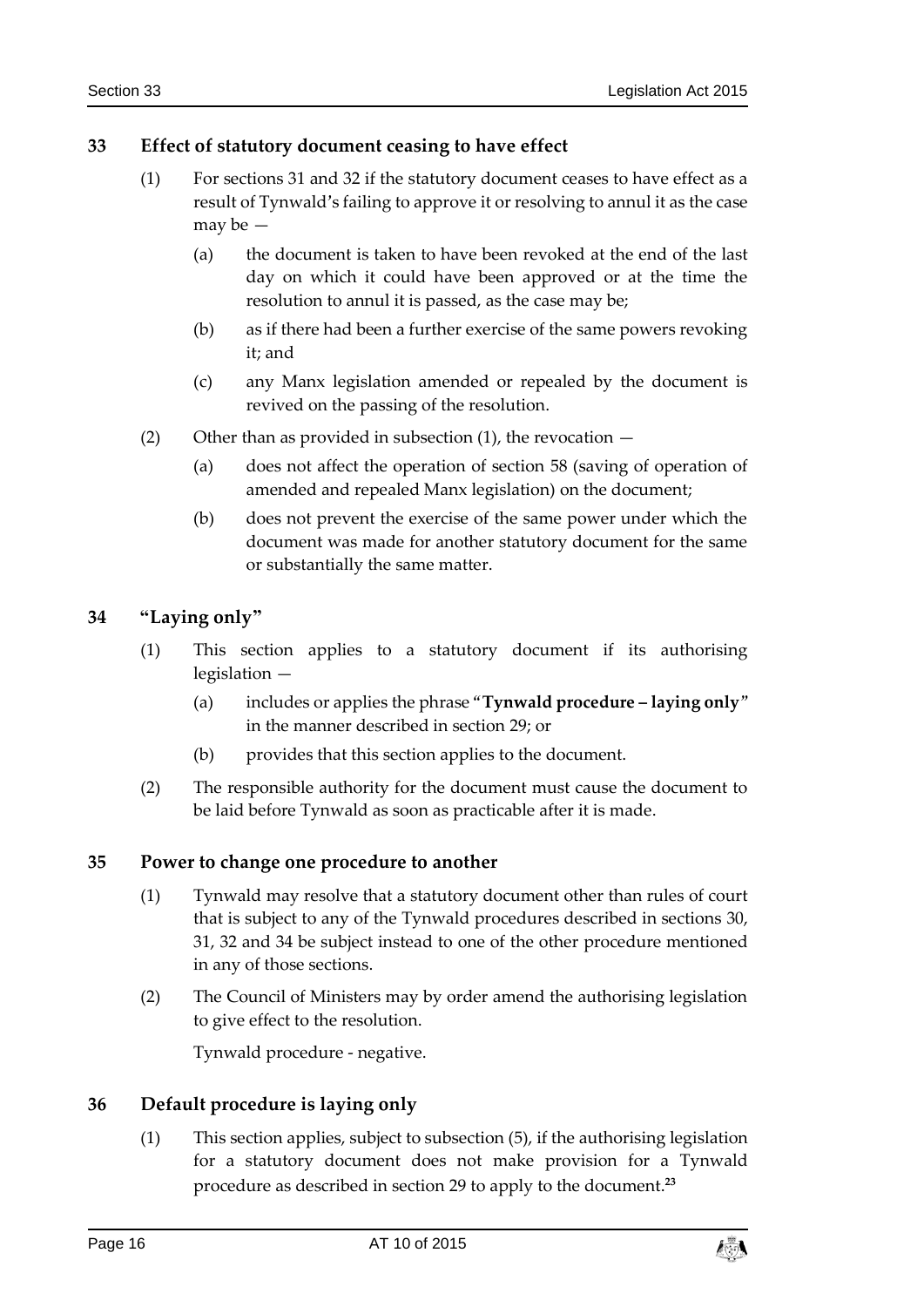- (2) The procedure set out in section [34\(](#page-15-1)2) applies to the document unless it expires before the next sitting of Tynwald.
- (3) A failure to comply with that section does not affect the validity of the document, or if it has expired, its former validity.
- (4) However, if the section is not complied with, the responsible authority for the document must —
	- (a) give the President of Tynwald a written explanation for the noncompliance; and
	- (b) cause the document to be laid before Tynwald as soon as practicable.
- (5) This section does not apply to a statutory document—
	- (a) which falls within section  $16(1)(c)$  of the Interpretation Act; or
	- (b) which is made under an enactment specified for the purpose of this subsection in an order made by the Council of Ministers.

Tynwald procedure for subsection (5)(b) – approval required.**<sup>24</sup>**

DIVISION 3 — MISCELLANEOUS

## <span id="page-16-1"></span><span id="page-16-0"></span>**37 Correction of statutory document after laying before Tynwald**

- (1) If it appears to a Minister (including the Chief Minister) that a statutory document that has been laid before Tynwald contains an error the Minister may give a notice to the President of Tynwald ("a correction notice") setting out the text of any correction subject to which the document is to be read.
- (2) However, a correction notice may be given only if  $-$ 
	- (a) in the case of a statutory document to which section 30 or section 31 applies, Tynwald has not yet approved the document;
	- (b) in the case of a statutory document to which section 32 applies, the time for consideration of any resolution to annul the document has not expired; and
	- (c) in the case of a statutory document to which section 32 or section 34 applies, the document has not commenced.
- (3) The President must decide, after consulting the Clerk of Tynwald, whether to accept a correction notice.
- (4) The President must not accept a correction notice unless satisfied that, disregarding changes to the original document which are only consequential upon a change specified below, it does only one or more of the following—
	- (a) corrects an incorrect citation or commencement date for the document;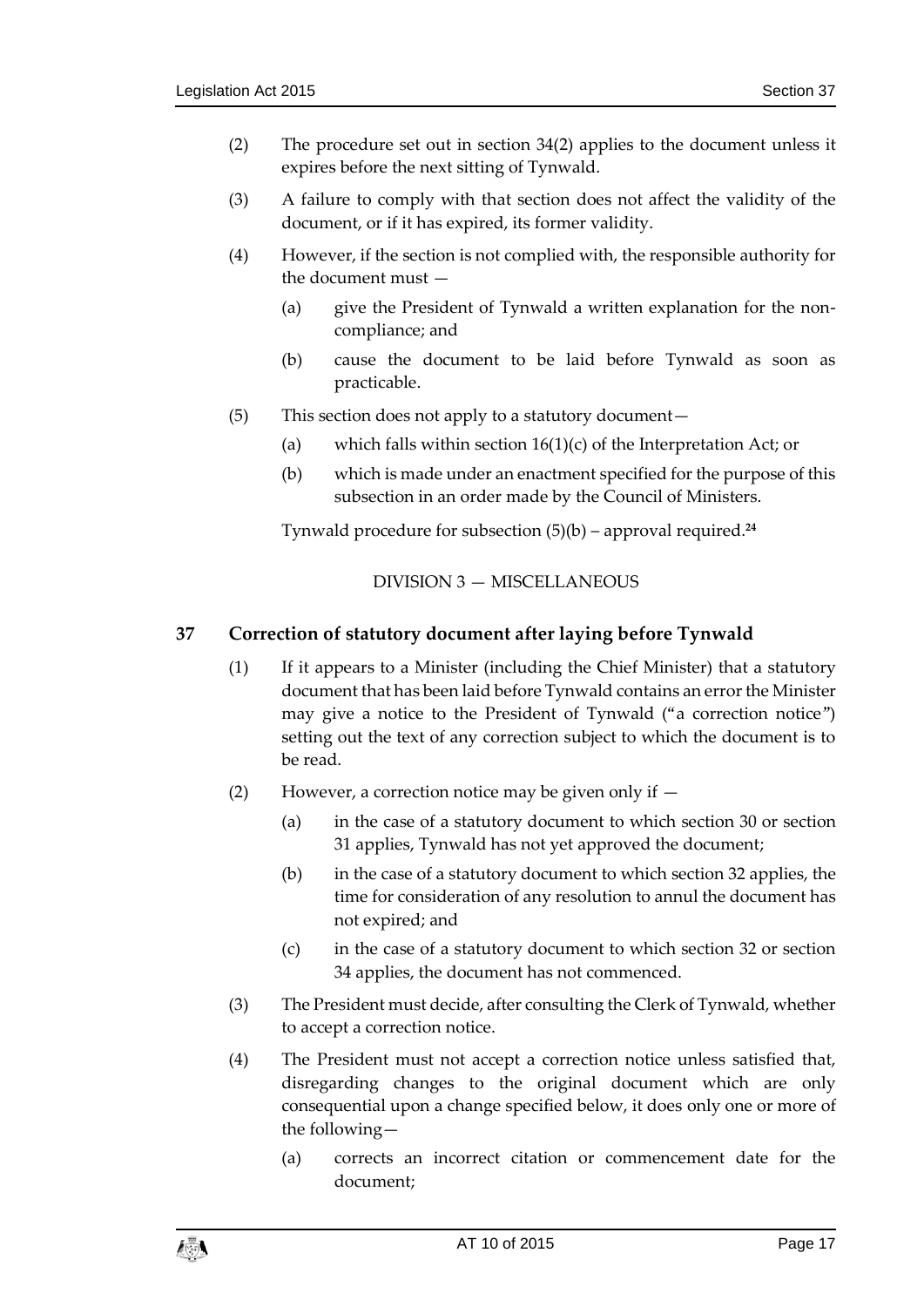- (b) corrects an error of grammar, spelling or syntax;
- (c) inserts a citation or commencement date in the document;
- (d) corrects a cross-reference in the document (whether to a provision of the document or an external document) which is obviously incorrect;
- (e) corrects a reference to the Tynwald procedure applying to the document.
- (5) Once a correction notice has been accepted the statutory document is to be treated for all purposes as if it had been made in the corrected form.

#### <span id="page-17-0"></span>**38 Presumption of validity of statutory document**<sup>25</sup>

- (1) It is presumed, unless the contrary is proved, that all conditions and steps required for making a statutory document have been satisfied and taken and consequently a statutory document must be judicially noticed as such.**<sup>26</sup>**
- <span id="page-17-1"></span>(2) However, subsection (1) does not affect the application of a requirement under the authorising legislation for a statutory document that it must not be made or is of no effect unless a particular step has been taken.

# **PART 4 – ALL MANX LEGISLATION**

#### DIVISION 1 – NUMBERING, CITATION AND DISTRIBUTION

#### <span id="page-17-3"></span><span id="page-17-2"></span>**39 Numbering of Acts**

- (1) The Clerk of Tynwald must give a number to each Act within 7 days of its announcement day.
- (2) The numbering must
	- (a) be consecutive according to the Act's announcement day (starting from the beginning of each year);
	- (b) have the prefix "AT" (being an abbreviation for "Act of Tynwald"), starting with "AT 1" for each year.
- (3) If more than one Act has the same announcement day
	- (a) the numbering is to be in the order of when the Bill for each Act was last considered by the Council or the Keys; and
	- (b) the Act that was so considered earlier is to receive the earlier number.
- (3A) In the case of an Act which is assented to by the Sovereign in Council subsections (2) and (3) (but not subsection (1)) have effect as if the reference to the Act's announcement day were a reference to the date of Royal Assent.**27**

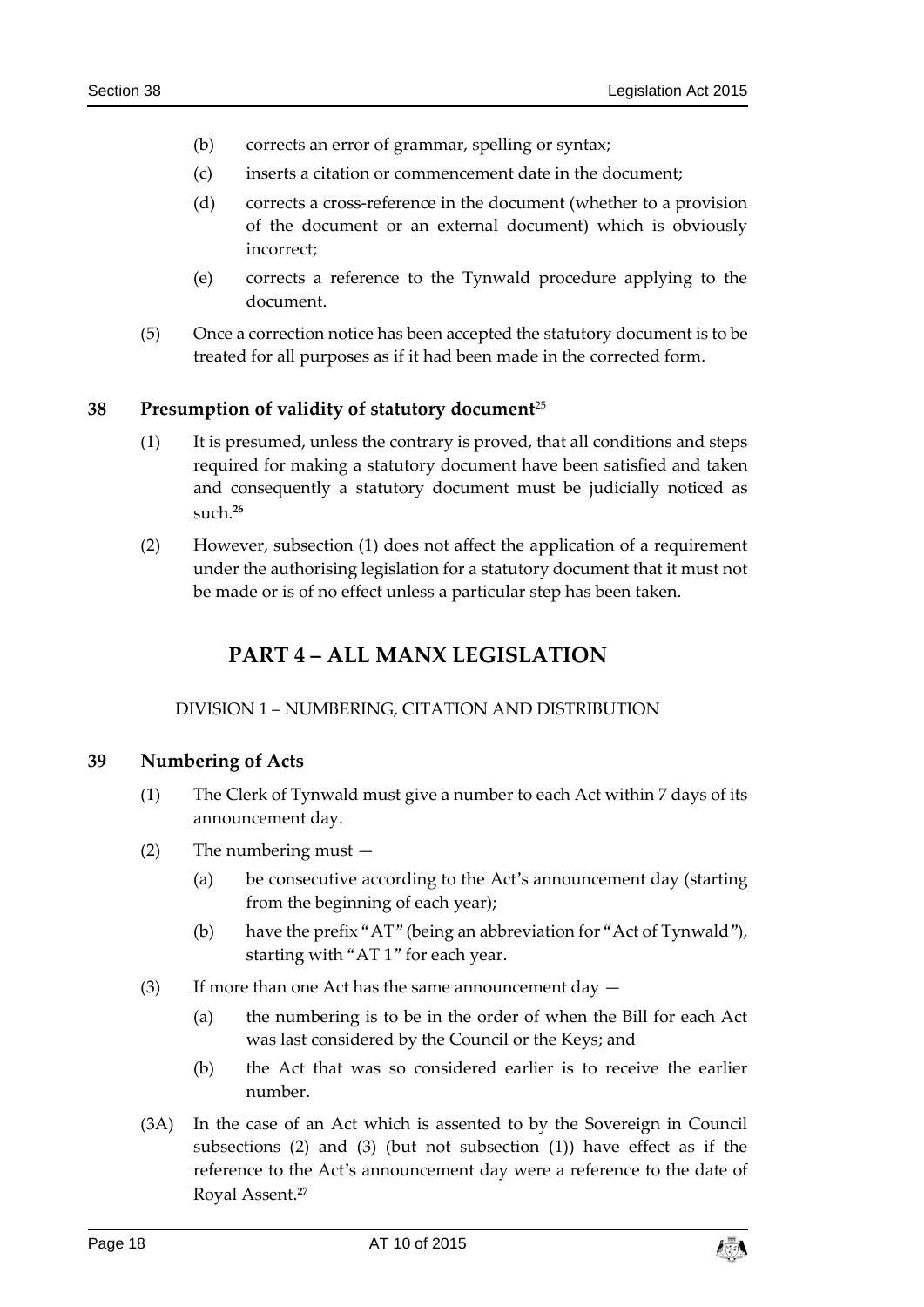- (4) All Acts in operation immediately before this section commences are, on the commencement, taken to have been numbered by year under subsections (2) to (3A).**<sup>28</sup>**
- (5) In an Act or a document, a reference to a numbered chapter for an Act (other than as a provision of the Act) is taken to be a reference to its numbering by year under this section.

## <span id="page-18-0"></span>**39A Numbering of Measures**

- (1) The Clerk of Tynwald must give a number to each Measure within 7 days of its announcement day.
- (2) The numbering must
	- (a) be consecutive according to the Measure's announcement day (starting from the beginning of each year);
	- (b) have the prefix "SM" (being an abbreviation for "Synod Measure"), starting with "SM 1" for each year.
- (3) If more than one Measure has the same announcement day  $-$ 
	- (a) the numbering is to be in the order of when the resolutions directing the drafts of the Measures to be presented to Sovereign were passed by Tynwald; and
	- (b) the Measure, the resolution on the draft of which was so passed earlier, is to receive the earlier number.
- (4) In the case of a Measure which is assented to by the Sovereign in Council subsections (2) and (3) (but not subsection (1)) have effect as if the reference to the Measure's announcement day were a reference to the date of Royal Assent.
- (5) All Measures in operation immediately before this section commences are, on the commencement, taken to have been numbered by year under subsections (2) to (4).
- (6) In an Act or a document, a reference to the numbering of a Measure as a statutory document is taken to be a reference to its numbering by year under this section.**<sup>29</sup>**

## <span id="page-18-1"></span>**40 Numbering of statutory documents**

- (1) The Clerk of Tynwald must give a number for each statutory document.
- (2) The numbering must—
	- (a) be consecutive according to the calendar year in which statutory documents are made; and
	- (b) have the prefix "SD", followed by the calendar year in which it is given the number followed by the number given to the statutory document.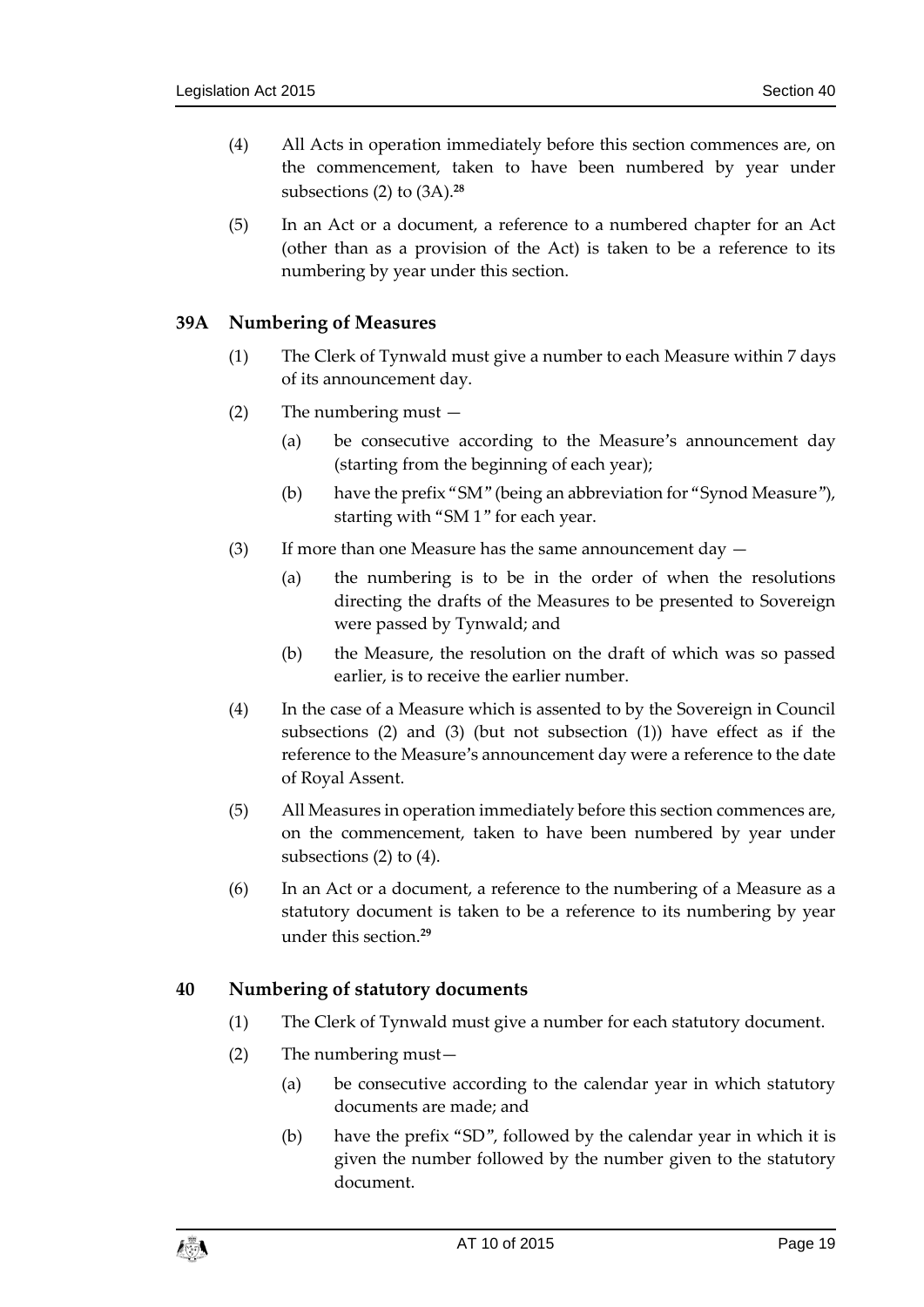*Example: The first statutory document numbered in 2015 will be SD 2015/1.*

## <span id="page-19-0"></span>**41 Citation of Manx legislation**

- (1) An Act passed after the commencement of this Act may be cited by its short title or by reference to its year and number.
- (2) If the short title or citation of an Act is amended, a reference in Manx legislation or a non-legislative public document to the short title or year and number is a reference to the Act as so amended.
- (3) A statutory document may be cited by the title provided for in the document or by reference to its year and number.
- (4) If the title or citation of a statutory document is amended, a reference in Manx legislation or a non-legislative public document to its title or year and number is a reference to it as so amended.
- (5) In this section—

"number", for Manx legislation, means its number under this Division; and

"short title", of an Act, includes a short title under the repealed Short Titles Act 1977 or the repealed Pre-Revestment Written Laws (Ascertainment) Act *1978*, by which the Act may be cited.

## <span id="page-19-1"></span>**42 Filing original and distributing copies**

- (1) As soon as practicable after an Act is promulgated, the Clerk of Tynwald must file the original in the Public Record Office.**<sup>30</sup>**
- (1A) As soon as practicable after Royal Assent to a Measure is announced to Tynwald, the Clerk of Tynwald must file a copy in the Public Record Office.**<sup>31</sup>**
- (2) As soon as practicable after a statutory document is made and numbered under section 40, the responsible authority must file the original of the document in the Public Record Office.**<sup>32</sup>**
- (3) No fee is payable for the filing.
- (4) The Registrar General must ensure an original mentioned in this section is kept in the Public Record Office. **33**
- (5) In this section—

"certified copy", of an original, includes a digital document that —

- (a) includes all digital writing from which the original was produced;
- (b) records all other writing on the original; and
- (c) bears, or is accompanied by, a digital statement made, or purporting to be made, by the Clerk of Tynwald and stating the copy is a true copy of the document of which it purports to be a copy;

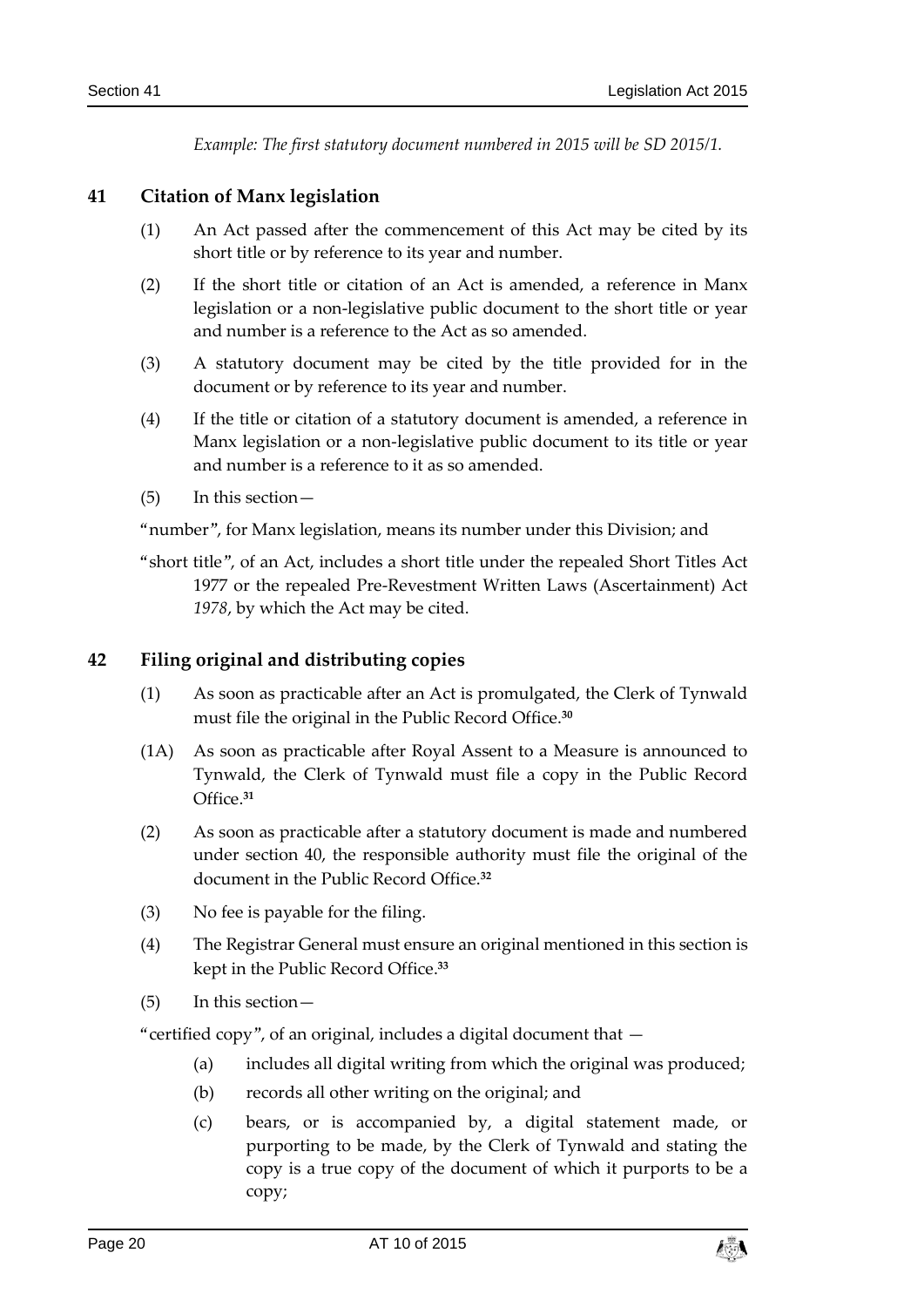"Public Record Office" includes a secure archive kept for the purposes of the Public Record Office.

## <span id="page-20-1"></span><span id="page-20-0"></span>**43 Electronic gazettal and arrangements for publication and sale**

- (1) The Attorney General must
	- (a) make arrangements the Attorney General considers appropriate for the publication of Acts of Tynwald, measures and statutory documents; and**<sup>34</sup>**
	- (b) cause Manx legislation (other than retained direct EU legislation which is not subordinate legislation) to be published in an electronic gazette on a website approved by the Attorney General for that purpose (the "**electronic gazette**").**<sup>35</sup>**
- (1A) The Attorney General may make arrangements for publishing information in the electronic gazette about the making of other Manx legislation.**<sup>36</sup>**

*Note: Manx legislation includes Acts of Parliament and General Synod Measures extended to the Island by or under an Act of Tynwald.*

- (2) However, the Attorney General must consult the Clerk of Tynwald before making or changing the arrangements under subsection (1) or (1A). **37**
- (3) The Attorney General must comply with subsection (1) for each Act of Tynwald, Measure or statutory document as soon as practicable after receiving —
	- (a) in the case of an Act of Tynwald or a Measure, notification from the Clerk of Tynwald of the announcement of Royal Assent;**<sup>38</sup>**
	- (b) in the case of a statutory document—
		- (i) notification from the responsible authority of the making of the document and, if section 30 applies, of its approval by Tynwald; and
		- (ii) a copy of the statutory document authenticated by, or on behalf of, the responsible authority.**<sup>39</sup> <sup>40</sup>**
- (4) The publication in the electronic gazette must be  $-$ 
	- (a) a notice stating
		- (i) for an Act, that Royal Assent to the Act has been announced to Tynwald; or
		- (ii) for a statutory document, that the document has been made; and
	- (b) either of the following about the Manx legislation
		- (i) information in the notice about how copies of it may be obtained; or
		- (ii) all of its text, with or without any other material the Attorney General considers appropriate.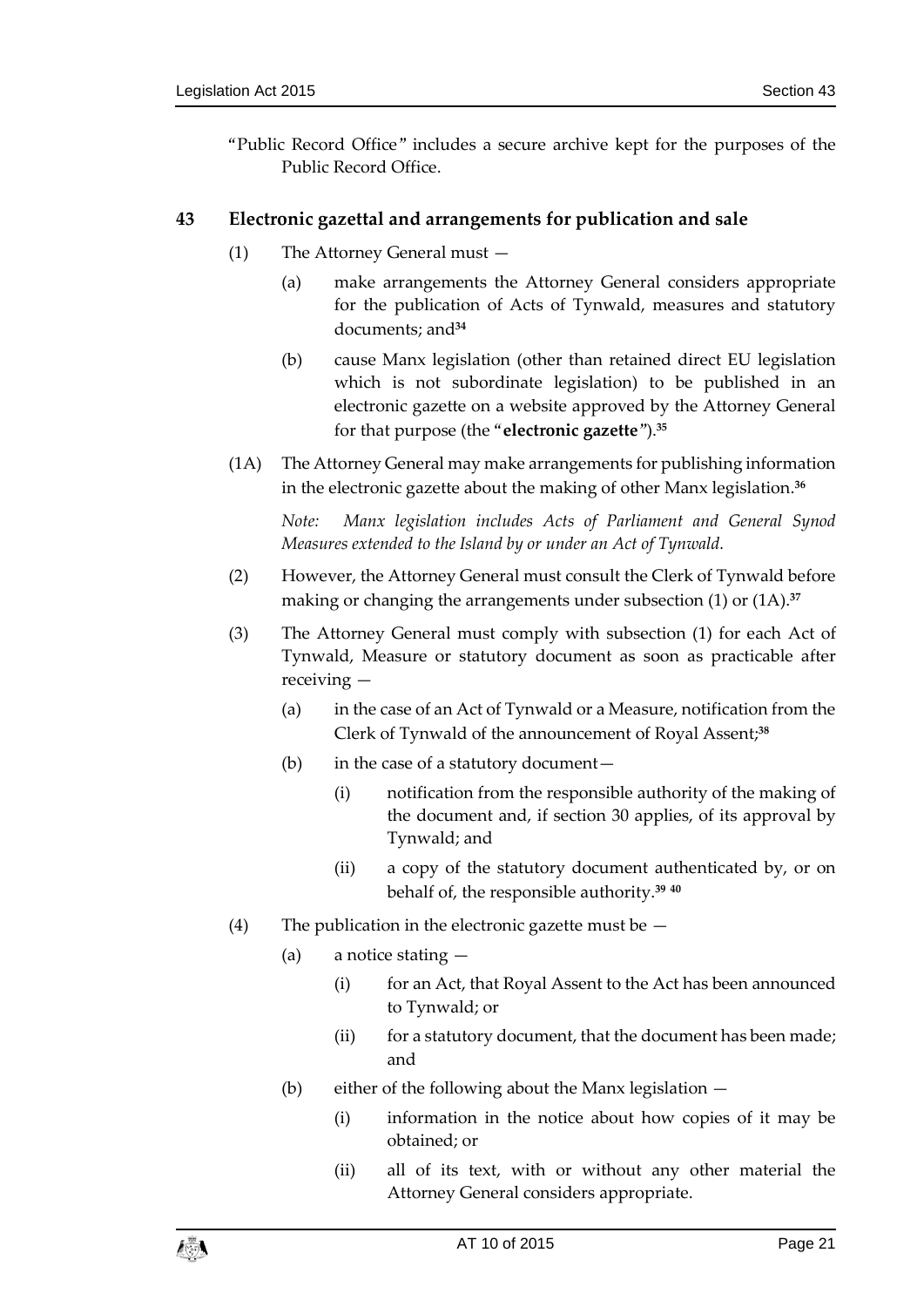*Note:*

*For the evidentiary value of the publication, see section 17A (proof of electronic gazette) of the Evidence Act 1871.*

- (5) To avoid any doubt
	- (a) the publication of an Act in the electronic gazette is in addition to the requirements under Part 2, Division 1 for its promulgation; and
	- (b) this section applies to all amending Acts and amending provisions despite the fact that they will later expire under section 50.
- (6) This section does not limit what else may be published in the electronic gazette.

*Note:*

*See also section [91](#page-40-1) (existing Manx legislation: publication by a government authority).*

## <span id="page-21-0"></span>**44 Defence if Manx legislation not published**

- (1) This section applies to a proceeding for an offence consisting of a contravention of any Manx legislation (other than retained direct EU legislation which is not subordinate legislation). **41**
- (2) Subject to the following provisions of this section it is a defence to the proceeding for the defendant to prove the legislation had not been published under sectio[n 43](#page-20-0) on or before the day the alleged contravention happened.
- (3) This section does not apply to a proceeding for an offence if the provision the subject of the proceeding was enacted or made before this section commences.
- (4) To avoid any doubt, it is not a defence for the defendant to prove the Manx legislation had been published only electronically when the contravention happened.
- (5) The defence is not available if the person prosecuting proves reasonable steps were taken on or before the day the alleged contravention happened by or for the relevant body, to bring its purport to the notice of —
	- (a) the public;
	- (b) persons likely to be affected by it; or
	- (c) the defendant.

*Examples of reasonable steps:*

*1. For paragraph (a), a newspaper publication circulating throughout the Island.*

*2. For paragraph (b) or (c), giving all the persons or the defendant notice under Part 4, Division 5 (service of documents) of the Interpretation Act.*

(6) A certificate signed by the Attorney General stating the legislation was published under section [43](#page-20-0) on a stated day is evidence of the publication.

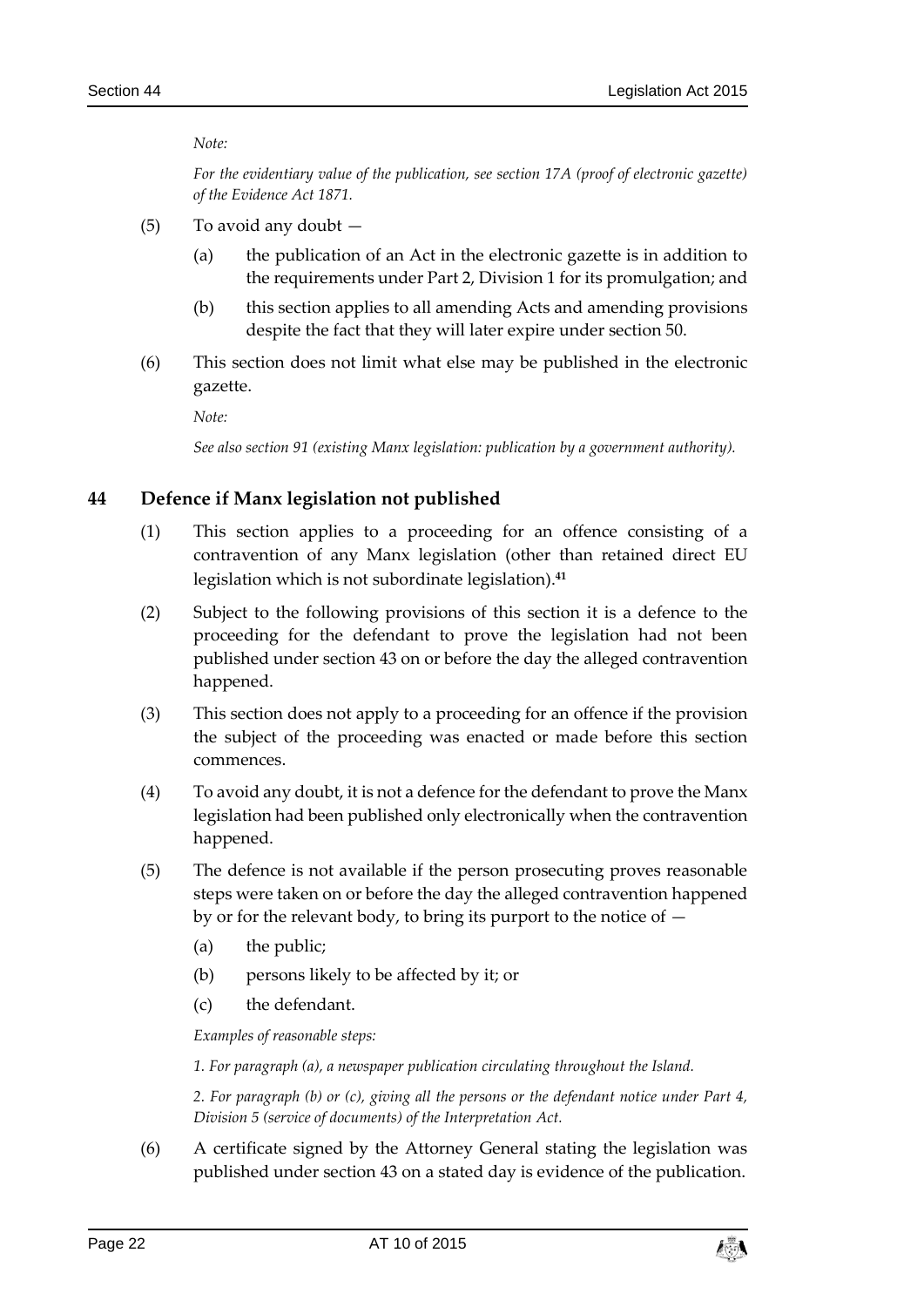- (7) This section does not affect a provision of this or other Manx legislation about the making, commencement or validity of Manx legislation.
- (8) In this section, "relevant body" means
	- (a) if the Manx legislation is an Act, any Department or Statutory Board administering the Act; or
	- (b) if the Manx legislation is a statutory document, the responsible authority for the document.

DIVISION 2 — AMENDMENTS: GENERAL

#### <span id="page-22-1"></span><span id="page-22-0"></span>**45 Principal and amending legislation to be read as one**

Manx legislation and other Manx legislation amending it are to be read as one.

#### <span id="page-22-2"></span>**46 Placing insertion if not specified exactly**

- (1) This section applies if an amending provision
	- (a) amends Manx legislation by inserting a provision (the "new provision"); but
	- (b) does not specify exactly where the new provision is to be inserted.
- (2) The new provision is to be inserted in the Manx legislation as follows
	- (a) for a Chapter, Part, Division, Subdivision, section, subsection, paragraph or sub-subparagraph, in the appropriate numerical, alphanumerical or alphabetical position;
	- (b) for a definition, in the appropriate numerical, alphanumerical or alphabetical position in the series of definitions in which it is to be inserted, as the case may be;
	- (c) for an example, note or penalty, at the end of the provision into which it is to be inserted; or
	- (d) otherwise, in the appropriate position.

*Example for paragraph (a):*

*A section numbered "6AA" is to be inserted into Manx legislation with an existing sequence of sections "section 6, section 6A, section 6B". Section 6AA must be inserted between sections 6A and 6B.*

- (3) In working out the appropriate position, regard may be had to  $-$ 
	- (a) the new provision's number;
	- (b) the heading of the amending provision;
	- (c) other amendments in the relevant amending Manx legislation, including the order of amendments;
	- (d) anything else in the amending provision or amended provision; and
	- (e) current drafting practice.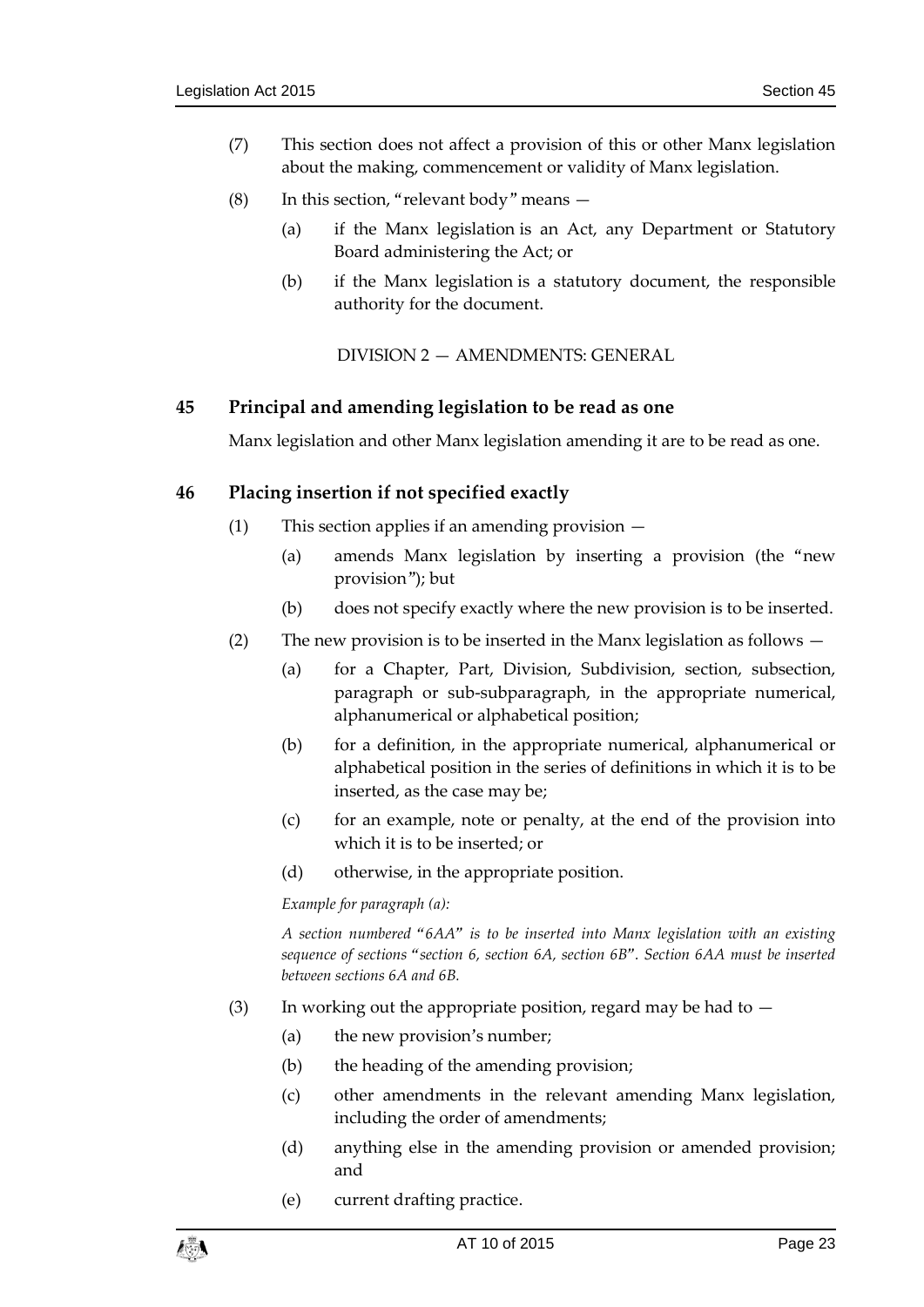- (4) For this section
	- (a) a reference to a type of provision includes a provision of a statutory document called something else that would, if the amending provision was in an Act, be called a provision of that type; and
	- (b) in Manx legislation divided otherwise than into sections, a reference to a section or subsection is a reference to a provision corresponding to —
		- (i) for an Act, a section; or
		- (ii) for a statutory document, a provision that would, if the amending provision was in an Act, be called a section.
- (5) In this section, "insert" includes relocate.

#### <span id="page-23-2"></span><span id="page-23-0"></span>**47 Amendment must be made wherever possible**

- (1) If an amending provision amends Manx legislation by doing any of the following, the amendment is taken to have been made wherever it is possible to make it in the provision —
	- (a) omitting a word;
	- (b) substituting a word for another word; or
	- (c) inserting a word before or after a particular word.
- (2) For subsection [\(1\)\(](#page-23-2)b), it does not matter whether the omitted or substituted word is in upper or lower case or what font or type it is in.

*Example:*

*The X Amendment Act substitutes the word "cat" for "dog" in section 20 of the Y Act, without referring to any particular provision of that section. In that section, "dog" occurs once in the heading (starting in upper case), 3 times in subsection (1) and twice in a note (in a different font). The amendment substitutes "cat" for "dog" in each of those occurrences.*

#### <span id="page-23-3"></span><span id="page-23-1"></span>**48 Automatic consequential amendments**

- (1) If Manx legislation substitutes a reference to a person or body for another person or body, a pronoun referring to the substituted person or body is, if appropriate, taken to be amended to accord with the substitution.
- <span id="page-23-4"></span>(2) If Manx legislation is amended, it is taken to include all necessary consequential amendments, whether of punctuation, numbering or another kind.

*Examples:*

*1. If the following provision were to be amended by omitting paragraph (c), the amendment is taken to include:*

- *(a) inserting the word "and" at the end of paragraph (a);*
- *(b) replacing the emboldened semicolon with the bracketed full stop; and*

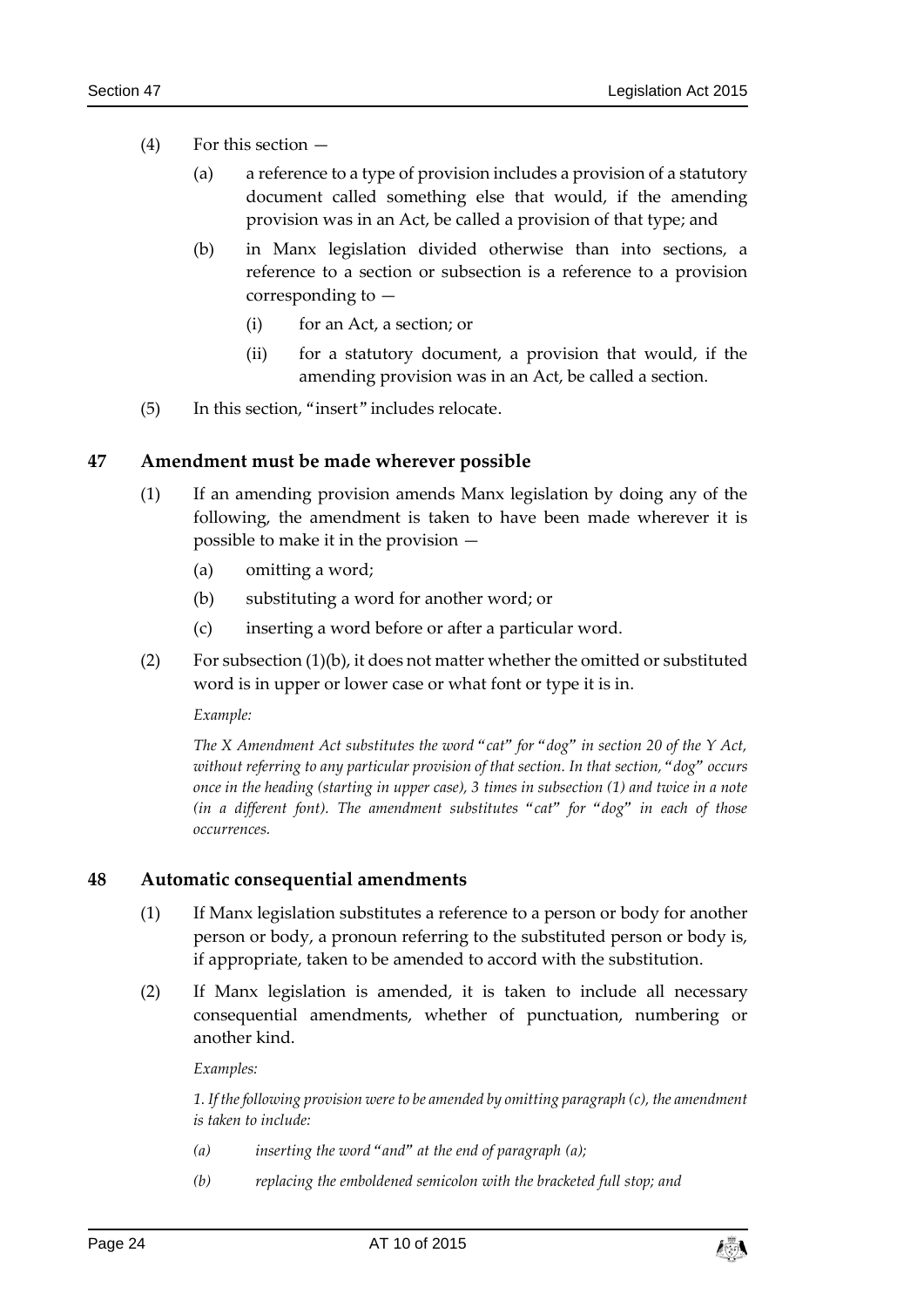*(c) omitting the word "and" at the end of paragraph (b)—*

*"5. A notice is to —*

- *(a) be signed by the chairperson;*
- *(b) state the period within which it is to be complied with; [.] and*
- *(c) state where it is to be complied with.".*

*2. If a section not divided into subsections is amended by inserting a subsection at the end, the existing provision is numbered as subsection (1).*

*3. If a section divided into subsections is amended by inserting another subsection given a new number (for example, a subsection (1A) to be inserted after subsection (1)), subsection (2) does not require the renumbering of subsections after the inserted subsection because such renumbering is neither necessary nor consequential to the insertion.*

*4. If a provision heading is amended, a reference in any Manx legislation to the heading is amended to mention the heading as amended.*

(3) An amendment under this section commences when the relevant substitution or amendment mentioned in subsection [\(1\)](#page-23-3) or [\(2\)](#page-23-4) commences.

#### <span id="page-24-0"></span>**49 Relocations: meaning unaffected**

- (1) This section applies if a provision of Manx legislation is relocated (with or without change) to a different place in the same legislation or to different legislation.
- <span id="page-24-4"></span>(2) The operation or meaning of the provision is not affected only because of the provision's relocation.
- <span id="page-24-1"></span>(3) Without limiting subsection [\(2\),](#page-24-4) if before its relocation the provision was to be interpreted in a particular way, it is to be interpreted in that way in its new location.

DIVISION 3 — REPEALS AND AMENDMENTS

#### SUBDIVISION 1 — GENERAL

#### <span id="page-24-3"></span><span id="page-24-2"></span>**50 Time repeal takes effect**

- (1) This section applies if Manx legislation is repealed on a certain day (the "repeal day").
- (2) The repeal takes effect at the following time on the repeal day  $-$ 
	- (a) if the legislation is remade on the repeal day (with or without change), when the repeal day starts; or
	- (b) otherwise, at midnight.
- (3) In this section, "repealed", on a certain day, includes where the legislation has —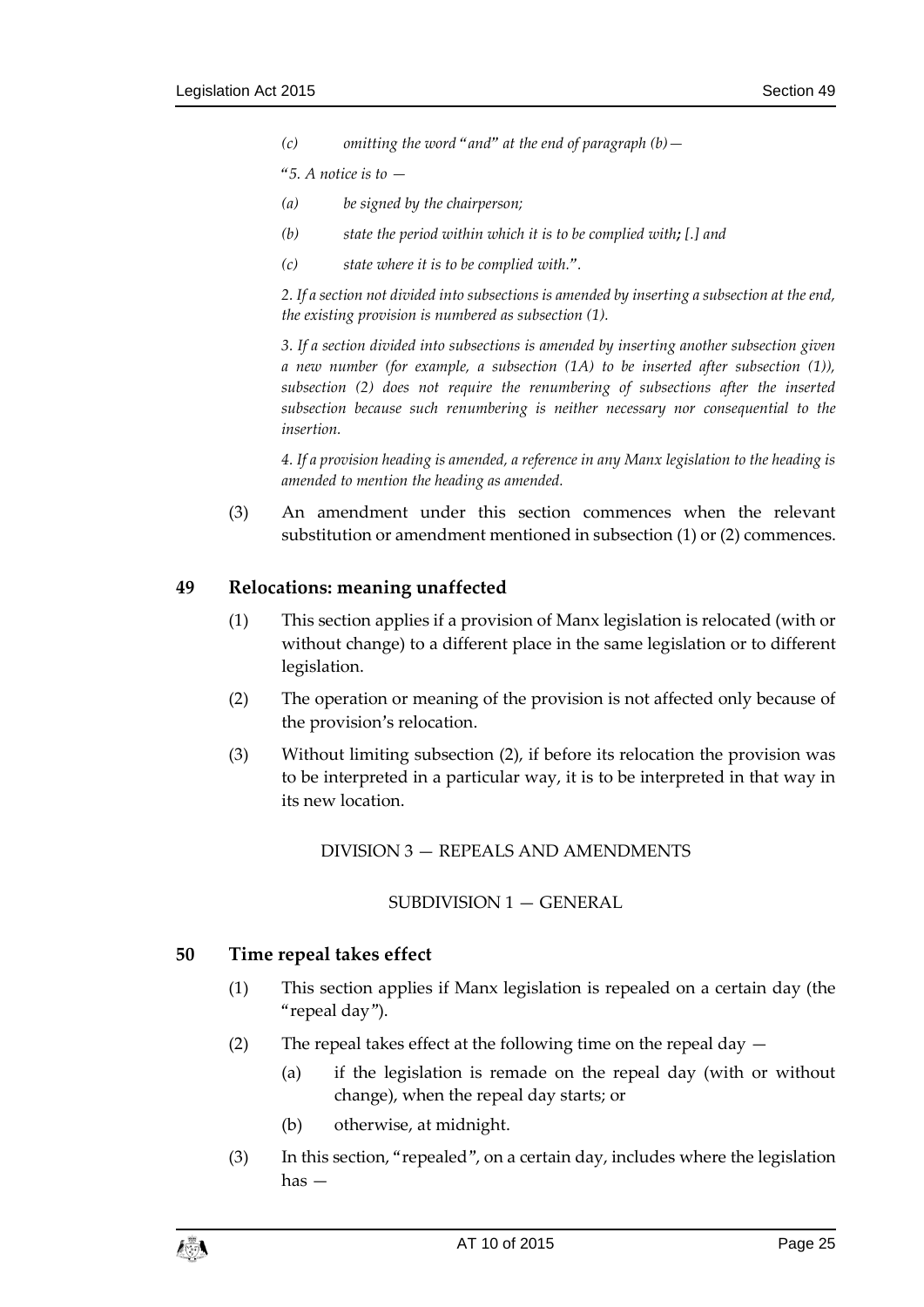- (a) expired on that day; or
- (b) otherwise ceased to have effect on that day.

#### <span id="page-25-0"></span>**51 Expiry provisions take effect as a repeal**

If Manx legislation (the "expiring legislation") provides that it or other Manx legislation (the "expired legislation") is to expire, the expired legislation is repealed to the extent of the expiry provided for under the expiring legislation.

<span id="page-25-1"></span>SUBDIVISION 2 — AUTOMATIC REPEAL OF SPENT AMENDMENTS

## <span id="page-25-2"></span>**52 "Amending legislation"**

**"Amending legislation"** is Manx legislation the text of which consists only of any or all provisions of the following types —

- (a) a preamble or recital (however described);
- (b) a provision about its citation, or the citation of any Manx legislation it amends;
- (c) a provision about its commencement;
- (d) a provision about its purposes or of any of its provisions;
- (e) a provision amending or repealing Manx legislation (including a provision identifying the amended or repealed legislation);
- (f) a provision about the renumbering of Manx legislation; or
- (g) a savings provision, transitional provision or validating provision.

*Example of amending legislation:*

*The Manx Museum and National Trust (Amendment) Act 1986. It commenced and was promulgated in 1986. Apart from amending provisions, that Act consists only of its citation provision and a transitional provision (section 1(4)).*

*Note:*

*A long title (and certain other material) is not included in the text of, and is therefore is not part of, Manx legislation. See section 22 of the Interpretation Act.*

## <span id="page-25-4"></span><span id="page-25-3"></span>**53 "Amending provision"**

- (1) An **"amending provision"** is a provision of Manx legislation the text of which provision only amends or repeals Manx legislation, including, for example —
	- (a) a provision (for example, a Schedule) that only identifies the legislation amended or repealed; or
	- (b) another provision (for example, a part heading) that only identifies (or groups) provisions amended or repealed.

*Example of a provision for paragraph (b):*

*Part 8 (repeals and amendments).*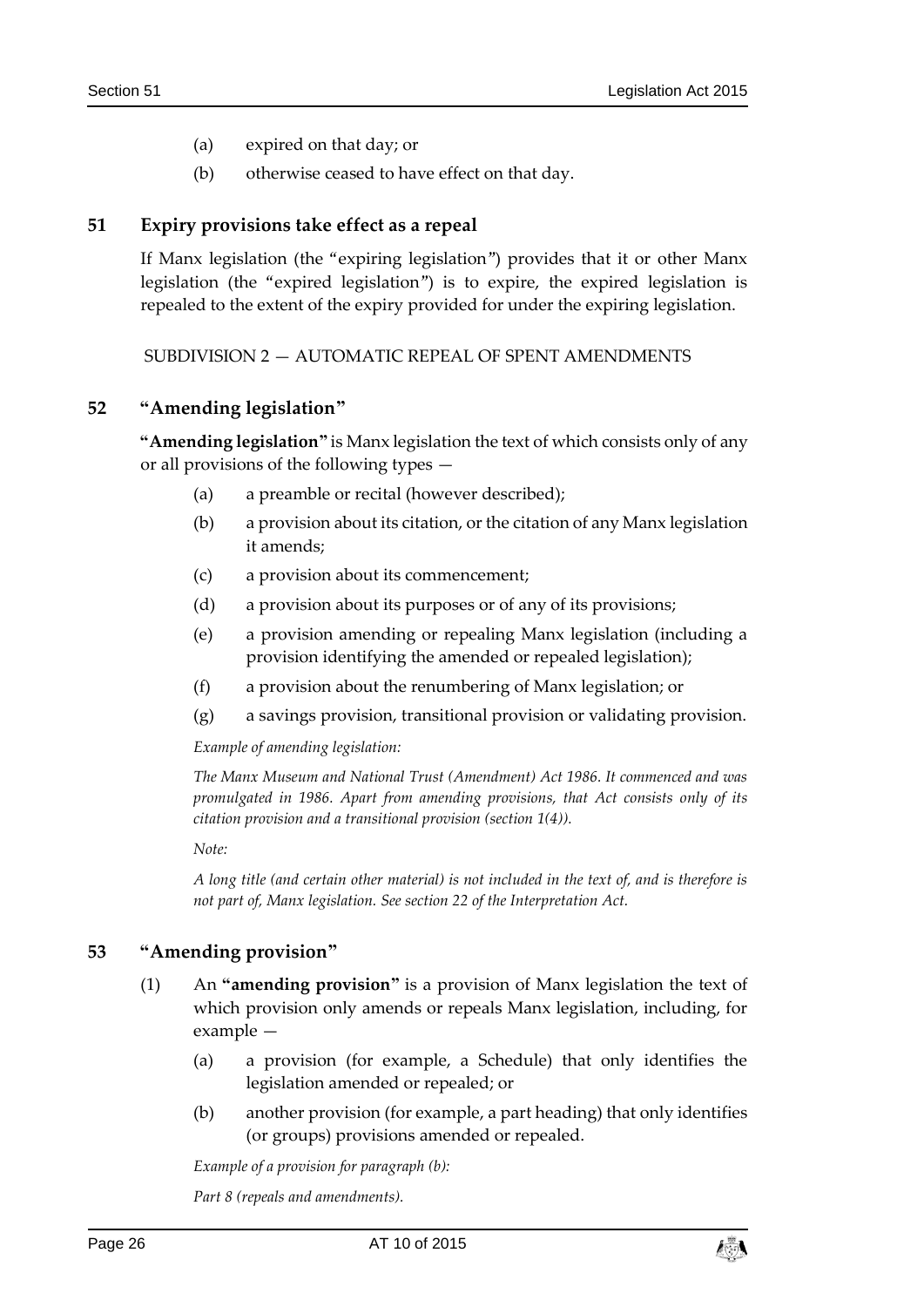- (2) To remove any doubt, a provision of amending legislation inserting a savings provision, transitional provision or validating provision into principal legislation is an amending provision only of the amending legislation and not of the principal legislation.
- (3) In this section, "principal legislation" means Manx legislation that is not amending legislation.

#### <span id="page-26-0"></span>**54 Repeal of existing spent amendments**

- (1) This section applies to amending legislation or an amending provision only if the legislation or provision commenced before this section commences.
- (2) The amending legislation is automatically repealed on the day after the latest of the following to happen —
	- (a) the commencement of this section;
	- (b) if it is an Act, its promulgation; or
	- (c) either of the following
		- (i) the commencement of all of its provisions; or
		- (ii) when the last of its provisions that have not commenced are omitted or no longer can commence.

*Example:*

*The Manx Museum and National Trust (Amendment) Act 1986 (mentioned in the example to section [52\)](#page-25-2) will be repealed under this section on the day after this section commences.*

*Note:*

*For repealed transitional provisions, see also sectio[n 59](#page-29-0) (saving, transitional or validating provision continues in effect).*

- (3) An amending provision is automatically repealed on the day after the latest of the following to happen —
	- (a) the commencement of this section;
	- (b) if it is in the text of an Act, the promulgation of the Act; or
	- (c) the commencement of all, or of the last of, the amendments and repeals made under the amending provision or to which it relates.

## <span id="page-26-1"></span>**55 Automatic expiry of future amendments**

- (1) This section applies to amending legislation or an amending provision only if the legislation or provision commences on or after this section commences.
- (2) The amending legislation automatically expires on the day after the later of the following to happen —
	- (a) if it is an Act, its promulgation; or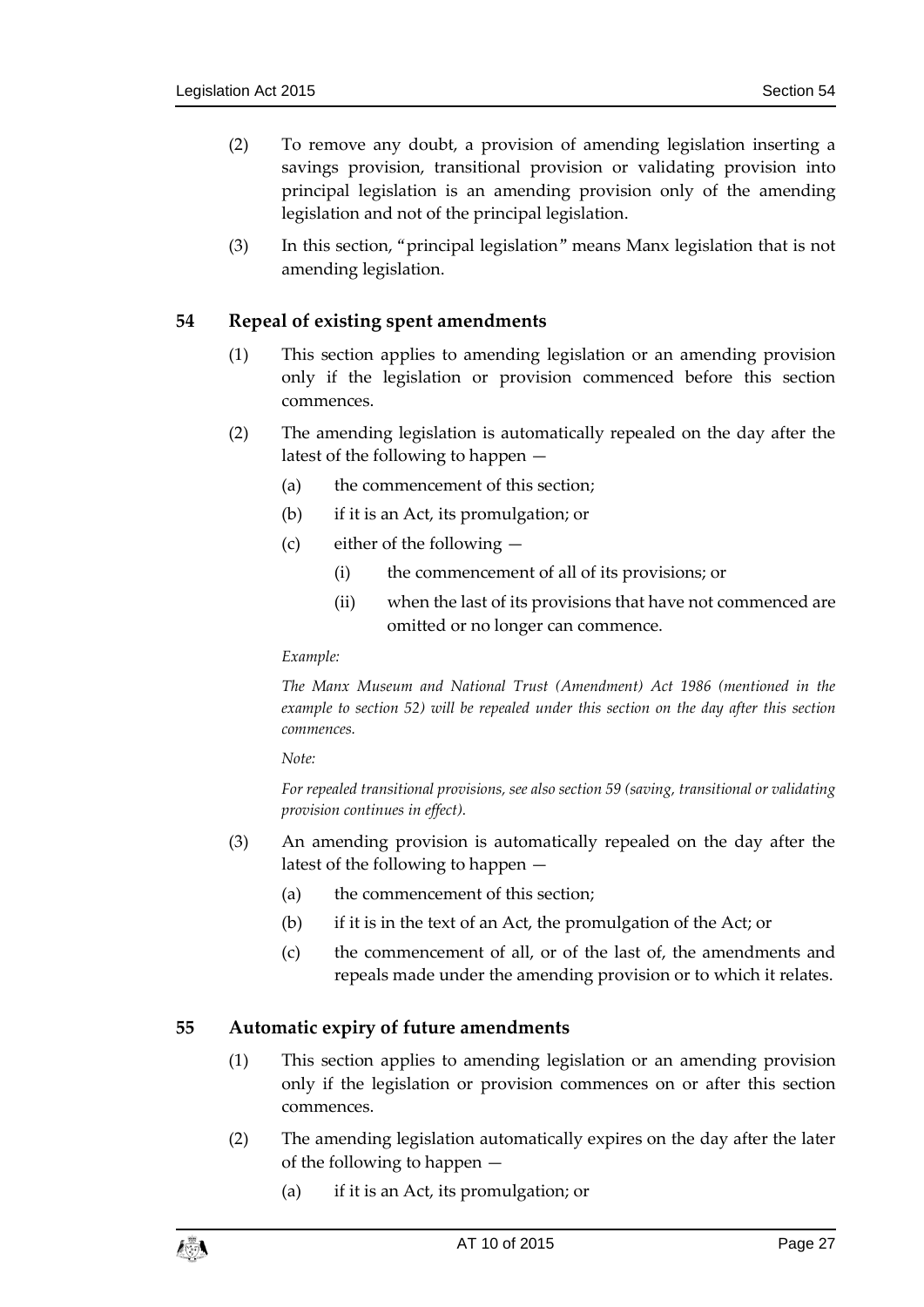- (b) either of the following
	- (i) the commencement of all of its provisions; or
	- (ii) when the last of its provisions that have not commenced are omitted or can no longer commence.

*Example for subparagraph (ii):*

*The ABC Act 2015 includes a provision amending the XYZ Act 2000. Before the provision commences, the XYZ Act 2000 is repealed. The provision can, therefore, no longer commence.*

- (3) The amending provision automatically expires on the day after the later of the following to happen —
	- (a) if it is in the text of an Act, the Act's promulgation; or
	- (b) the commencement of all, or of the last of, the amendments and repeals made under it or to which it relates.

#### *Examples for section:*

*1. Other than provisions about its citation and commencement, the only provisions of the Hypothetical Amendment Act 2015 are amending ones. The citation and commencement provisions commenced under section 18 (automatic commencement of citation and commencement provisions). The amending provisions commenced on a date fixed under an order, 12 April 2016. The Act automatically expires under this section on the day after all of its provisions have commenced, namely 13 April 2016.*

*2. The Example Act 2015 contains provisions for a new licensing scheme. It also amends several Acts and repeals others. Because it contains the scheme provisions, it is not amending legislation. Therefore, the Act does not automatically expire.*

#### <span id="page-27-0"></span>SUBDIVISION 3 — OPERATION OF REPEALS AND AMENDMENTS

#### <span id="page-27-1"></span>**56 Automatic repeals**

- (1) A repeal under Subdivision 2 has effect for all purposes, including, for example, the other provisions of this Part about repeals.
- (2) This section does not limit another provision of this Part.

## <span id="page-27-2"></span>**57 No revival if amendment or repeal repealed**

- (1) An amendment or repeal of Manx legislation operates once and for all.
- (2) In particular, repealed Manx legislation is not revived if the provision that repealed it is itself repealed.
- (3) The repeal of amending legislation or an amending provision does not  $-$ 
	- (a) revive the Manx legislation it amended as it operated before the amendments commenced;
	- (b) revive anything not in operation or existing when the amendment or repeal took effect; or

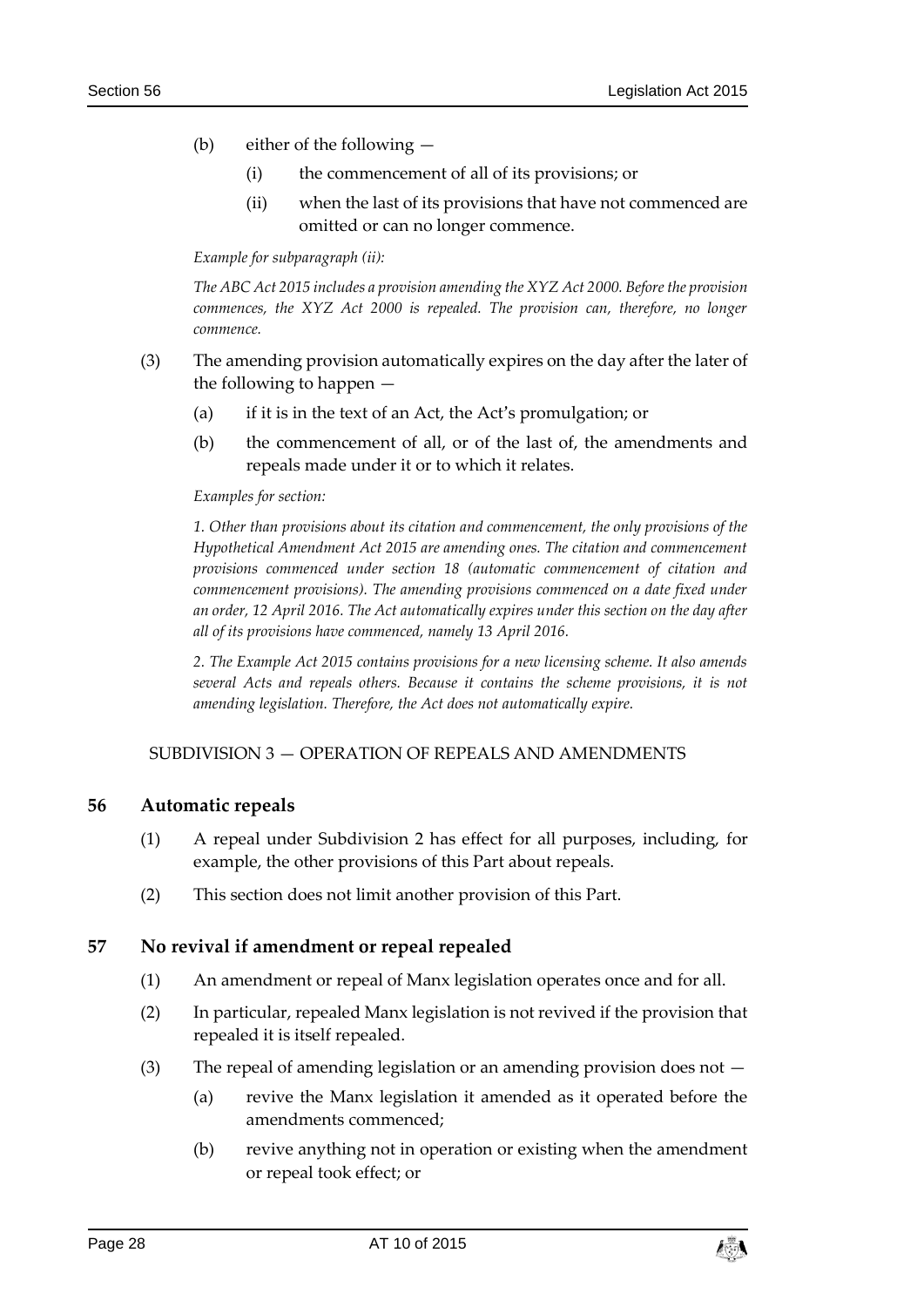(c) affect the continuing operation of the amendments.

*Note:*

*See also section [94](#page-41-2) (declaratory provision for previous amendments and repeals).*

- (4) Subsections (1) and (2) also apply for any amendment or repeal of the common law under a repealing or amending provision.
- (5) This section does not limit another provision of this Part and is in addition to any provision of the repealing or amending legislation.
- (6) In this section, "common law" includes a procedure or rule at common law or in equity.

## <span id="page-28-0"></span>**58 Saving of operation of amended and repealed Manx legislation**

- (1) This section applies if Manx legislation is amended or repealed.
- (2) The amendment or repeal does not affect any of the following
	- (a) the previous operation of the legislation or anything done, begun or suffered under it;
	- (b) an existing capacity or status acquired under the legislation before the amendment or repeal;
	- (c) an existing immunity, liability, privilege, obligation, right or title acquired, accrued or incurred under the legislation (an "existing accrued matter");
	- (d) a penalty incurred for an offence against the legislation (also an "existing accrued matter"); or
	- (e) a procedure relating to an existing accrued matter.
- (3) The following may take place for an existing accrued matter as if the amendment or repeal had not happened —
	- (a) carrying out a procedure relating to it;
	- (b) enforcing it; or
	- (c) imposing a penalty.
- (4) Without limiting subsections (1) and (2), the amendment or repeal does not affect —
	- (a) the proof of anything that has happened; or
	- (b) any right, privilege or liability saved by the legislation.
- (5) To remove any doubt, the following apply
	- (a) this section is in addition to any provision of the legislation under which the amendment or repeal was made;
	- (b) this section does not limit the operation of  $-$ 
		- (i) another provision of this Part; or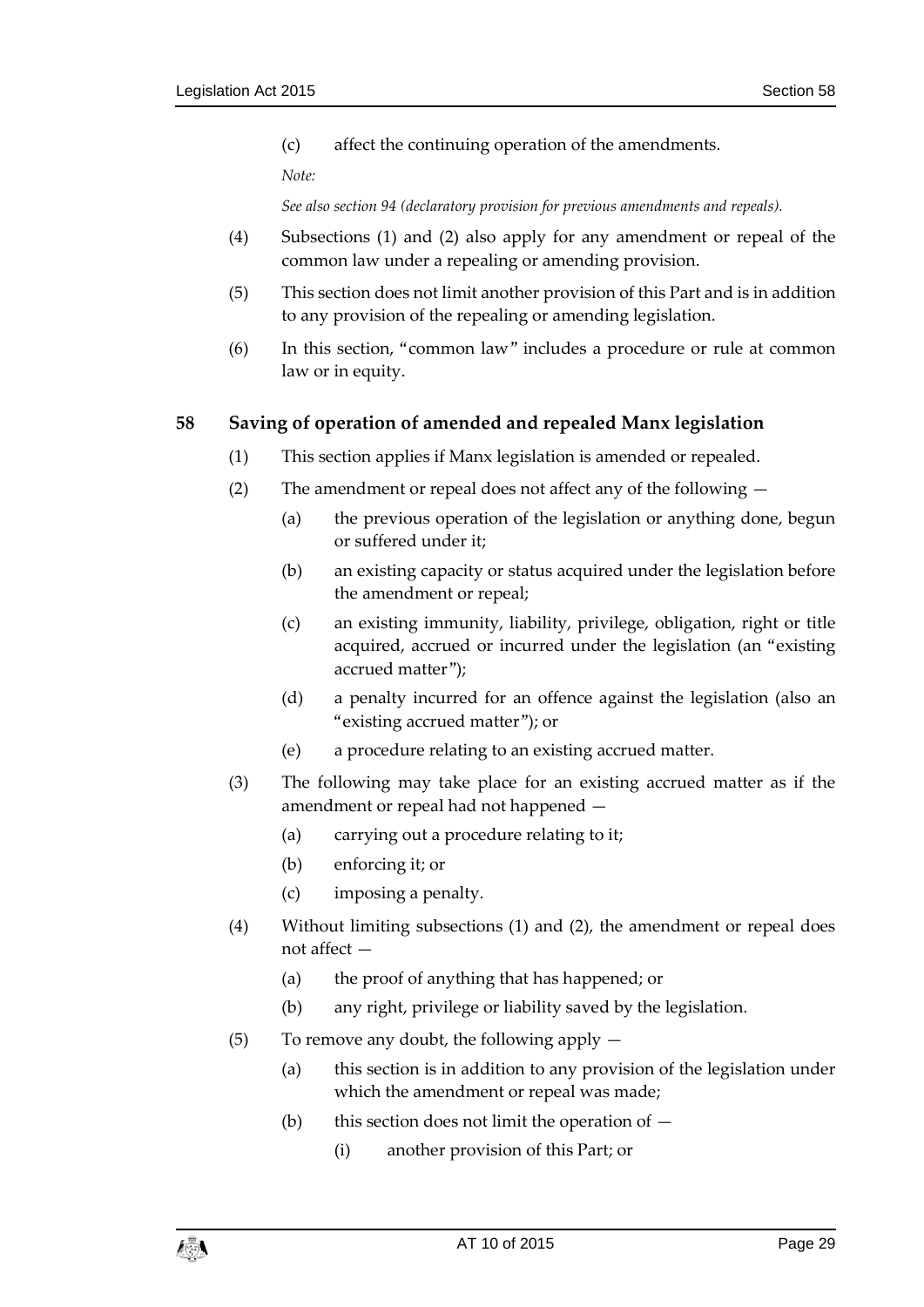- (ii) any express savings provision in the legislation relating to the amendment or repeal;
- (c) if the legislation is repealed, this section does not continue the operation of any public document made under it (but this is subject to section  $66$ ; and<sup>42</sup>
- (d) paragraph (c) does not affect any continued operation given to the public document under a savings or transitional provision.
- $(6)$  In this section  $-$
- "carrying out", a procedure, includes starting, exercising, continuing or completing it;

"liability" includes liability to a penalty for an offence against the legislation;

"penalty" includes punishment and forfeiture;

"privilege" includes immunity;

"procedure" means an investigation, proceeding or other action for a remedy; and

"right" includes capacity, interest, status and title.

#### <span id="page-29-3"></span><span id="page-29-0"></span>**59 Savings, transitional or validating provision continues in effect**

- (1) The continuing operation of a savings provision, transitional provision or validating provision is not affected only because it is repealed.
- (2) However, subsection [\(1\)](#page-29-3) does not apply if the provision is a savings provision, transitional provision or validating provision only because of amendments the provision made to other Manx legislation.
- (3) This section does not limit another provision of this Part and is in addition to any provision of the Manx legislation under which the repeal is made.

<span id="page-29-1"></span>DIVISION 4 — DEFAULT SAVINGS AND TRANSITIONAL PROVISIONS

## <span id="page-29-4"></span><span id="page-29-2"></span>**60 Application of Division**

- (1) This Division applies if Manx legislation or a provision of Manx legislation (the **"old legislation"**) has been repealed and re-enacted, with or without change, (the **"new legislation"**), including, for example, under a consolidation.
- (2) However, this Division applies only to the extent
	- (a) it is consistent with the new legislation; and
	- (b) that something provided for under this Division can be done consistently with, or adapted to, the new legislation.
- (3) This Division is subject to section [58](#page-28-0) but, for the sake of clarity, that section does not limit the application of section 66 to a statutory document made

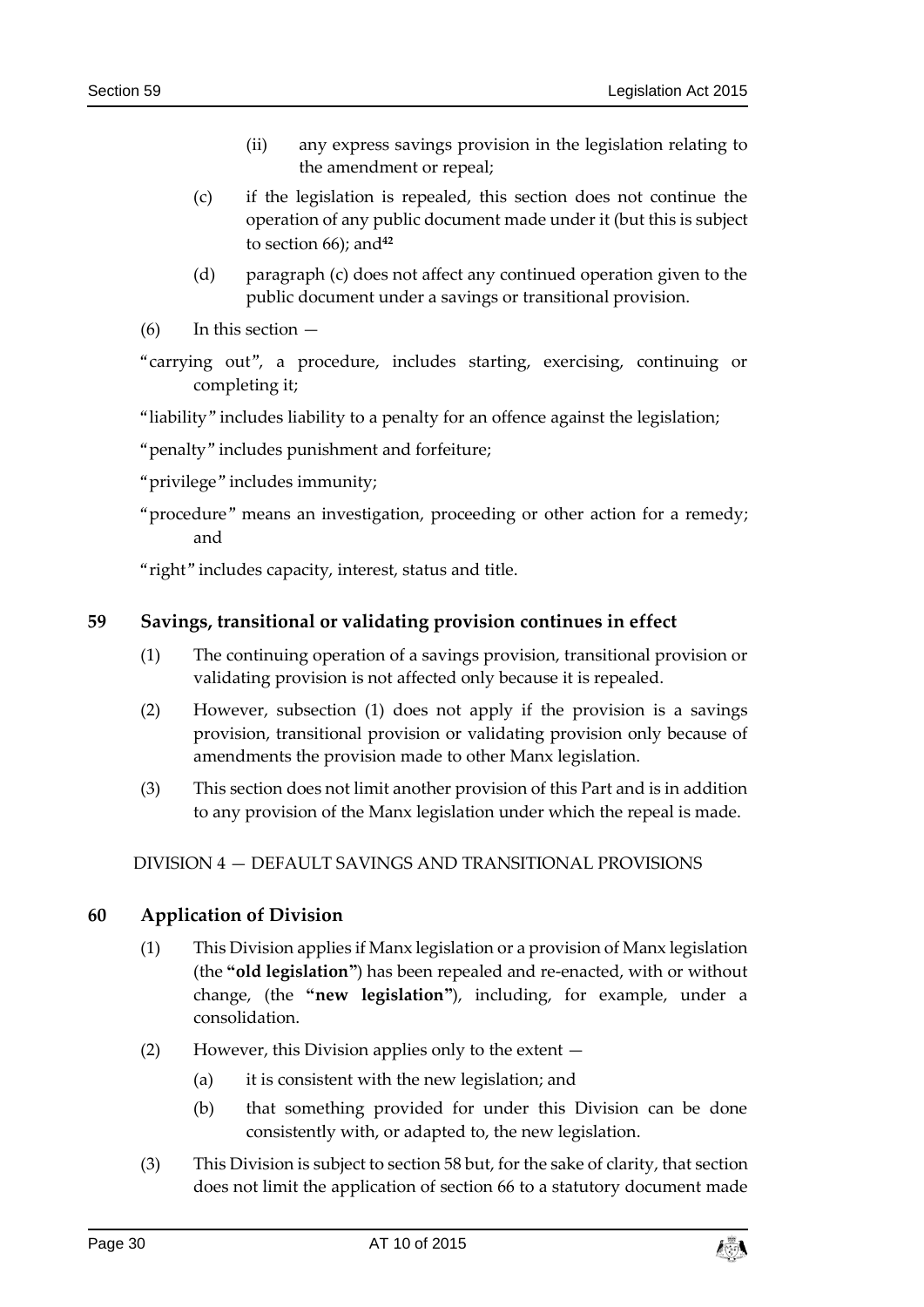under the old legislation to the extent that it could have been made under the new legislation. **43**

## <span id="page-30-5"></span><span id="page-30-0"></span>**61 Interpretation for Division**

- (1) In this Division —
- **"corresponding provision",** of the old legislation and the new legislation to each other, means any or all provisions of the other that is (or are) the same as, substantially the same as or expresses the same idea as the other, even though a different form of words is used;

**"done"** includes issued, given or made; and

- **"thing"** includes an authorisation, consent, decision, direction, matter, notice, public document, request or transaction.
- (2) In this Division, a reference to enforcing something includes starting or continuing a proceeding, or pursuing another remedy, for that thing.

## <span id="page-30-1"></span>**62 Existing appointments continue**

The appointment of a person under the old legislation continues for the corresponding provisions of the new legislation for the rest of the period for which the person was appointed, as if the person had been appointed under the new legislation.

## <span id="page-30-2"></span>**63 Existing securities and things**

- (1) A bond, guarantee or other security of a continuing nature under the old legislation remains in operation for the corresponding provisions of the new legislation.
- (2) Information, documents and other things done or used under the old legislation may continue to be used under the corresponding provisions of the new legislation.

## <span id="page-30-3"></span>**64 Existing proceedings**

A proceeding started under the old legislation may be continued under the corresponding provisions of the new legislation.

## <span id="page-30-4"></span>**65 Existing penalties and accrued and accruing rights**

- (1) The procedure under the new legislation applies for enforcing a penalty incurred, or a right acquired, under the old legislation.
- $(2)$  If  $-$ 
	- (a) corresponding provisions of the old legislation and the new legislation both have a penalty;

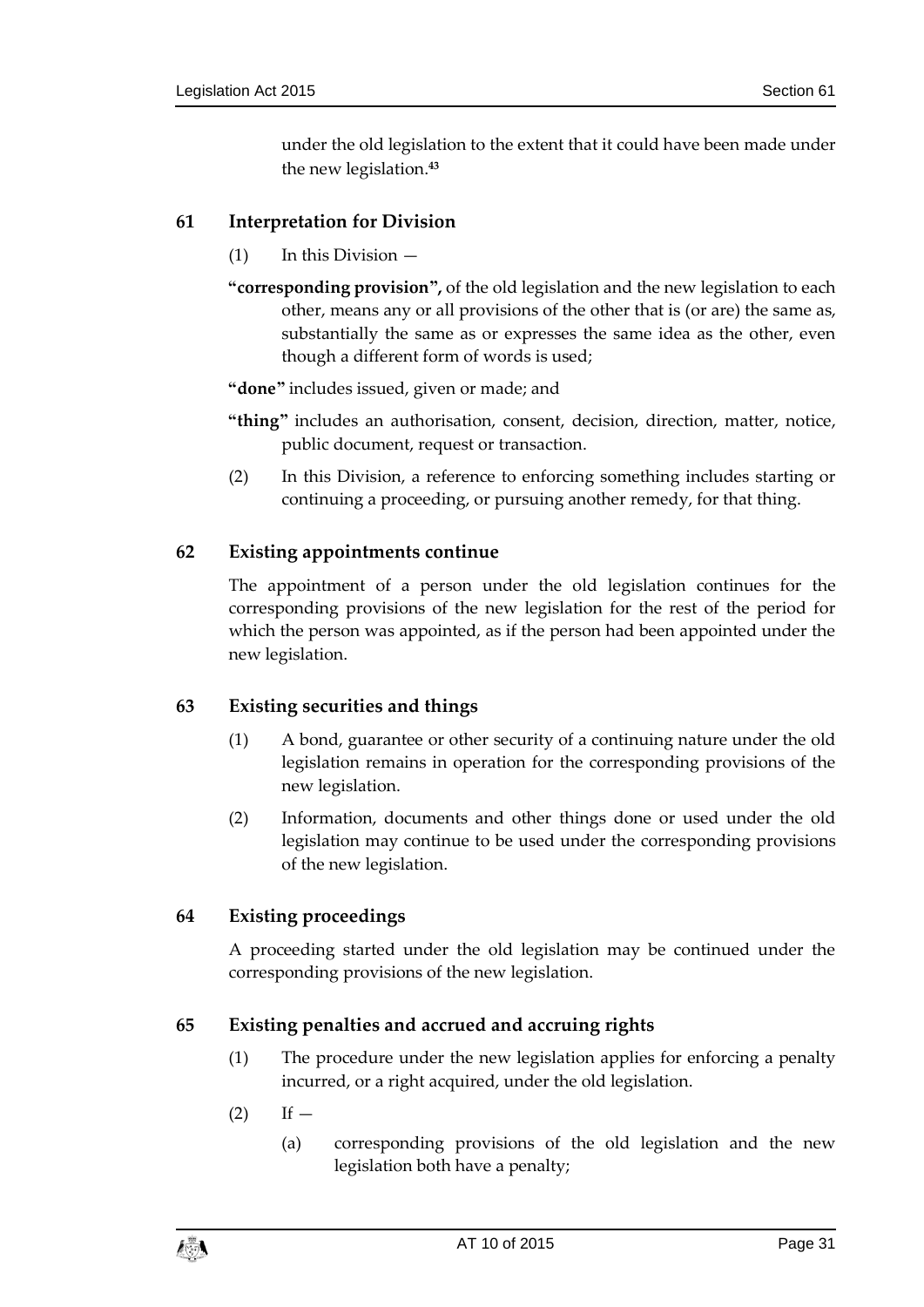- (b) the corresponding penalty under the new legislation mitigates or reduces the penalty; and
- (c) a penalty for something that happened before the old legislation's repeal is to be imposed or adjudged after the repeal,

the penalty must be mitigated or reduced to reflect the corresponding penalty.

(3) In this section, "penalty" includes forfeiture and punishment.

## <span id="page-31-0"></span>**66 Things done under the old legislation**

A thing done under the old legislation —

- (a) has the same effect under the corresponding provisions of the new legislation as it had under the old legislation; and
- (b) may be enforced as if it had been done under the corresponding provision.

## <span id="page-31-1"></span>**67 Transition of references in other legislation**

- (1) A general reference in other legislation to the old legislation is a reference to the new legislation generally.
- (2) A reference in other legislation to a discontinued body is a reference to its successor.
- (3) If, on the repeal, a body is not discontinued but its name is changed, a reference in other legislation to its name before the repeal is a reference to its name after the repeal.
- (4) In this section —
- "discontinued", for a body, means that it was created or continued under the old legislation and that, on the repeal, it ceased to exist or underwent a change in legal personality;
- "other legislation" means Manx legislation other than the new legislation;

"repeal" means the repeal of the old legislation; and

"successor", for a discontinued body, means the body that, under the new legislation, performs the same, or substantially the same, functions that the discontinued body performed before the repeal.

## <span id="page-31-2"></span>**68 Transition of specific references for things happening after repeal**

- (1) This section applies for a thing happening after the repeal of the old legislation if Manx legislation other than the new legislation refers to a particular provision of the old legislation (the "old provision").
- (2) The reference is to any corresponding provisions of the new legislation relating to the same or similar subject matter as the old legislation.

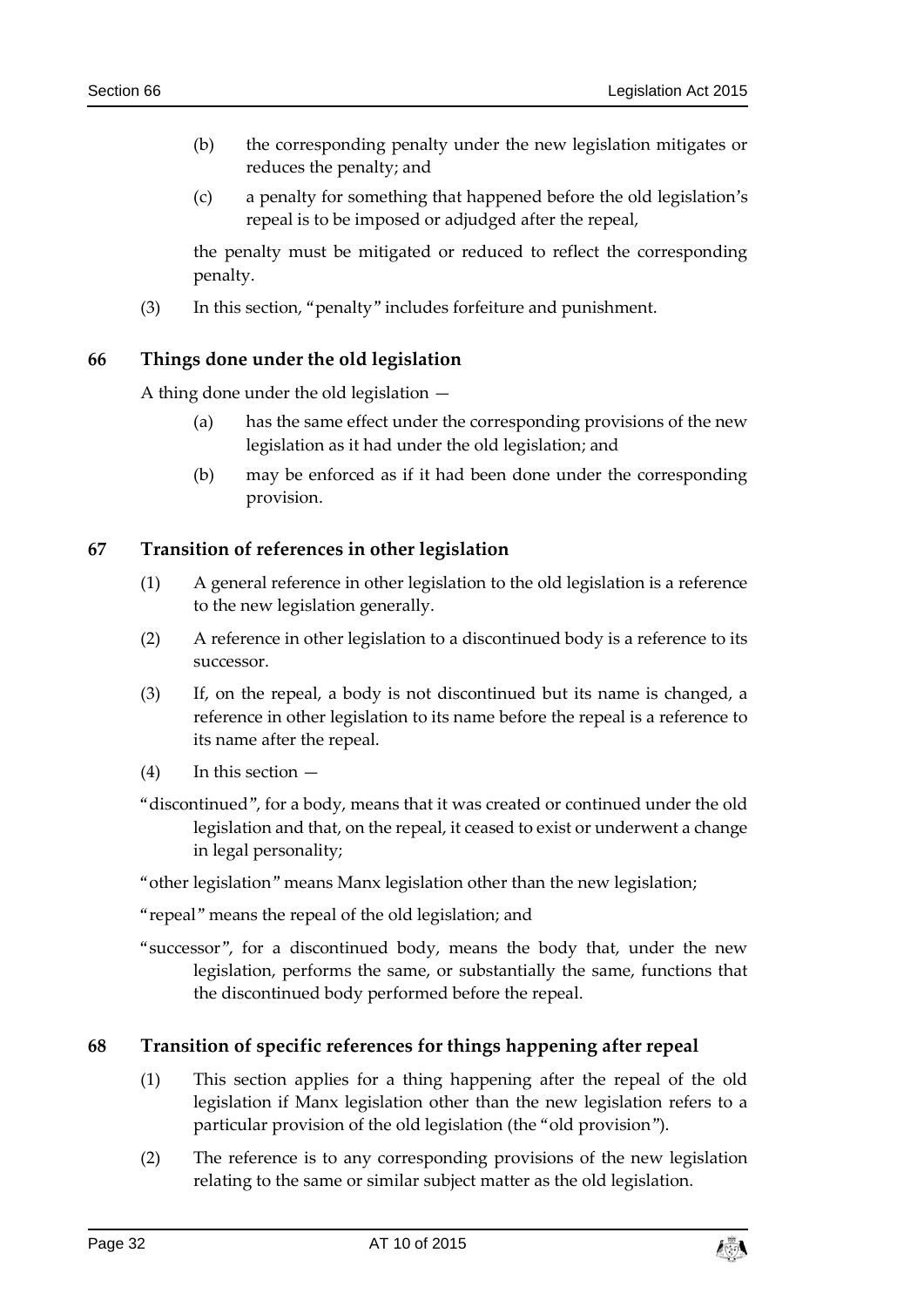(3) If there is no corresponding provision, the reference is to the old legislation, but only so far as is necessary to give effect to the old legislation in the reference.

## DIVISION 5 — MISCELLANEOUS

#### <span id="page-32-1"></span><span id="page-32-0"></span>**69 Amendment of statutory document by Manx enactment**

<span id="page-32-2"></span>If an Act amends a statutory document, the document may be amended or repealed as if the amendment had been made under another statutory document of that type.

## **PART 5 – REPRINTS**

#### DIVISION 1 — GENERAL

#### <span id="page-32-6"></span><span id="page-32-4"></span><span id="page-32-3"></span>**70 Attorney General's reprint power**

- (1) The Attorney General may, under this Part, authorise and publish a version of —
	- (a) any Manx legislation showing all of its text; and
	- (b) UK legislation or another law as that law applies to the Island.
- (2) Subsection (1) applies whether or not the Manx legislation  $-$ 
	- (a) was enacted, made, announced, printed, published or promulgated before or after this section commences; or
	- (b) has been amended.
- <span id="page-32-9"></span>(3) The Attorney General may also authorise and publish a notice (a "**reprint correction notice**") correcting an error made in a publication under subsection [\(1\).](#page-32-6)
- <span id="page-32-8"></span>(4) A publication under subsection [\(1\)](#page-32-6) and any relevant reprint correction notice for it from time to time is a **"reprint"** of the Manx legislation or other law.
- <span id="page-32-10"></span>(5) The Manx legislation the subject of a reprint is the **"reprinted legislation"** for the reprint.

## <span id="page-32-5"></span>**71 Delegation of functions**

- (1) The Attorney General may delegate the Attorney General's functions under this Part to the "**Chief Legislative Drafter**".
- <span id="page-32-7"></span>(2) The Attorney General or the Chief Legislative Drafter may nominate any other person in the Attorney General's Chambers to carry out the Chief Legislative Drafter's functions under this Act.

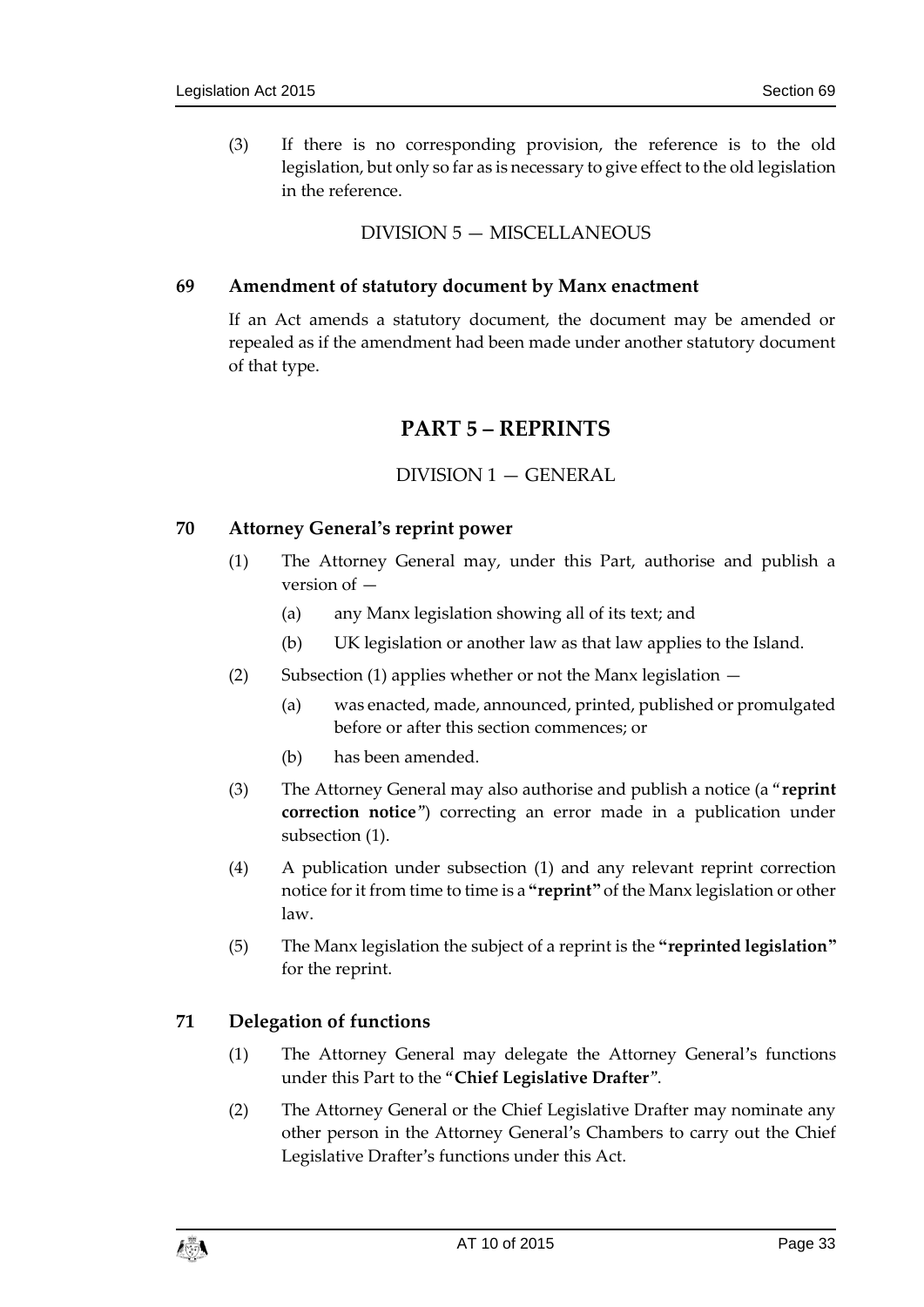## <span id="page-33-0"></span>**72 Reprints**

- (1) The Attorney General may publish reprints either in hard copy or electronically, including, for example, by publication on an approved website.
- <span id="page-33-2"></span>(2) The Attorney General may decide to make a reprint (whether in hard copy or electronic) an official reprint—
	- (a) in the case of a hard copy reprint, by declaring, before the text of the reprinted legislation starts, that the reprint is an official reprint; and
	- (b) in the case of an electronic reprint, by including in, or logically associating with, the electronic file containing the data comprising the reprint, a declaration that the reprint is an official reprint.
- (3) A printed document identifiable as an official reprint must be treated as an official reprint, unless the contrary is proved.
- (4) The Attorney General must ensure an electronic official reprint is in an approved format and can be accessed only at, or downloaded only from, an approved website.
- (5) Any reprint correction notice for an electronic official reprint must be electronically accessible together with the reprint.
- (6) An electronic official reprint so accessed or downloaded must be treated as an official reprint, unless the contrary is proved.
- (7) In this section, "approved" means approved by the Attorney General.

## <span id="page-33-1"></span>**73 Status of official reprint and certain printouts of official reprints**

- (1) This section applies for Manx legislation reprinted as an official reprint.
- (2) This section also applies to a document purporting to be a printout of any of the following under section [72](#page-33-0) from an approved website —
	- (a) all of an electronic official reprint; or
	- (b) a particular provision of reprinted legislation from an electronic official reprint, together with the declaration under section [72\(2\)](#page-33-2) and the notes required under section [78](#page-35-1) (authorisation and reprint date notes) for the reprint.
- (3) In the absence of evidence to the contrary, the reprint or printout is  $-$ 
	- (a) taken to correctly state all of the text of the legislation or provision and to include all amendments of it that commenced on or before the reprint date;
	- (b) evidence that any changes made to the legislation or provision in the reprint were made under this Part; and
	- (c) admissible in evidence in any proceeding.

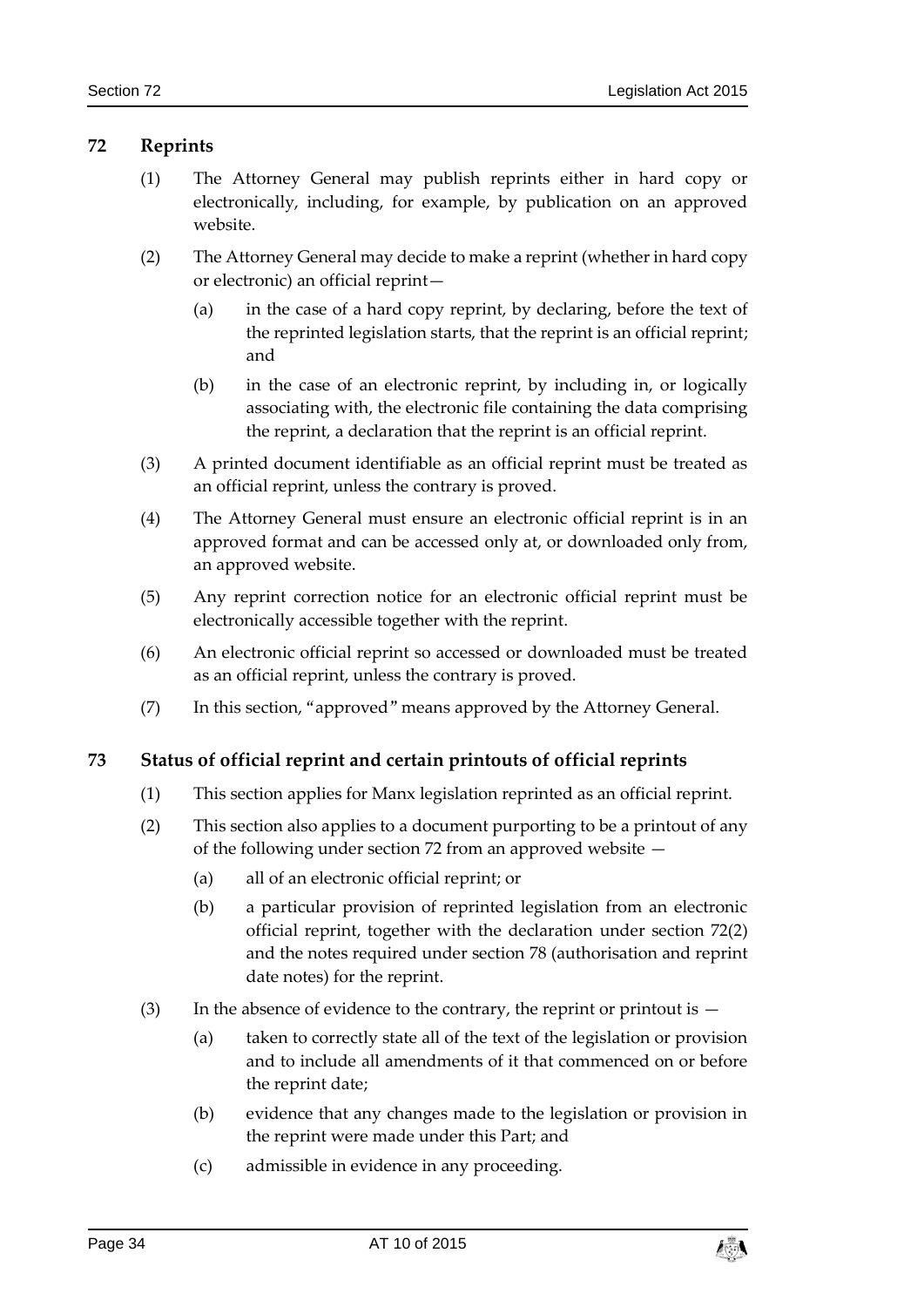- (4) A court or person acting judicially must take judicial notice of the reprint or printout.
- <span id="page-34-0"></span>(5) This section does not apply for a repositioning or inclusion of a section heading under paragraph 1 to Schedule 1.

DIVISION 2 — WHAT REPRINTS MUST AND MAY INCLUDE

#### SUBDIVISION 1 — AMENDMENTS

## <span id="page-34-8"></span><span id="page-34-2"></span><span id="page-34-1"></span>**74 Commenced amendments**

- (1) A reprint must show all of the reprinted legislation as in operation on a stated day (the reprint's **"reprint date"**) including all amendments to it that commenced on or before the reprint date.
- (2) Subsection (1) does not prevent a reprint showing any uncommenced amendments to the reprinted legislation, so long as —
	- (a) they are shown in a way that differentiates them from the legislation's text; and
	- (b) a note is included in a suitable place stating the amendments have not commenced and that the note is not included in the legislation's text.

*Example for paragraph (a): By highlighting or italicising the uncommenced amendments.*

## SUBDIVISION 2 — REPRINT CHANGES

## <span id="page-34-4"></span><span id="page-34-3"></span>**75 Permitted changes and corrections**

A reprint may include a change or correction to the text of reprinted legislation as provided for under Schedule 1 (each a **"reprint change"**).

## <span id="page-34-5"></span>**76 Restrictions on making reprint changes**

A reprint change —

- (a) may be made only if the Attorney General has approved it after consultation with the Clerk of Tynwald; and
- (b) must not be made if, were it to be enacted, it would change the effect of the text or would renumber or relocate a provision.

## <span id="page-34-7"></span><span id="page-34-6"></span>**77 Effect of reprint change**

(1) If a reprint change is made for a reprint, the reprint has effect as if the change had been expressly made under an amending provision that commenced immediately before the reprint date.

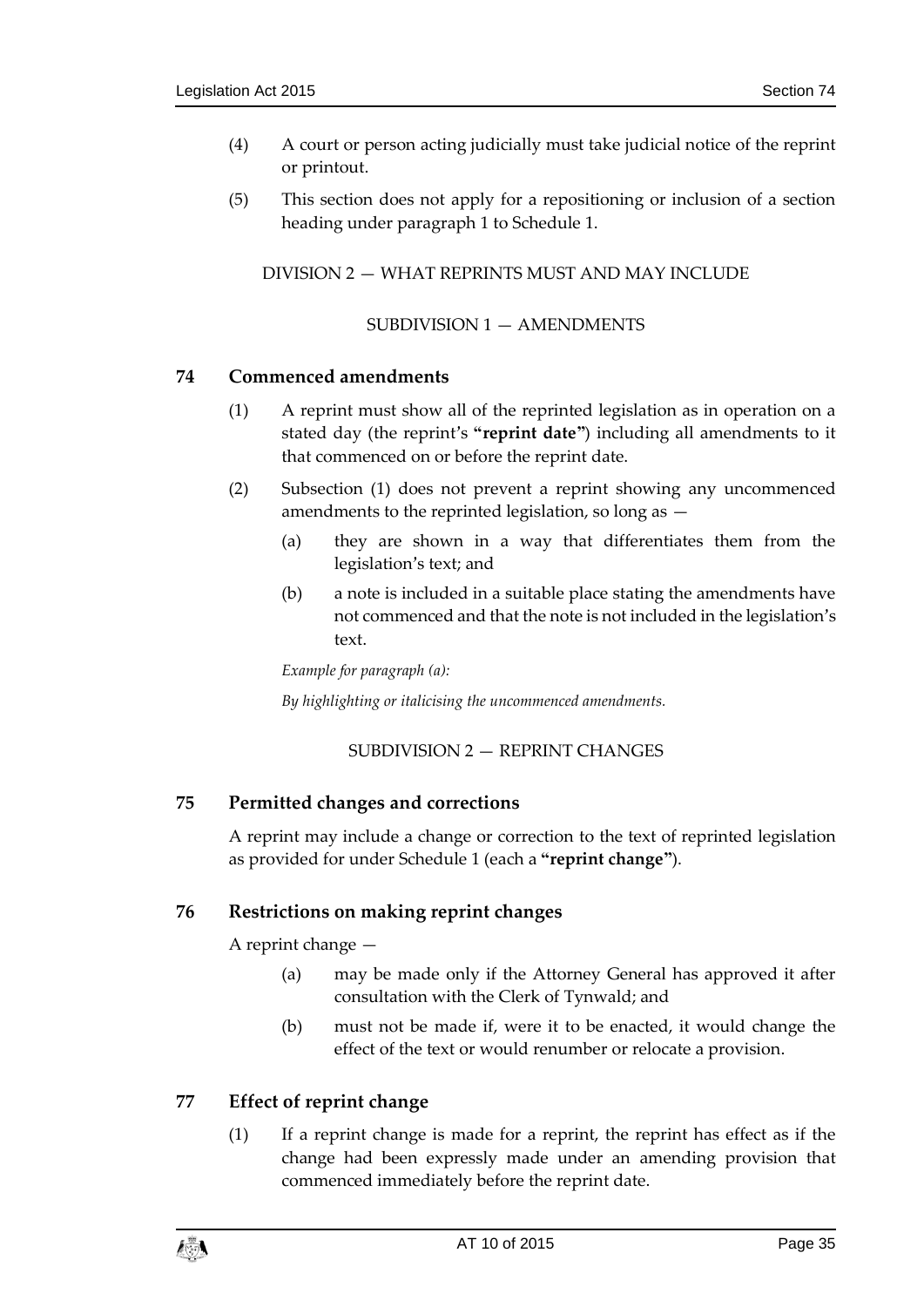<span id="page-35-0"></span>(2) However, subsection [\(1\)](#page-34-7) does not apply for a repositioning or inclusion of a section heading under paragraph 1 of Schedule 1.

SUBDIVISION 3 — REPRINT NOTES

#### <span id="page-35-1"></span>**78 Authorisation and reprint date notes**

- (1) Each official reprint must, before the text of the reprinted legislation starts, include notes stating —
	- (a) that the Attorney General has authorised the reprint as an official reprint; and
	- (b) its reprint date.
- (2) The notes are evidence of the matters they state unless the contrary is proved.

*Note:*

*The text of Manx legislation does not include a note under this Part. See section 22(1)(e) (excluded material) of the Interpretation Act.*

#### <span id="page-35-2"></span>**79 Endnotes**

- (1) A reprint must include endnotes stating
	- (a) the amending provision under which any amendment of the reprinted legislation was made;
	- (b) details of any corrections or changes made under Subdivision 2; and
	- (c) anything else the Attorney General considers is necessary or desirable to help users of the reprinted legislation.
- (2) Endnotes must be included after the end of the text of the reprinted legislation.
- (3) Endnotes are evidence of the matters they state unless the contrary is proved.

#### <span id="page-35-3"></span>**80 Notes to aid users**

(1) A reprint may include other notes the Attorney General considers necessary or desirable to help users of the reprinted legislation.

*Example of possible other notes:*

*Notes about savings, transitional or validating provisions continued in effect under section [59](#page-29-0) after the relevant amending Act or provision is repealed.*

- (2) The notes
	- (a) must be shown in a way that differentiates them from the text of the reprinted legislation;

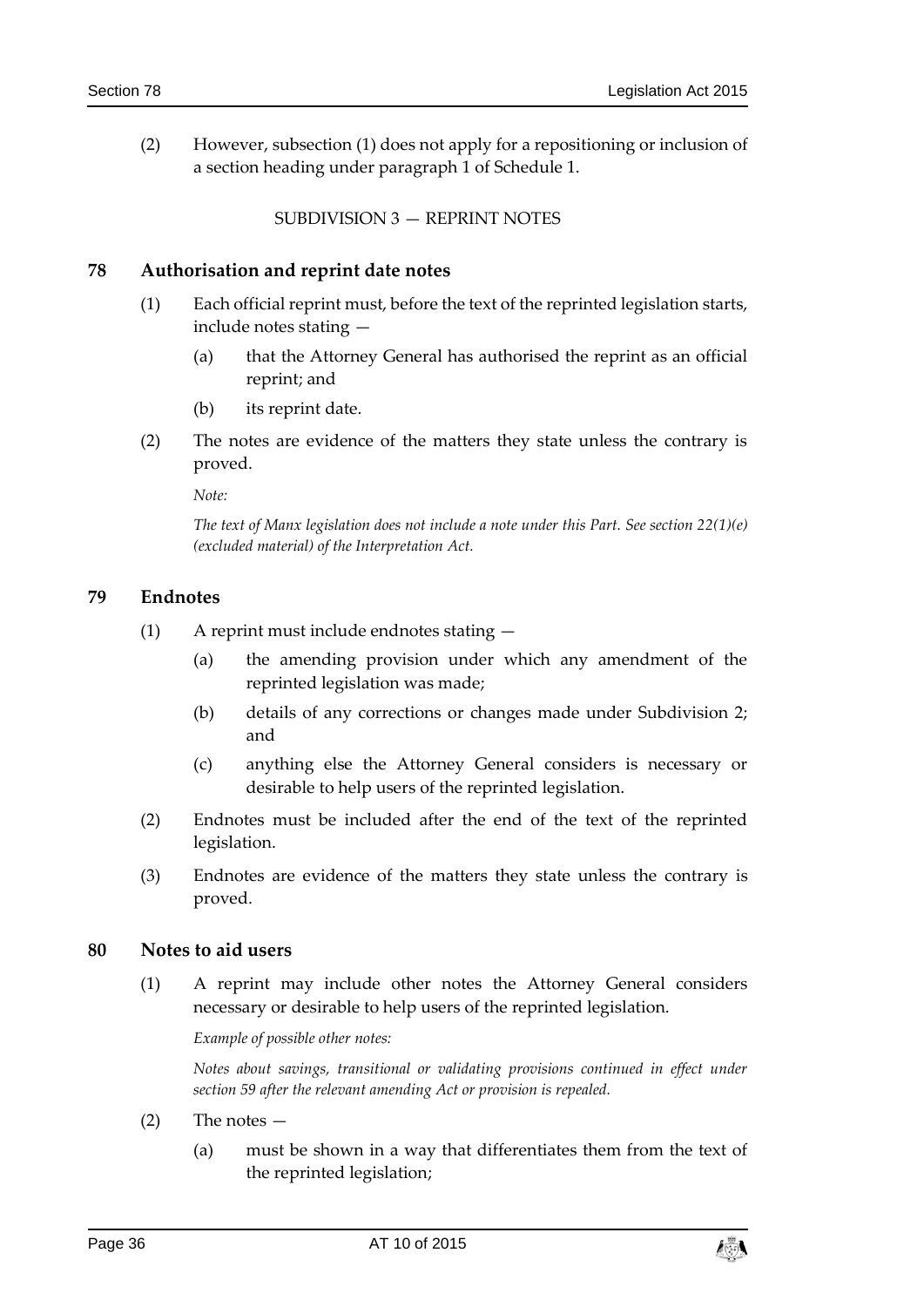#### *Example:*

*By parenthesising the notes in square brackets.*

- (b) do not have any legal effect; and
- <span id="page-36-0"></span>(c) are not evidence of any matter they state.

# **PART 6 – CONSOLIDATIONS OF ACTS**

#### DIVISION 1 — LEGISLATION CONSOLIDATION BOARD

#### <span id="page-36-2"></span><span id="page-36-1"></span>**81 Establishment**

The Legislation Consolidation Board (the "**Board**") is established.

## <span id="page-36-5"></span><span id="page-36-3"></span>**82 Functions**

- (1) The Board's functions are to
	- (a) draft, as it considers appropriate for the main purposes of this Act, Bills (each a **"consolidation"**), that if enacted, will —
		- (i) combine 2 or more Acts into one;
		- (ii) split an Act into 2 or more Acts; or
		- (iii) relocate (with or without change) provisions of one Act to a different place in the Act or to a different Act; and
	- (b) arrange for consolidations to be introduced to Tynwald for its consideration.
- (2) The Board must act unanimously in performing its functions.
- <span id="page-36-6"></span>(3) Any Act the subject of a consolidation is the "**existing legislation**" for the consolidation.

## <span id="page-36-4"></span>**83 Composition of Board**

The Board consists of the following persons as its members —

- (a) the President of Tynwald, as its chairperson;
- (b) the Speaker;
- (c) a member of the Council of Ministers;
- (d) the Chief Secretary;
- (e) the Attorney General; and
- (f) the Chief Legislative Drafter.

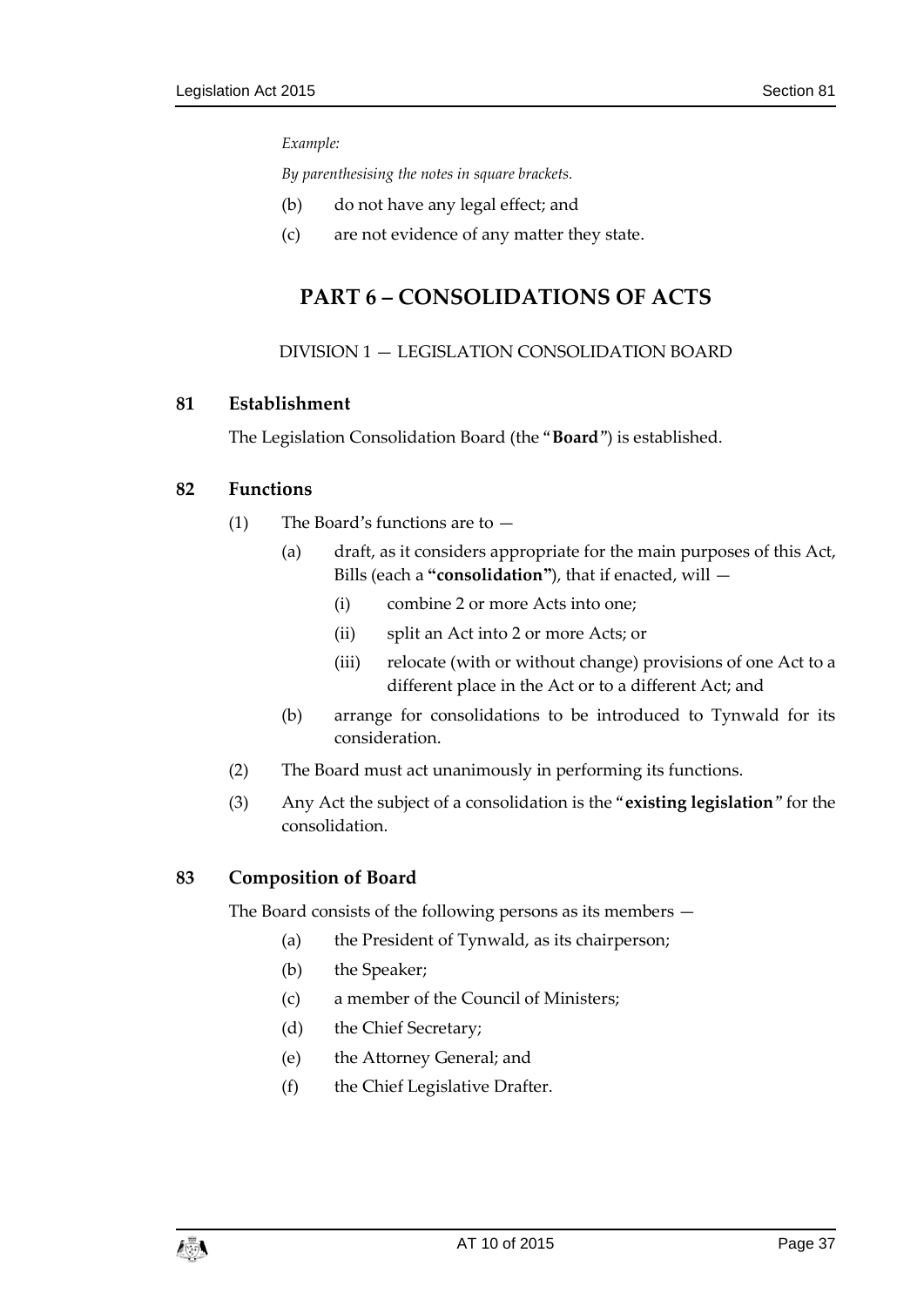#### DIVISION 2 — DRAFTING POWERS

#### <span id="page-37-1"></span><span id="page-37-0"></span>**84 Powers**

- (1) Subject to section [85,](#page-38-0) in drafting a consolidation the Board has the following powers —
	- (a) update references to UK legislation to reflect remade or replaced UK legislation or changed names or titles;
	- (b) make changes or corrections that, under Part 5, may be made in a reprint;
	- (c) change a section heading repositioned or inserted in a reprint under paragraph 1 of Schedule 1 so it will be in the consolidated legislation's text;
	- (d) make changes to omit or shorten provisions in reliance on this Act or the Interpretation Act;
	- (e) replace older forms of legislative expression with forms that reflect current drafting practice, ensure consistency of expression or to shorten or simplify a phrase or sentence;
	- (f) rearrange or update legislative structure to make it consistent with current drafting practice;
	- (g) make numbering or renumbering provisions;
	- (h) omit any or all of the following—
		- (i) provisions it considers are spent or no longer have any effect;
		- (ii) preambles;
		- (iii) words of enactment; or
		- (iv) words it considers are obsolete or redundant;
	- (i) change words (including the name or title of an office or officer already established) to make them gender neutral;
	- (j) change spelling, punctuation or layout to make it consistent with current drafting practice;
	- (k) correct conjunctions or disjunctives at the end of provisions or change them to make them consistent with current drafting practice;
	- (l) change an expression of date, amount of money, number, time or unit of measurement or other matter or idea (the "item") so that the item is expressed consistently with current drafting practice;
	- (m) include consequential, supplementary, incidental, savings, transitional or validating provisions it considers appropriate because of —
		- (i) combining, splitting or relocating provisions of the existing legislation; or

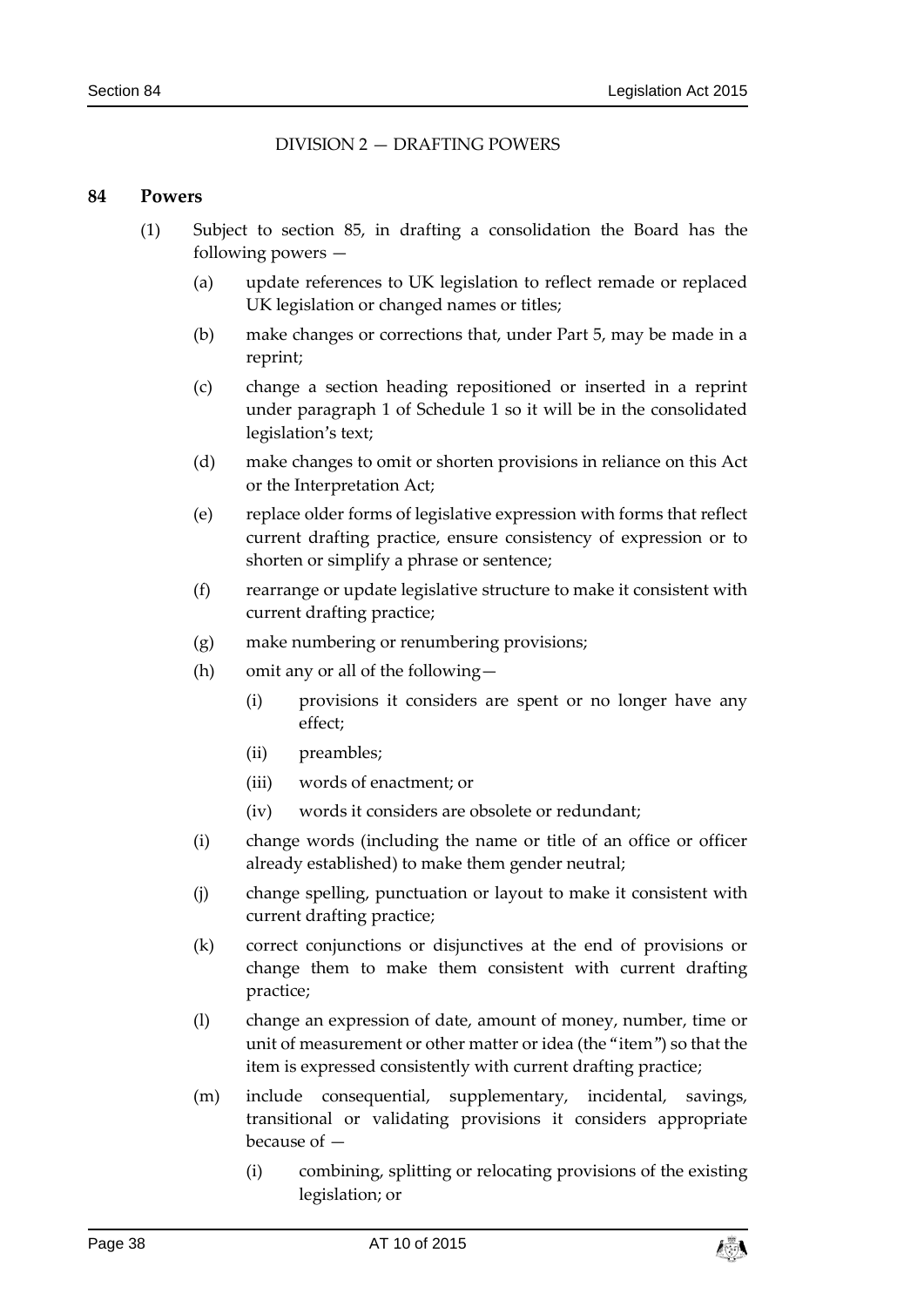- (ii) the enactment of the consolidation; or
- (n) do anything else that appears necessary or desirable to the Board to improve the drafting of the existing legislation or make it consistent with current drafting practice.
- (2) In exercising the powers, the Board must consult, in the way it considers appropriate, with the Department, Statutory Board or other body that administers each Act in question and any other person or body the Board considers appropriate.

## <span id="page-38-5"></span><span id="page-38-4"></span><span id="page-38-0"></span>**85 Consolidation must not change existing legislation's effect**

- (1) A consolidation must not change the existing legislation's effect.
- (2) However, subsection [\(1\)](#page-38-4) does not apply for minor amendments the Board considers are necessary or desirable to —
	- (a) clarify Tynwald's intent in enacting the existing legislation; or
	- (b) reconcile inconsistencies between its provisions.

#### DIVISION 3 — ENACTMENT PROCEDURES

#### <span id="page-38-2"></span><span id="page-38-1"></span>**86 Board certification of draft**

- (1) After finishing a draft of a consolidation, the Board must certify in writing to the Clerk of Tynwald that it has been drafted under this Part.
- (2) A Bill purporting to be a consolidation must not be introduced into Tynwald without the certificate.

## <span id="page-38-3"></span>**87 Abridged Bill procedure**

- (1) This section applies on the certification under section [86,](#page-38-2) of a consolidation, despite any Act, law or procedure to the contrary.
- (2) The consent of the Council of Ministers is required for the introduction of the consolidation into Tynwald as a Bill.
- (3) The consolidation
	- (a) need not pass through any stages of the Council or the Keys; and
	- (b) is taken to have been passed by the Council and the Keys if it is approved at a sitting of Tynwald Court.
- (4) However, the consolidation must not be approved unless at least one sitting of Tynwald has passed since its introduction into Tynwald.
- (5) An amendment to the consolidation may be moved only  $-$ 
	- (a) with the leave of the President of Tynwald; or
	- (b) if the Board has certified in writing that the amendment is necessary to correct an error.

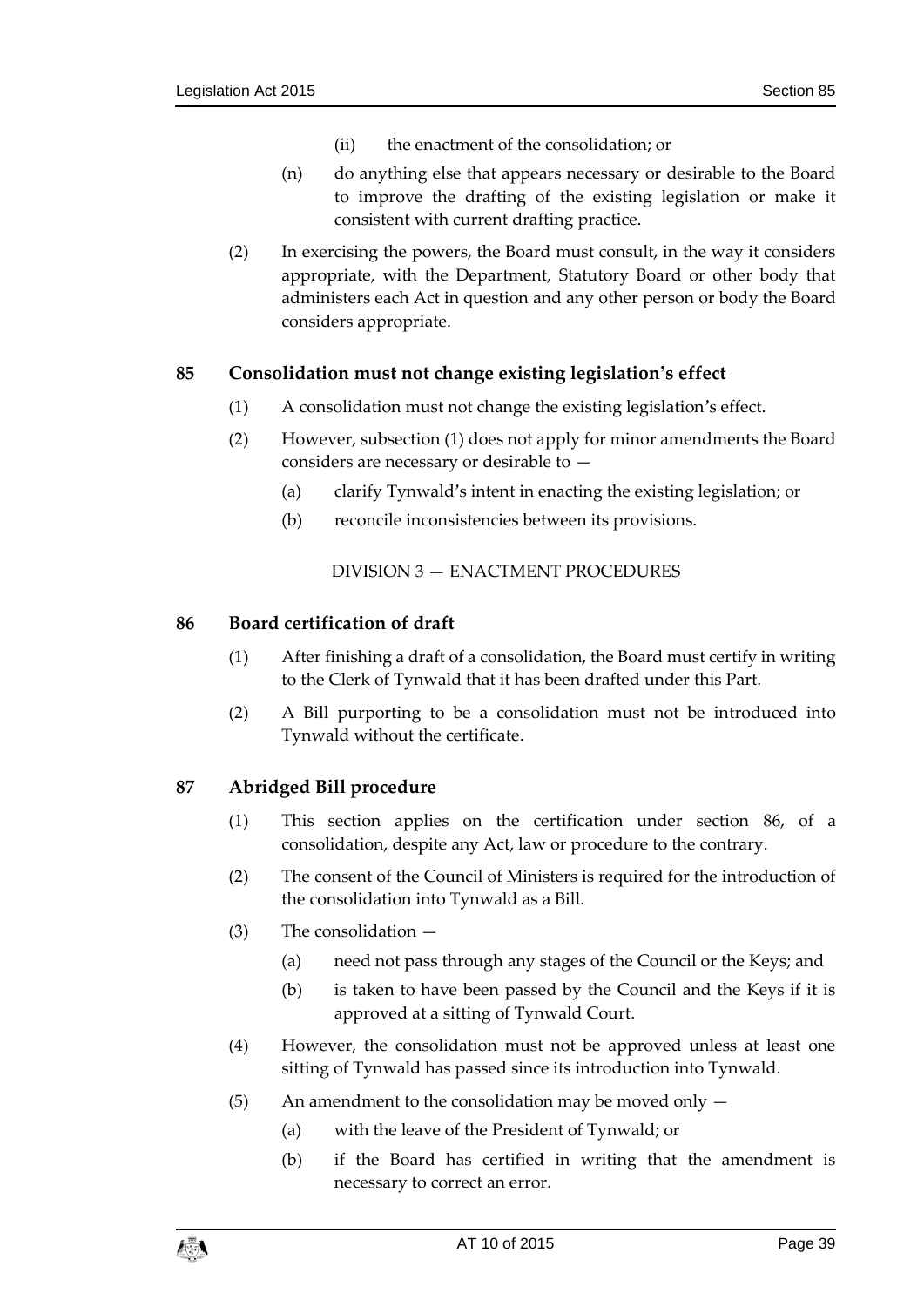#### <span id="page-39-5"></span><span id="page-39-0"></span>**88 Board certification to Governor if Bill passed**

- (1) If a consolidation is approved by Tynwald Court, the Board must certify in writing to the Governor —
	- (a) that the Bill as passed is a consolidation prepared under this Part; and
	- (b) one of the following
		- (i) that the Bill does not change the existing legislation's effect;
		- (ii) that any changes to the effect are only minor amendments of a type mentioned in section [85\(2\);](#page-38-5) or
		- (iii) that, because of amendments moved before Tynwald Court, the effect was changed, but that the Bill does not otherwise change the existing legislation's effect.
- <span id="page-39-1"></span>(2) If subsection  $(1)(b)(ii)$  or (iii) applies, the certification must also identify the amendments and all relevant provisions of the consolidation and the existing legislation.

## **PART 7 – OTHER PROVISIONS**

DIVISION 1 — GENERAL

## <span id="page-39-3"></span><span id="page-39-2"></span>**89 Delegations by Council of Ministers**

- (1) The Council of Ministers may delegate to the Chief Minister its powers under this Act to make public documents.
- (2) The delegation may be
	- (a) general or limited; and
	- (b) revoked, wholly or partly, by the Council of Ministers.
- (3) A power so delegated may be exercised only under any conditions the Council of Ministers imposes on the exercise of the power.

#### <span id="page-39-4"></span>**90 General regulation-making powers**

- (1) The Council of Ministers may make regulations for the purposes of this Act.
- (2) The regulations may provide for consequential, incidental, supplemental or transitional matters the Council of Ministers considers —
	- (a) are necessary or convenient for the purposes; or
	- (b) are not provided for, or not sufficiently provided for, under Division 2.
- (3) To allow the public to be able to ascertain what existing SDs are in operation, a provision of the regulations may repeal all existing SDs except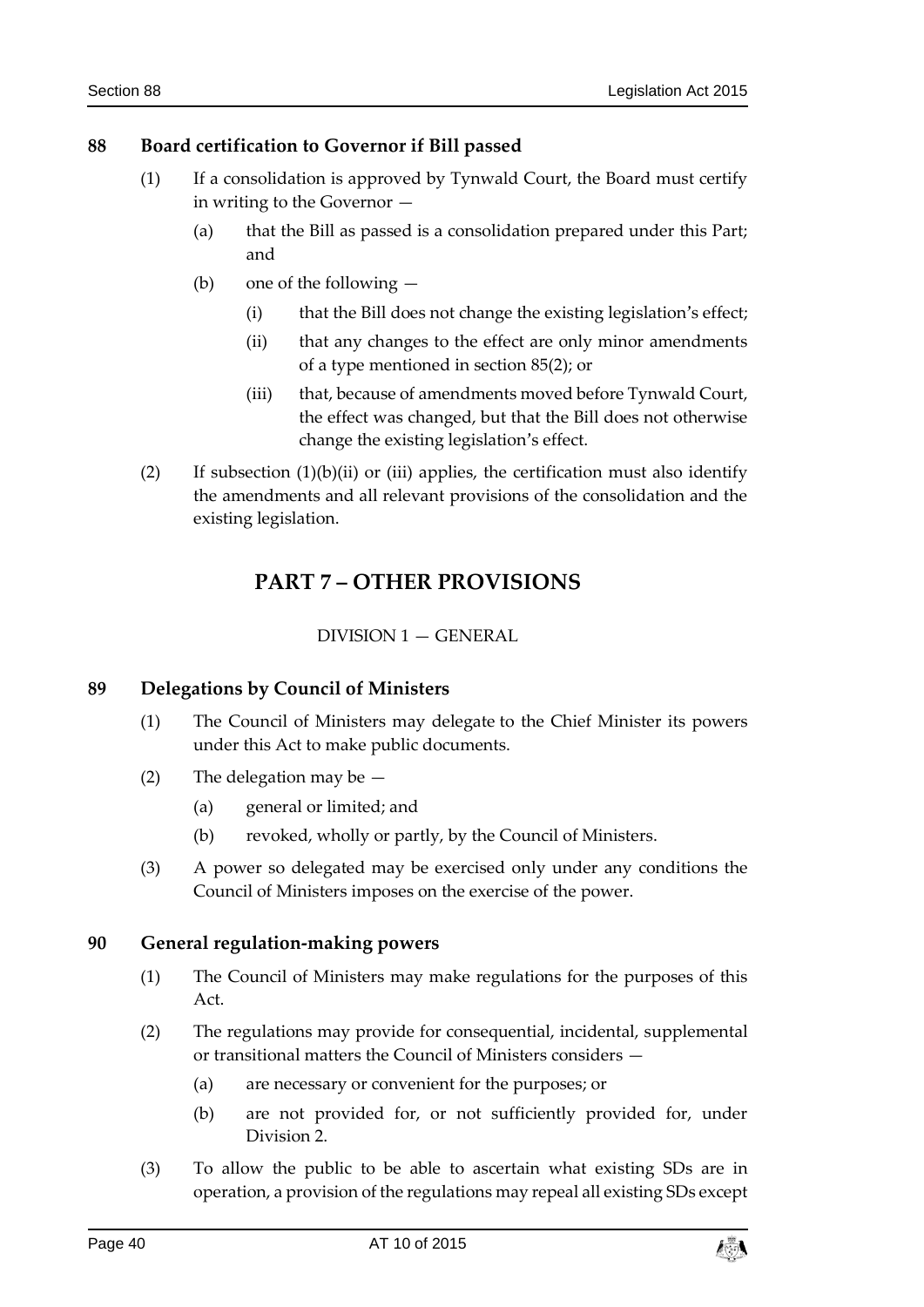those in a stated list published on the website of the Attorney General's Chambers.

- (4) Before publishing the list, the Attorney General must
	- (a) consult the Board and the Clerk of Tynwald; and
	- (b) conduct all enquires the Attorney General considers are reasonably necessary to discover all existing SDs.
- (5) The list must include a statement that, in the Attorney General's view, it is a complete list of all existing SDs.

Tynwald procedure – approval required.

- (6) Subsections (3) to (5) and (7) and this subsection expire when any provision made under subsection (3) commences.
- (7) In this section, "existing SDs" means statutory documents in operation when this section commences.

<span id="page-40-0"></span>DIVISION 2 — SAVINGS, TRANSITIONALS AND MISCELLANEOUS

#### <span id="page-40-1"></span>**91 Existing Manx legislation: publication by a government authority**

- (1) This section applies if Manx legislation passed before this section commences requires (the "old requirement") the publication by a government authority of a notice or other matter (the "matter") in a newspaper circulating in the Island.
- (2) The legislation has effect as if it provided instead
	- (a) for the publication of the matter on a website maintained or approved for the purpose by the Government authority;**<sup>44</sup>**
	- (b) if appropriate, that other reasonable steps must be taken to bring the purport of the matter to the attention of the public or of persons likely to be affected by it.**<sup>45</sup>**

*Example of when paragraph (b) need not be complied with:*

*Everyone likely to be affected by the matter has already been given notice of it under Part 4, Division 5 (service of documents) of the Interpretation Act.*

*Example of other reasonable steps:*

*A newspaper publication for the number of times required under the old requirement.*

- (2A) A Government authority that publishes a matter under subsection  $(2)(a)$ must take reasonable steps to inform the public of how they may access the matter.**<sup>46</sup>**
- (3) In this section, for "government authority" see Part 2 of the Schedule to the Interpretation Act.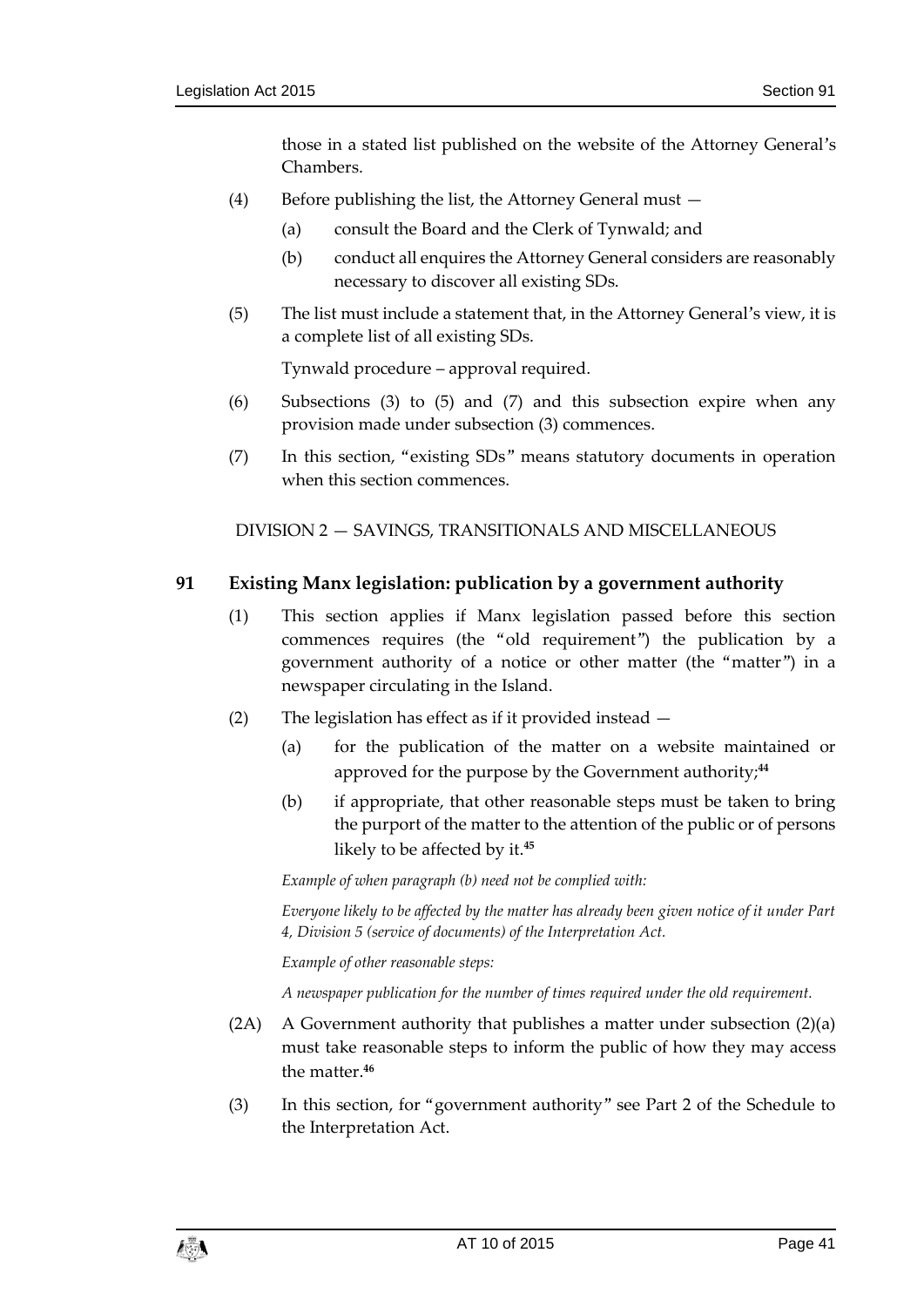#### <span id="page-41-0"></span>**92 Existing reprints**

- (1) A reprint produced under section 1(1) of the repealed *Reprints Act 1981* (the "**1981 Act**") is, when this section commences, taken to be an official reprint produced under this Act.
- (2) This Act applies to the reprint as if it were an official reprint and with other necessary changes.

*Note:*

*See however, section 99 of the Interpretation Act (declaratory provision for marginal notes in existing reprints).*

- (3) The reprint date for the reprint is the day that it was published under the 1981 Act.
- (4) A note included under section 1(2) of the 1981 Act is taken to be a note under section [80](#page-35-3) (notes to aid users).
- (5) To avoid any doubt
	- (a) the 1981 Act always included the power to publish reprints electronically; and
	- (b) any volume published by Juta & Co. Ltd. or Blackhall Publishing bearing in its title any year from 1996 up to and including 2011 and the words "Statutes of the Isle of Man" is a volume of reprints produced under the 1981 Act.

## <span id="page-41-1"></span>**93 Default savings and transitional provisions apply for re-enactments**

To remove any doubt, for Part 4, Division 4 this Act repeals and re-enacts —

- (a) the *Filing of Statutory Documents Act 1937*;
- (b) the *Evidence Act 1976*;
- (c) the *Short Titles Act 1977*;
- (d) the *Pre-Revestment Written Laws (Ascertainment) Act 1978*;
- (e) the *Reprints Act 1981*; and
- (f) the *Promulgation Act 1988*.

## <span id="page-41-2"></span>**94 Declaratory provision for previous amendments and repeals**

To avoid any doubt, it is declared that it has never been the law of the Island that the repeal of amending legislation or an amending provision —

- (a) revived the Manx legislation it repealed or amended as the legislation operated before the amendments concerned commenced;
- (b) revived anything not in operation or not existing when the amendments concerned took effect; or
- (c) affected the continuing operation of the amendments concerned.

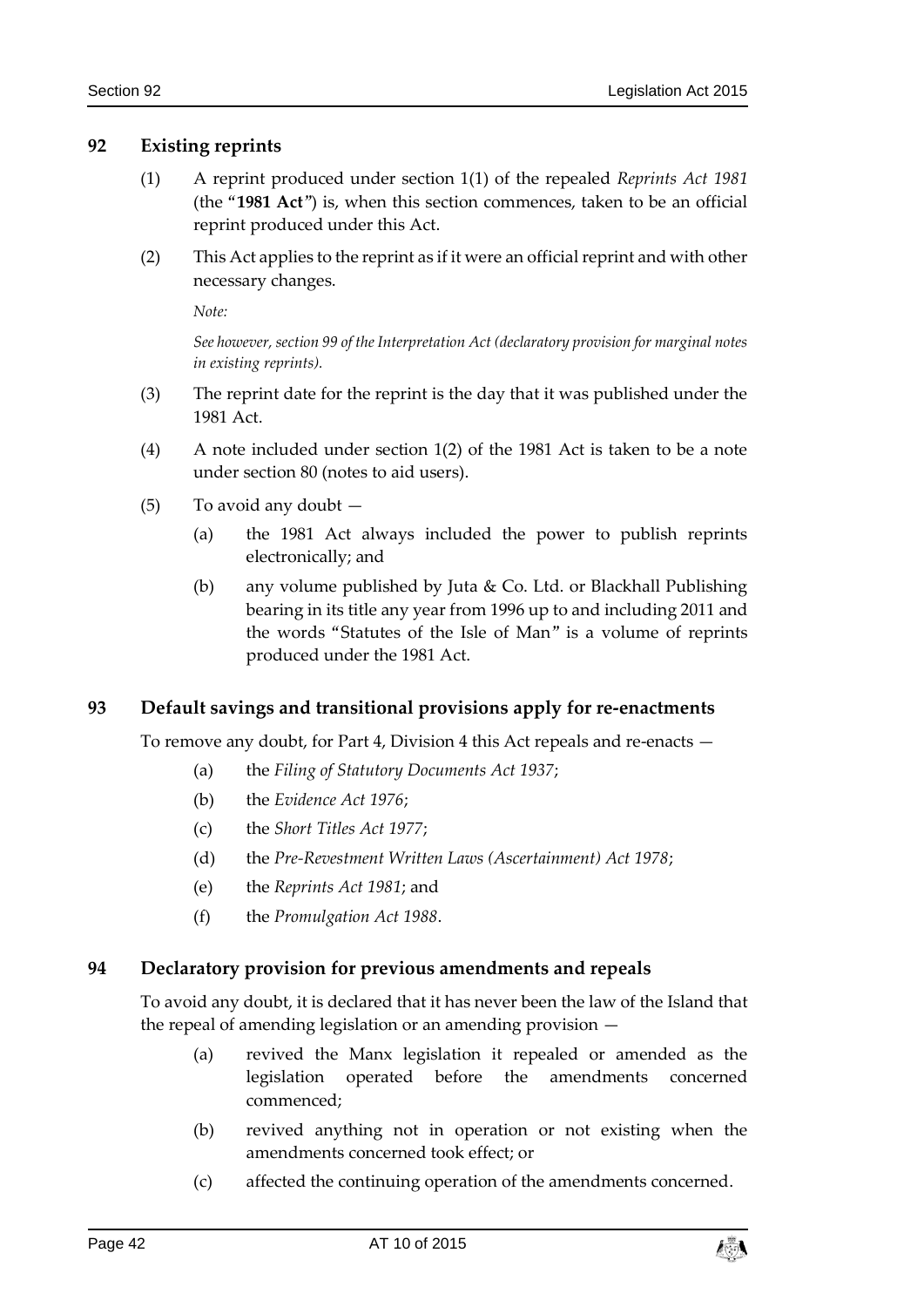## <span id="page-42-0"></span>**95 Declaration about effect of Transfer of Functions (Health and Safety) Order 2014**

- (1) In Part 1 of the Schedule to the Transfer of Functions (Health and Safety) Order 2014, after "the Department of Infrastructure" insert "relating to health and safety".
- <span id="page-42-1"></span>(2) The amendment in subsection (1) is to be treated as having always had effect.

# **PART 8 – REPEALS AND AMENDMENTS<sup>1</sup>**

## <span id="page-42-2"></span>**96 Repeal of Acts**

The following Acts are repealed —

- (a) [Repealed the *Filing of Statutory Documents Act 1937*]
- (b) [Repealed the *Evidence Act 1965*]
- (c) [Repealed the *Children and Young Persons Act 1969*]
- (d) [Repealed the *Evidence Act 1976*]
- (e) [Repealed the *Short Titles Act 1977*]
- (f) [Repealed the *Pre-Revestment Written Laws (Ascertainment) Act 1978*]
- (g) [Repealed the *Reprints Act 1981*]
- (h) [Repealed the *Promulgation Act 1988*]
- (i) [Repealed the *Improvement of Livestock (Amendment) Act 1994*]

## <span id="page-42-3"></span>**97 Amendments for filing original and distributing copies**

- (1) [Amended paragraph 10 of Schedule 3 to the *Highways Act 1986*]
- (2) [Substituted section 5(6) of the *Council of Ministers Act 1990*]
- (3) [Amended section 42(5) of the *Town and Country Planning Act 1999*]

## <span id="page-42-4"></span>**98 Evidence Act 1871 amended**

- (1) This section amends the *Evidence Act 1871.*
- *(2)* [Amended section 17 and added Note]
- (3) After section 17, insert —

## **«17A Proof of electronic gazette**

In the absence of evidence to the contrary, the production of a printout of the electronic gazette is evidence of —

<sup>&</sup>lt;sup>1</sup> This Part will automatically expire after promulgation of this Act, depending on when this Part commences. See section [55](#page-26-1) (automatic expiry of future amendments).



1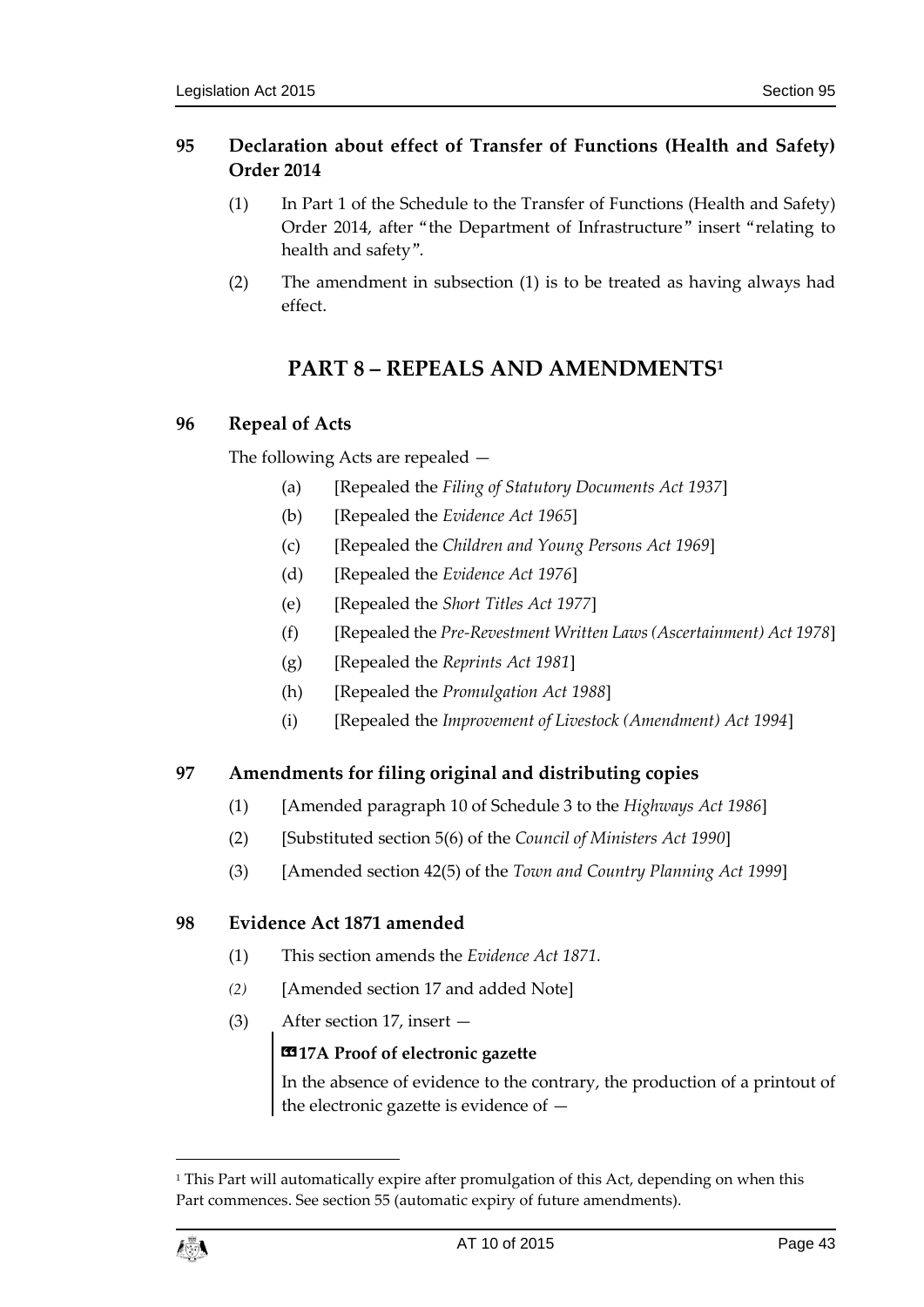- (a) that part of the gazette; and
- (b) any day on which the printout states the part was published in the gazette. $\mathbf{D}$ .
- (4) [Inserted section 19A]
- (5) [Inserted section 50 and notes]

#### <span id="page-43-0"></span>**99 Other amendments and repeals**

- (1) [Amended section 2 of the *Criminal Code 1872*.]
- (2) [Repealed the *Douglas Library Act 1938*.]
- (3) [Substituted section 25 of the *Rating and Valuation Act 1953*.]
- (4) [Amended section 12(5) of the *Civil Evidence Act 1973*.]
- (5) [Amended section 15 of the *Tourist Act 1975*.]
- (6) [Amended section 1(2) of the *Control of Advertising Act 1981*.]
- (7) [Amended section 13 of the *Coroner of Inquests Act 1987*.]
- <span id="page-43-1"></span>(8) [Amended the *Building Control Act 1991* by substituting section 37 and amending section 37A.]
- (9) [Repealed]**<sup>47</sup>**
- (10) In the *Merchant Shipping Registration Act 1991* for section 60E(2) (as inserted by section 3 of the *Merchant Shipping (Amendment) Act 2007*) substitute —
	- **EG** (2) The Representative Persons Review Tribunal consists of a chairman appointed under the *Tribunals Act 2006* and 2 members drawn from a panel appointed in accordance with that Act. $\boldsymbol{\Sigma}$ .
- (11) [Amended Schedule 13 to the *Value Added Tax Act 1996* by substituting paragraph 6 and amending paragraph 7(1).]
- (12) [Amended the *Mental Health Act 1998* by amending sections 80(1)(b)(iii) and 86 and Schedule 3.].
- (13) [Amended the *Data Protection Act 2002* by substituting section 4(4) and paragraph 6 of Schedule 6.]
- (14) [Amended the *Tribunals Act 2006* by
	- (a) substituting section 3(4)
	- (b) substituting section 4(1)(b)
	- (c) inserting section 5(3A) and (3B)
	- (d) inserting section 5A and 5B
	- (e) inserting paragraph (aa) in section 12(1).]

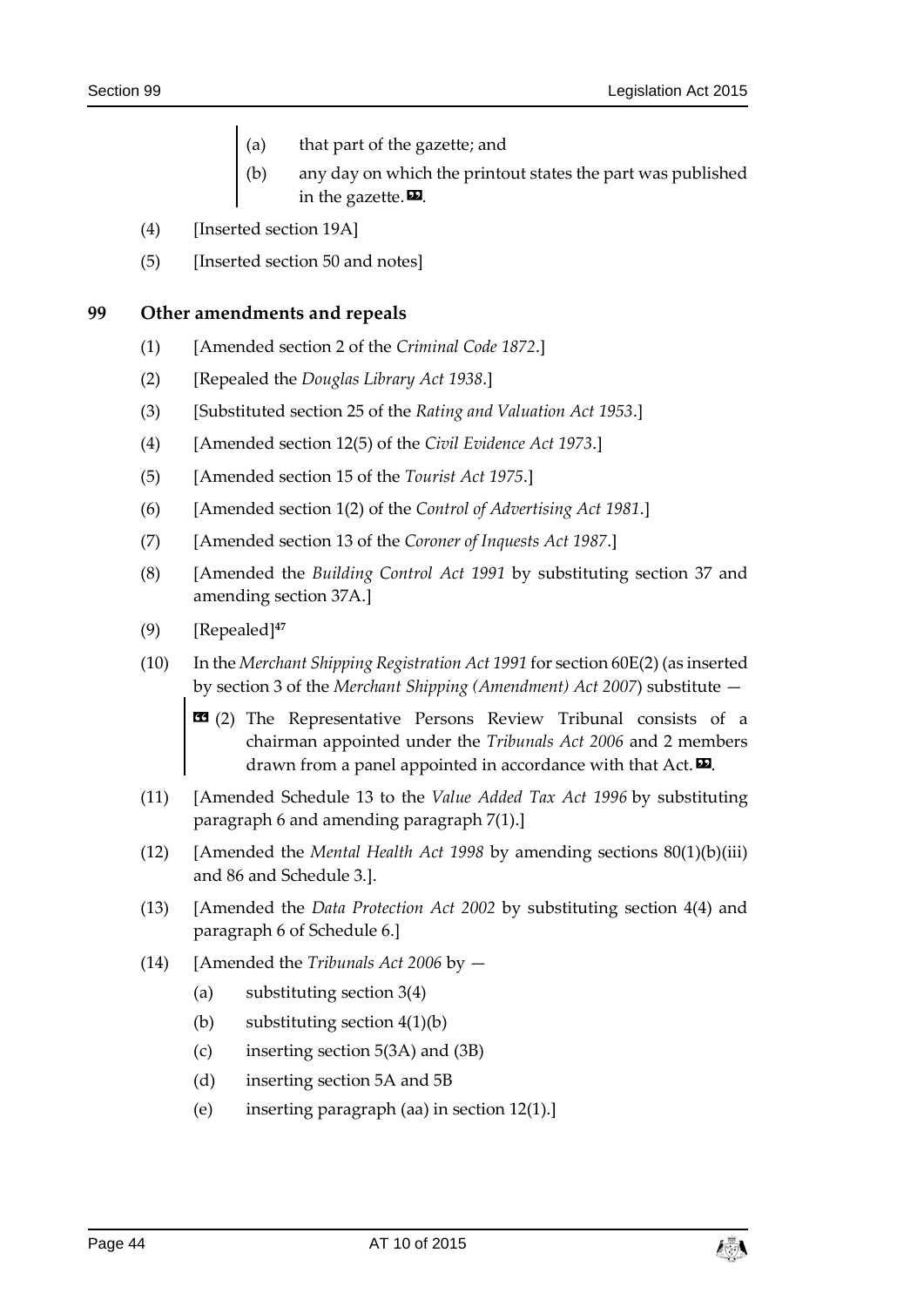#### **SCHEDULE 1**

#### [Section [75\]](#page-34-4)

#### **REPRINT CHANGES PERMITTED**

#### <span id="page-44-1"></span><span id="page-44-0"></span>**1 Inclusion of section headings to pre-commencement legislation**

- (1) This paragraph applies if a section or other provision of Manx legislation —
	- (a) does not have a heading; but
	- (b) the legislation, as enacted and originally printed, had a marginal note relating to the provision that, under the repealed *Interpretation Act 1976,* was not included in the legislation's text.
- (2) A reprint of the legislation may
	- (a) reposition (with or without change) the note so that it appears in the form of a heading to the provision; or
	- (b) insert a different heading to the provision that the Attorney General considers is more appropriate.
- (3) To remove any doubt, the repositioning of a note or the insertion of a heading does not mean that it is included in the text of the reprinted legislation.

#### **2 Format changes**

A reprint may include format changes to make the text of the reprinted legislation consistent with current drafting practice.

*Examples:*

- *1. Changing the setting out of provisions, tables and Schedules.*
- *2. Changing typeface and type size.*
- *3. Adding or removing bold, italics or similar textual attributes.*
- *4. Adding or removing quotation marks and rules.*
- *5. Changing the case of a letter or word.*
- *6. For an Act, repositioning its announcement day or promulgation day.*

#### **3 Correction of minor errors**

A reprint may correct a minor error including —

- (a) a typographical error;
- (b) a grammatical error;
- (c) an error of punctuation;

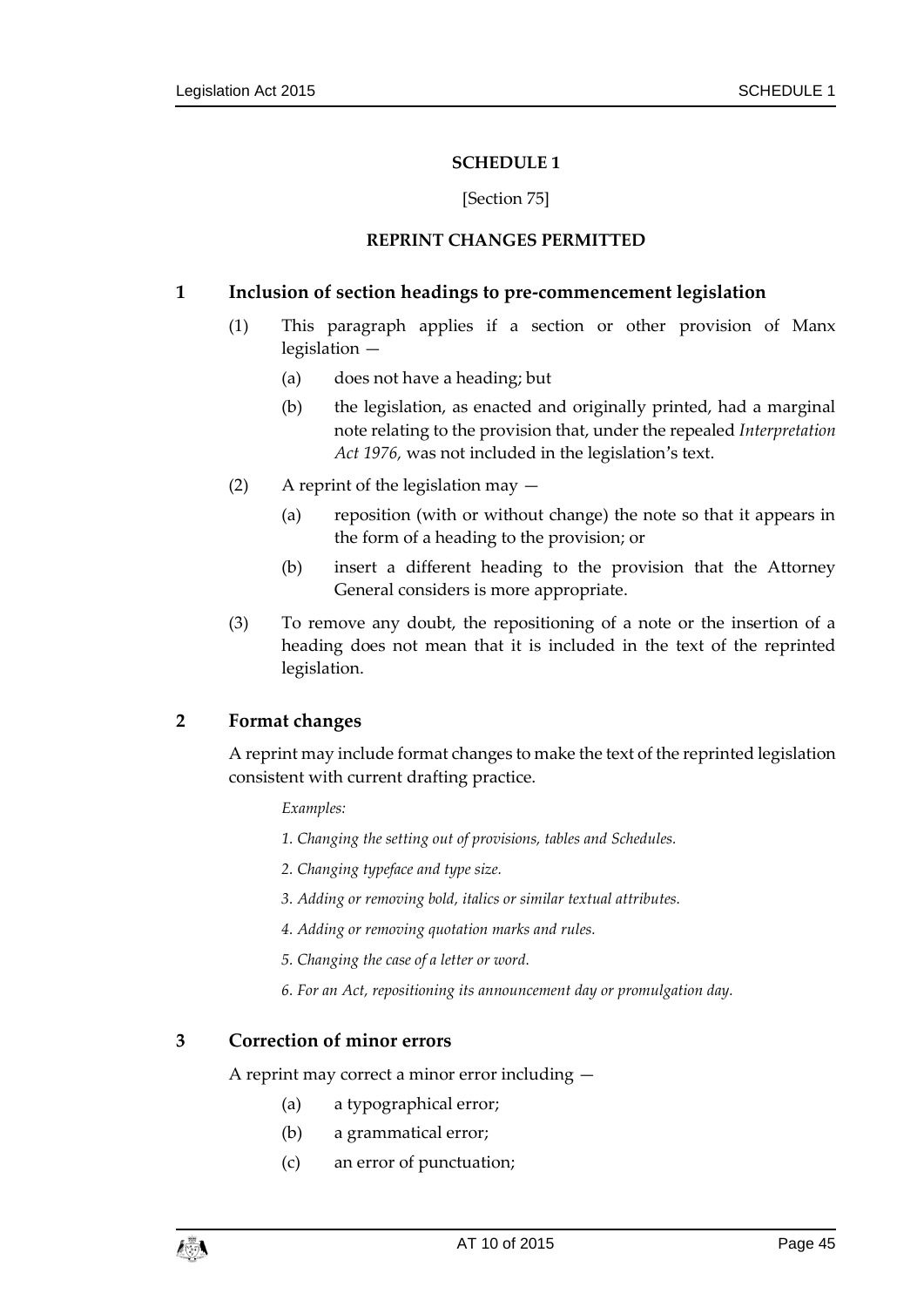- (d) an error in a cross-reference to a provision of Manx legislation or UK legislation, including, for example, an incorrectly omitted reference; or
- (e) a numbering error.

*Examples of specific minor errors:*

*1. If the word "license" is used as a noun, it may be replaced with "licence".*

*2. In the following provision, the emboldened word may be omitted —*

*"The chairperson is to be the executive officer of the the Board.".*

*3. In the following provision, the bracketed word may be inserted where shown—*

*"The chairperson is to be the executive officer of (the) Board.".*

## **4 Minor editorial changes**

A reprint may make minor editorial changes.

*Examples:*

*1. If there are 2 full stops at the end of a sentence, one of them may be omitted.*

*2. If an Act has a citation that includes a comma before or after a year in the citation, the citation or a reference to the Act may be given omitting the comma.*

*3. If an Act has a citation starting with the word "The" —*

*(a) if "The" is not part of a proper name, the citation may be given omitting the word; and*

*(b) if the context requires, the word "The" (with or without capitalisation, as appropriate) may be inserted immediately before the citation.*

#### **5 Changes because of transfer of functions order**

A reprint may make changes to reflect an order under Schedule 2 to the *Government Departments Act 1987* or section 5 of the *Statutory Boards Act 1987*.

#### **6 Changes of reference under default savings and transitional provisions**

A reprint may make a change of reference made under Part 4, Division 4, including for the repealed Acts mentioned in section [96.](#page-42-2)

#### **7 Changes to correct order of definitions**

- (1) A definition provision containing non-alphabetical or nonalphanumerical definitions may be rearranged so they are alphabetical or alphanumerical, as the case may be.
- (2) A definition provision containing definitions in a particular order may be rearranged in another order consistent with current drafting practice.
- (3) In this paragraph, "definition provision" means a provision containing a number of definitions.

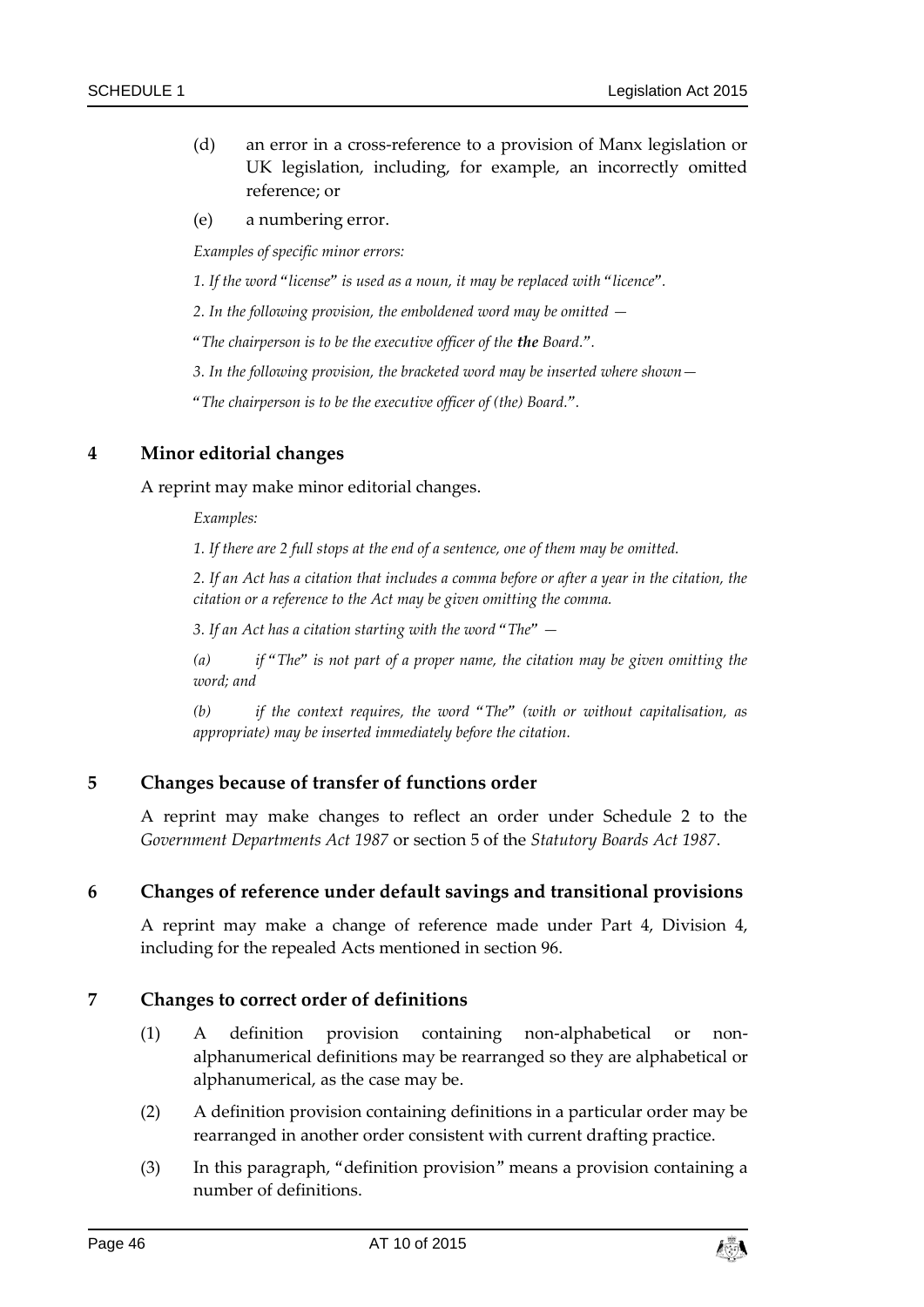## **8 Metrication changes**

- (1) A reprint may change a reference in the reprinted legislation to an imperial unit of measurement to a reference to its corresponding metric unit of measurement.
- (2) If the there is no exact corresponding metric equivalent to an imperial unit of measurement, the change may round up or round down the reference to its nearest metric equivalent.
- (3) However, subparagraph (2) does not apply if the rounding up or rounding down changes the effect of the reference.
- (4) In this paragraph, "unit" of measurement, means a unit of measurement of area, capacity, length, mass or weight as defined under Schedule 1 of the *Weights and Measures Act 1989*.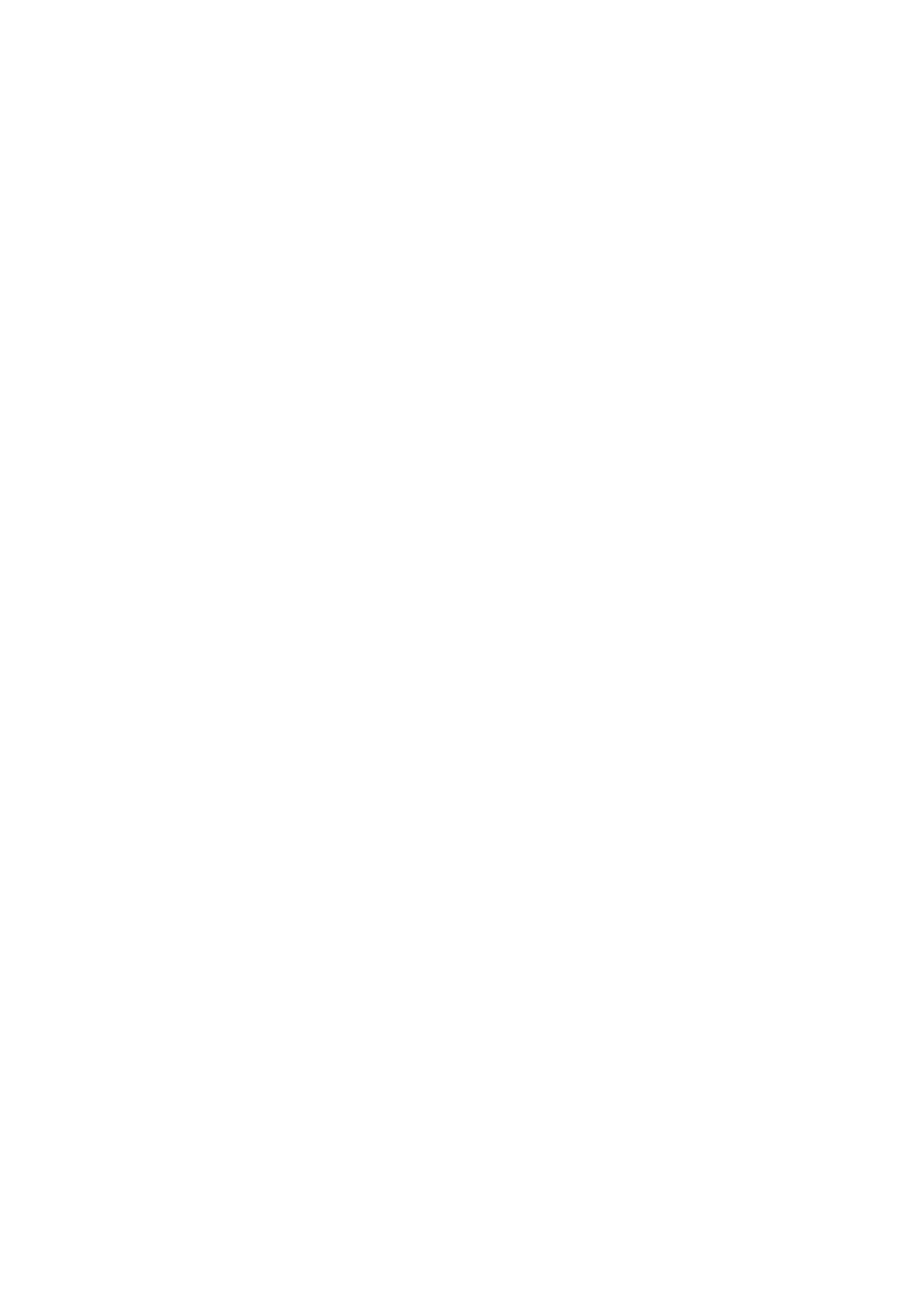#### **SCHEDULE 2**

#### [Section [7\]](#page-8-2)

#### **DEFINITIONS**

<span id="page-48-1"></span><span id="page-48-0"></span>"**affirmative**" see section [31.](#page-14-1)

- "**alphabetical**", for a provision about definitions, means in alphabetical order, worked out on a letter-by-letter basis.
- "**alphanumerical**", for a provision about definitions, means numerically and then alphabetically.

"**amending legislation**" see section [52.](#page-25-2)

"**amending provision**" see section [53\(1\).](#page-25-4)

- "**announcement day**", for an Act, see section [9\(2\).](#page-8-9)
- "**approval required**" see section [30.](#page-14-0)

"**Board**" see section [81.](#page-36-2)

"**Chief Legislative Drafter**" means the senior person in the Attorney General's Chambers responsible for legislative drafting or any other person nominated under section [71\(2\).](#page-32-7)

"**consolidation**", for a provision about Manx legislation, see section [82\(1\)\(](#page-36-5)a).

"**corresponding provision**", for Part 4, Division 4, see section [61\(1\).](#page-30-5)

"**done**", for Part 4, Division 4, see section [61\(1\).](#page-30-5)

"**electronic gazette**" see section [43\(1\)\(](#page-20-1)b).

"**enacted**" or "**passed**", for an Act, see section [17\(1\).](#page-10-5)

"**existing legislation**", for a consolidation, see section [82\(3\).](#page-36-6)

"**Interpretation Act**" see section [3\(1\)\(](#page-6-4)a).

"**laying**", a document before Tynwald, means taking the action under the standing orders of Tynwald so as to lay the document before Tynwald.

"**laying only**" see section [34.](#page-15-1)

"**negative**" see section [32\(1\).](#page-14-3)

"**new legislation**", for Part 4, Division 4, see section [60\(1\).](#page-29-4)

"**official reprint**", for a provision about Manx legislation, means a hard copy official reprint printed, or an electronic official reprint made, under section [72\(2\).](#page-33-2)

"**old legislation**", for Part 4, Division 4, see section [60\(1\).](#page-29-4)

"**promulgation**", for an Act, see section [11.](#page-9-0)

"**promulgation day**", for an Act, see section [15\(1\).](#page-9-7)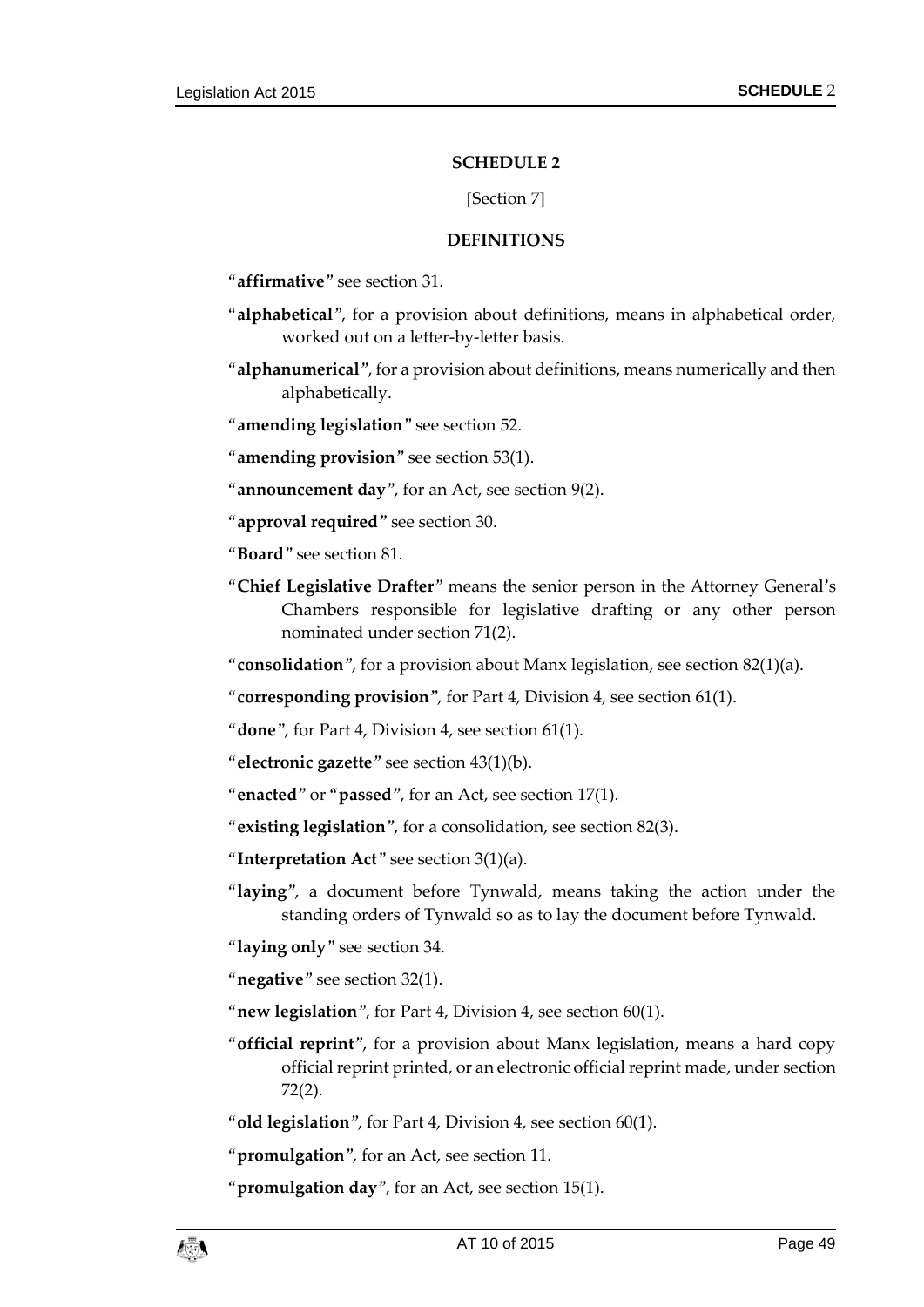"**publication**" includes publication in electronic form.

**"reprint"** see section [70\(4\).](#page-32-8)

"**reprint change**" see section [75.](#page-34-4)

"**reprint correction notice**", see section [70\(3\).](#page-32-9)

"**reprint date**", for a provision about a reprint, see section [74\(1\).](#page-34-8)

"**reprinted legislation**" see section [70\(5\).](#page-32-10)

"**thing**", for Part 4, Division 4, see section [61\(1\).](#page-30-5)

"**Tynwald procedure**" see section [29.](#page-13-3)

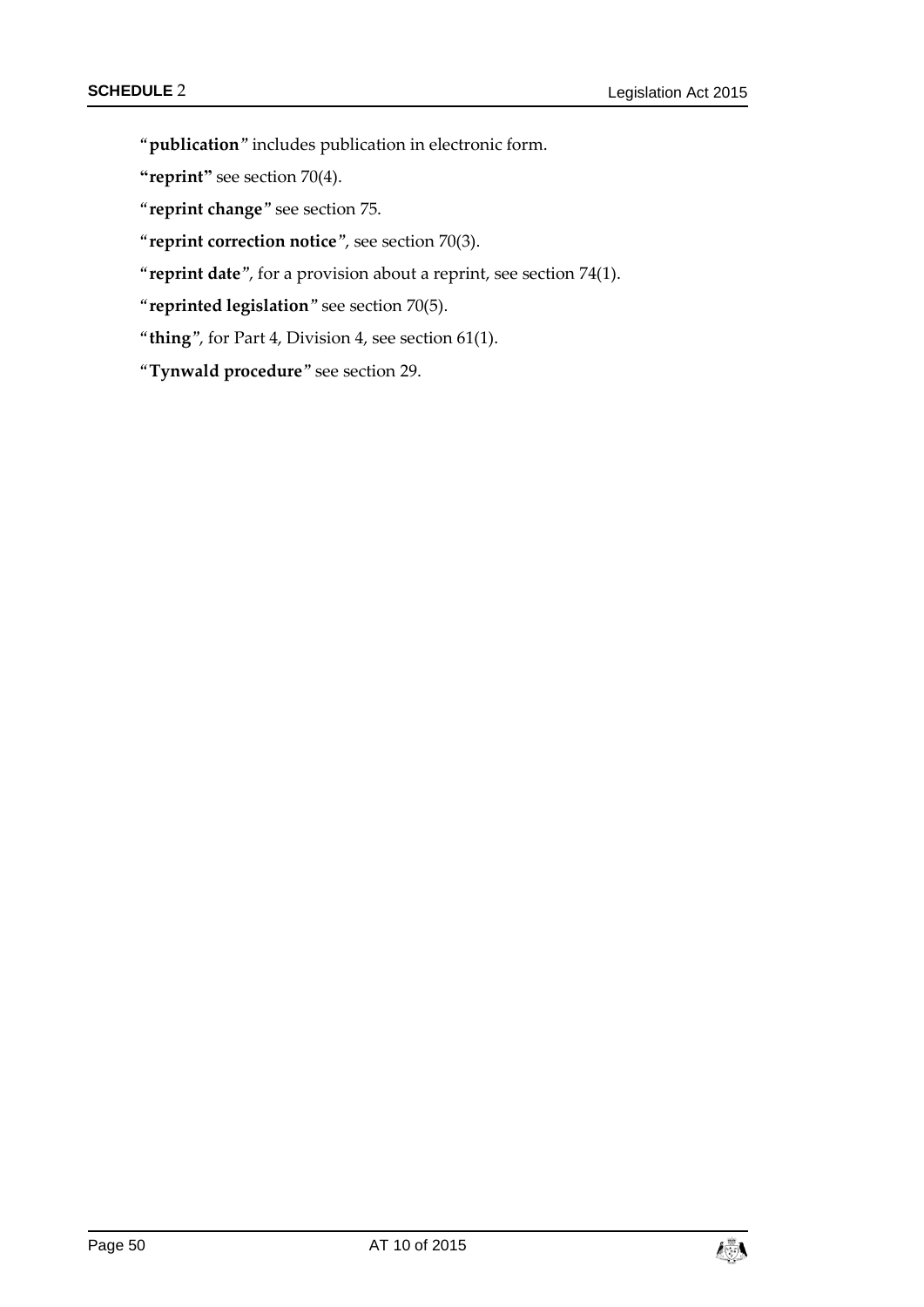## <span id="page-50-0"></span>**ENDNOTES**

 $\overline{a}$ 

## <span id="page-50-1"></span>**Table of Endnote References**

| <sup>1</sup> ADO – see table below |                                                         |                   |  |  |  |
|------------------------------------|---------------------------------------------------------|-------------------|--|--|--|
| <b>SD Number</b>                   | Provision                                               | Date in Operation |  |  |  |
| SD 2015/0266                       | Remainder of s.99                                       | 22/10/2015        |  |  |  |
|                                    | s.30, so far as it relates to relates to the amendments | 22/10/2015        |  |  |  |
|                                    | of the Building Control Act 1991 contained in           |                   |  |  |  |
|                                    | section $99(8)$ .                                       |                   |  |  |  |
| SD 2017/0383                       | Remaining provisions except -                           | 01/01/2018        |  |  |  |
|                                    | In section $10(1)$ the words "and the time it           |                   |  |  |  |
|                                    | was announced on that day"                              |                   |  |  |  |
|                                    | s.19(4)<br>$\bullet$                                    |                   |  |  |  |
|                                    | s.26(1)(a)                                              |                   |  |  |  |
|                                    | s.43                                                    |                   |  |  |  |
|                                    | s.44                                                    |                   |  |  |  |
|                                    | s.91                                                    |                   |  |  |  |
|                                    | s.98(3)                                                 |                   |  |  |  |
|                                    | Sch.2 definition of "electronic gazette"                |                   |  |  |  |
|                                    | Commencement subject to transitional provision in       |                   |  |  |  |
|                                    | relation to the numbering of Synod Measures.            |                   |  |  |  |

**<sup>2</sup>** Subs (2) amended by European Union and Trade Act 2019 Sch 7.

**<sup>3</sup>** Subs (3) amended by European Union and Trade Act 2019 Sch 7.

**<sup>4</sup>** S 4A inserted by European Union and Trade Act 2019 Sch 7.

**<sup>5</sup>** S 6 repealed by European Union and Trade Act 2019 Sch 7 with effect from 15/01/2021 at 17:57.

**<sup>6</sup>** Subs (1) amended by Statute Law Revision Act 2021 s 26.

**<sup>7</sup>** Subs (2) substituted by Statute Law Revision Act 2021 s 26.

**<sup>8</sup>** Division 4 inserted by Statute Law Revision Act 2017 s 18.

**<sup>9</sup>** S 23A inserted by Statute Law Revision Act 2017 s 18.

**<sup>10</sup>** Part 3 heading substituted by Statute Law Revision Act 2017 s 19.

**<sup>11</sup>** S 24 heading amended by Statute Law Revision Act 2017 s 19.

**<sup>12</sup>** Para (c) substituted by Statute Law Revision Act 2017 s 19.

**<sup>13</sup>** Subs (1) amended by Statute Law Revision Act 2017 s 19.

**<sup>14</sup>** Subs (2) amended by Statute Law Revision Act 2017 s 19.

**<sup>15</sup>** S 25 amended by Statute Law Revision Act 2017 s 19.

**<sup>16</sup>** Para (b) amended by Statute Law Revision Act 2017 s 19.

**<sup>17</sup>** Subs (1) amended by Statute Law Revision Act 2017 s 19.

**<sup>18</sup>** Subs (2) amended by Statute Law Revision Act 2017 s 19.

**<sup>19</sup>** S 27 amended by Statute Law Revision Act 2017 s 19.

**<sup>20</sup>** S 28 heading amended by Statute Law Revision Act 2017 s 19.